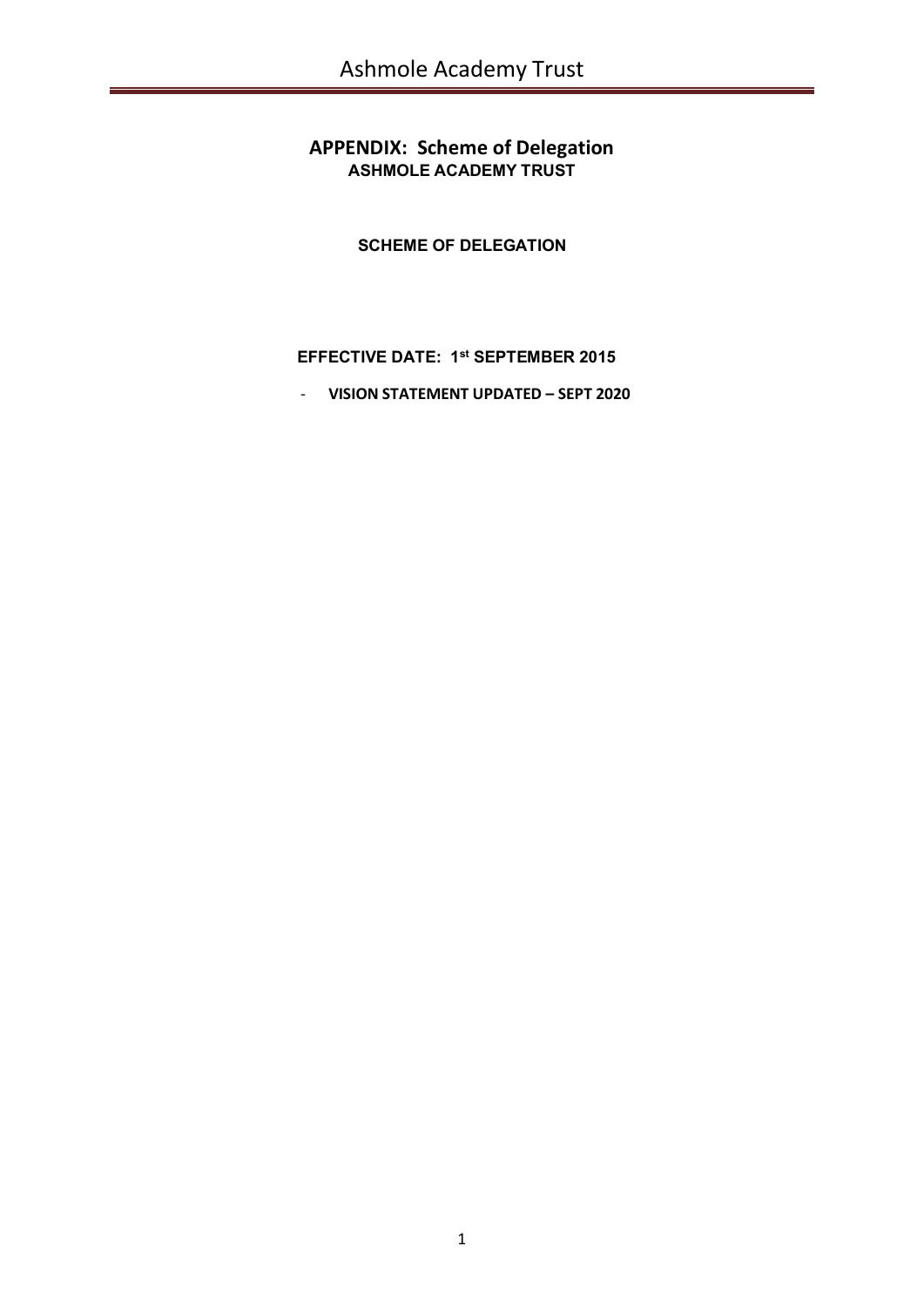## **CONTENTS**

## **INTRODUCTION**

## **VISION AND VALUES**

## **ACCOUNTABILITY: GOVERNANCE AND MANAGEMENT STRUCTURES**

Overall Structure

Role of the Members

Role of the Trustees and the Trust Board

Role of the Chief Executive Officer and the Executive Core Team

Role of the Strategic Advisory Board

Role of the Governors and the School Governing Committees

## **DELEGATED AUTHORITY AND RESPONSIBILITIES OF THE SCHOOL GOVERNING COMMITTEE**

Key Principles

Finance and Audit

Curriculum and Standards

Personnel

Admissions and Exclusions

Premises

Community Activities and Engagement

## **SUPERVISION AND INTERVENTION**

Supervision and Reporting

Intervention and Removal of Delegated Responsibility

## **FUNCTIONING OF THE SCHOOL GOVERNING COMMITTEE**

Constitution of the School Governing Committee

Appointment of Governors

Resignation and Removal of Governors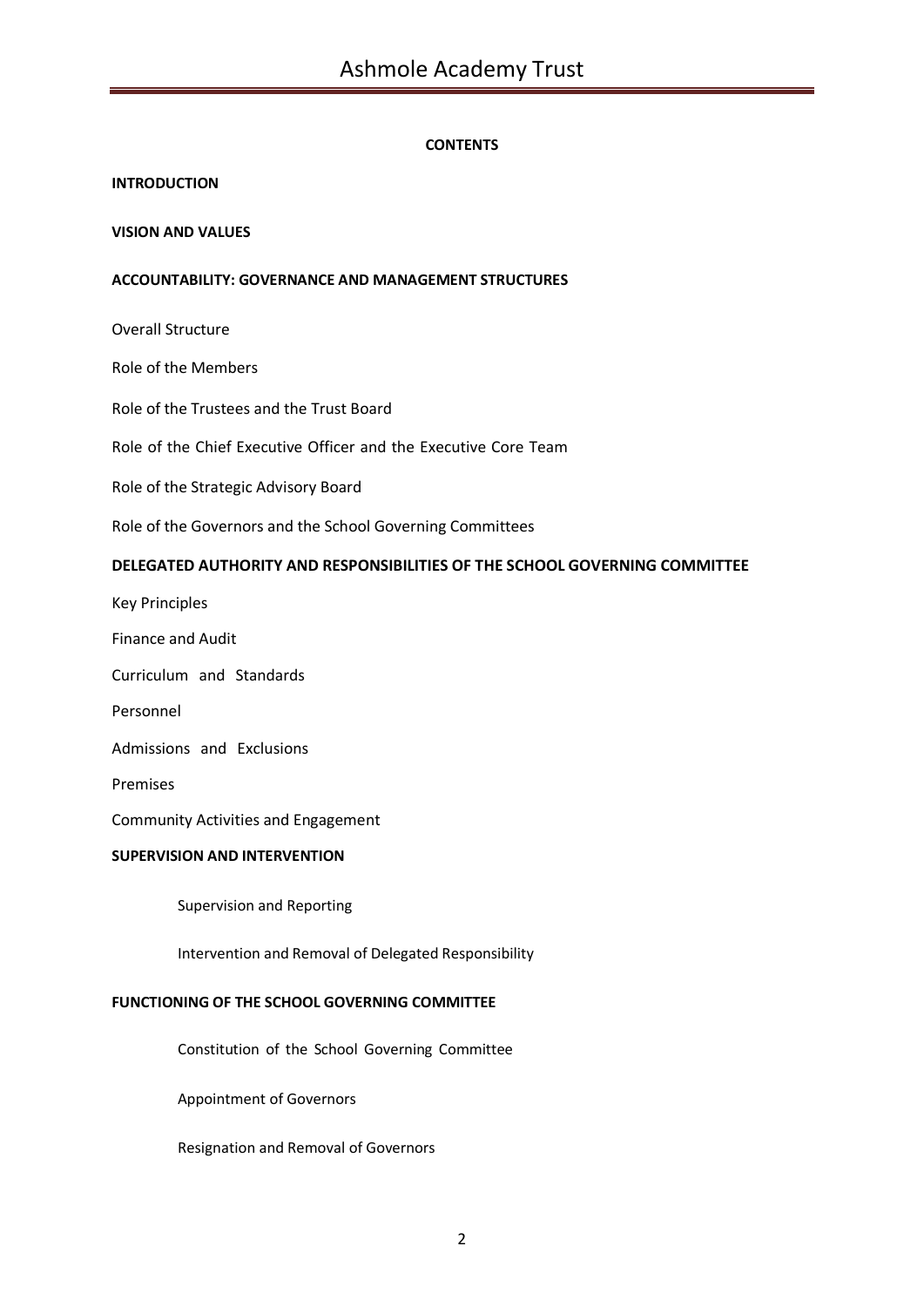Disqualification of Governors

Appointment of Chair and Vice Chair

Committees and Further Delegation

Meetings

Quorum for Meetings

Notices

## **APPENDICES**

- 1. **FINANCIAL REGULATIONS MANUAL**
- 2. **GOVERNANCE DECISION PLANNER**
- 3. **RISK MANAGMENT POLICY**
- 4. **TERMS OF REFERENCE FOR THE AUDIT COMMITTEE**
- 5. **TERMS OF REFERENCE FOR THE FINANCE COMMITTEE**
- 6. **CONFLICT OF INTEREST POLICY**
- 7. **TERMS OF REFERENCE FOR THE CURRICULUM AND STANDARDS COMMITTEE**
- 8. **TERMS OF REFERENCE FOR THE GOVERNANCE & HR COMMITTEE**
- 9. **TERMS OF REFERENCE FOR AN INTERVENTION BOARD**
- 10. **CORE AND CAMPUS EXTENDED CENTRAL SERVICES STAFF STRUCTURE**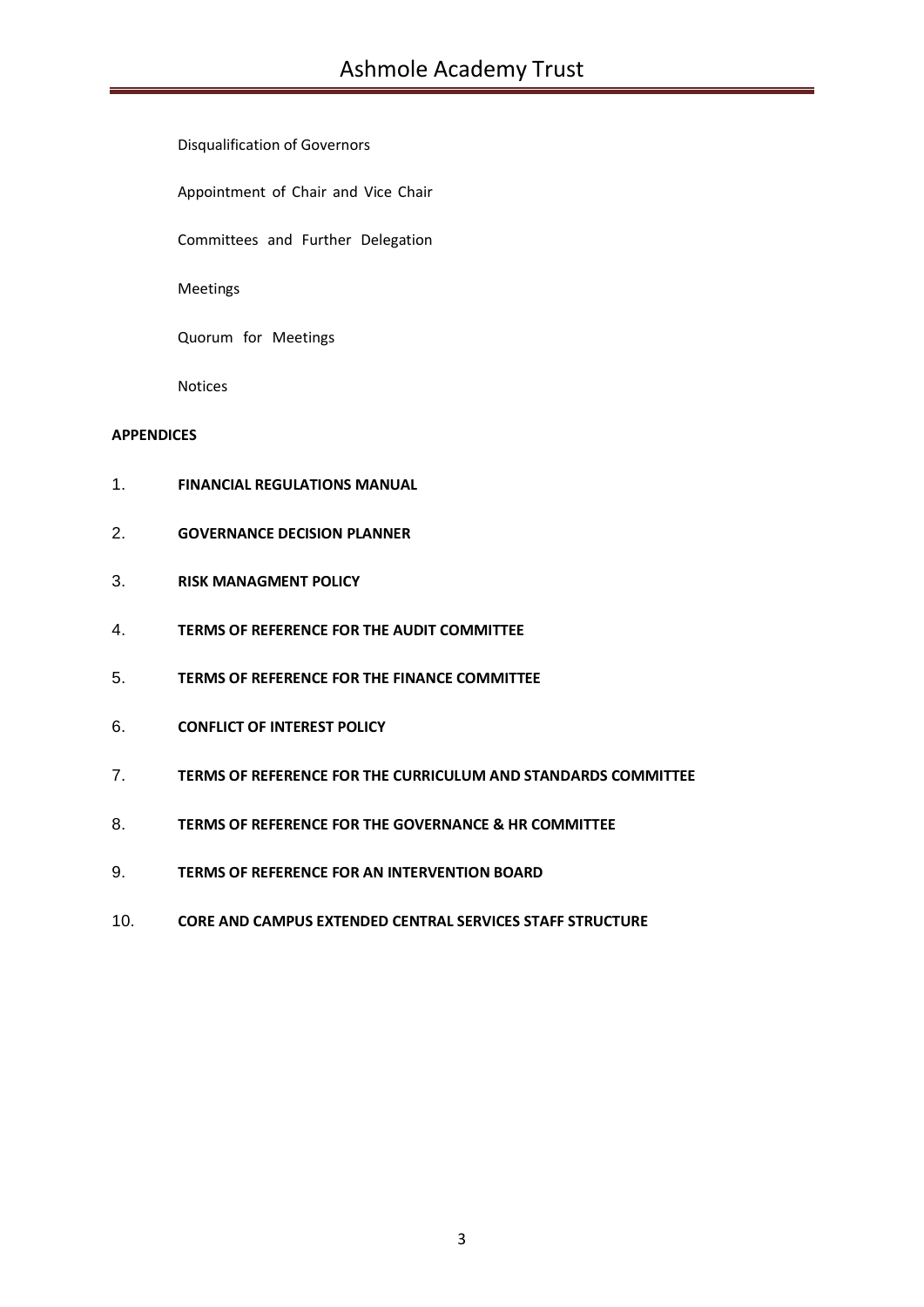## 1. **INTRODUCTION**

- Ashmole Academy Trust (referred to herein as the "**Trust**") was established on 14th September 2010 as a "single academy trust" operating Ashmole Academy. On [ ] and in consequence of it entering into both a Master Funding Agreement and a number of Supplemental Funding Agreements (the "**Funding Agreements**"), the Trust converted to become a "multi academy trust" capable of operating and maintaining a group of academies (the "**Academies**").
- The Trust is both a company limited by guarantee, registered at Companies House (Company Number 7375627) and, by virtue of its charitable object "to .. advance, for the public benefit, education in the United Kingdom...... by establishing schools" i.e. the Academies, is a charity. The Trust is not a registered charity but an "exempt" charity, regulated by the Secretary of State for Education, who acts as the principal regulator.
- The Trust's constitution is set out in its Articles of Association and this Scheme of Delegation has been put in place in accordance with the provisions of the Articles and should be read in the light of them.
- The purpose of this Scheme of Delegation is to provide clarity as to the role and responsibilities of those who contribute to the governance of the Academies and the Trust itself. All those with governance and management responsibilities must be familiar with this Scheme of Delegation so that appropriate steps can be taken to ensure there is sufficient and proper challenge of those with leadership responsibilities, to ensure that senior leaders are held to account for the performance of the Academies and that there is financial stability within the Trust.

This Scheme of Delegation will apply to each of the Academies.

The Effective Date of this Scheme of Delegation is [1<sup>st</sup> September 2015] and it will be reviewed bi-annually.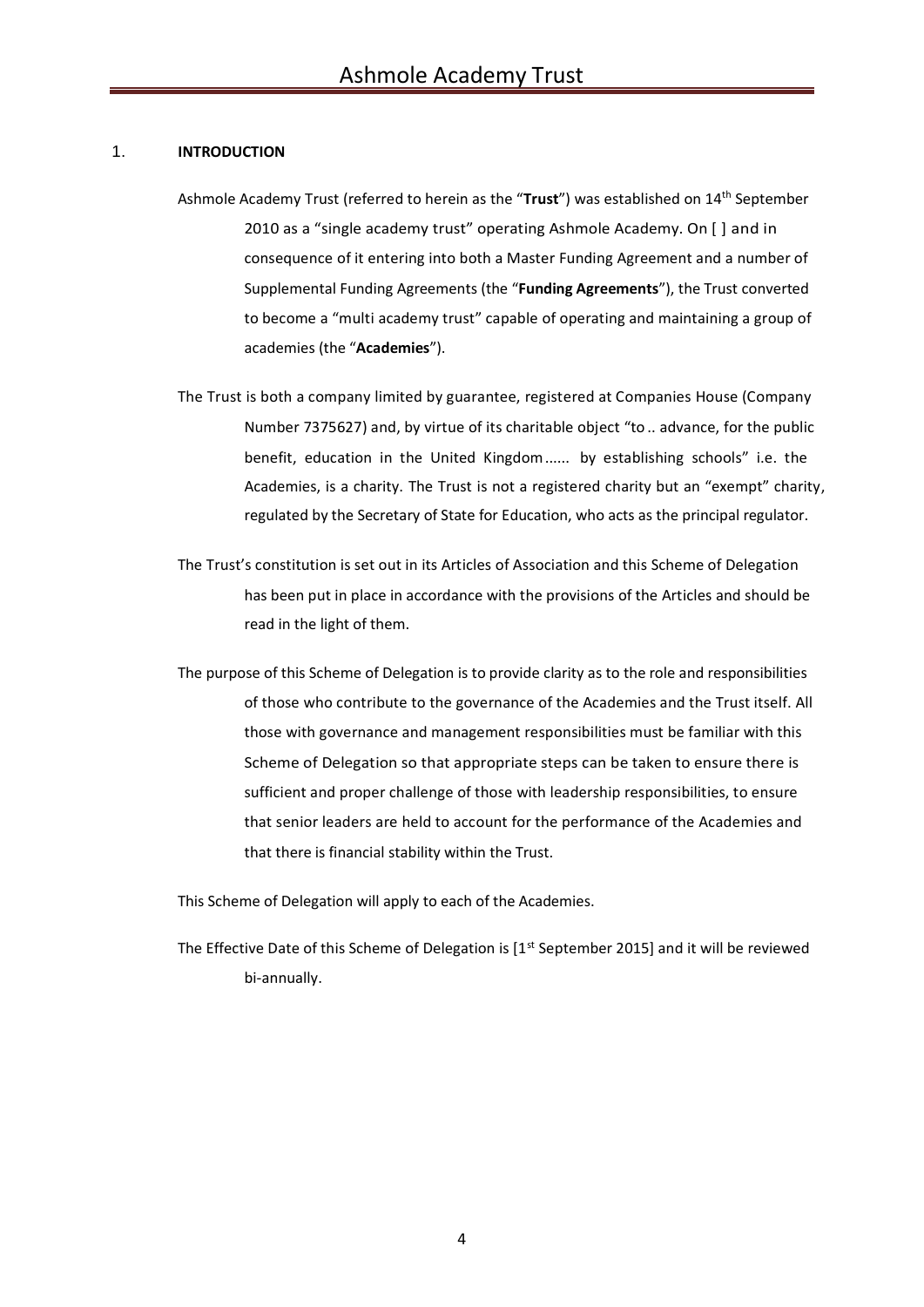## **VISION AND VALUES**

## 1.1 "Excellence in Partnership"

The trust is driven by its tradition of excellence, in partnership with its pupils, teachers, schools and community. The trust has the highest expectation of everyone involved with its schools, as encapsulated by its motto "Excellence is a Habit". The vision of the trust is to be a centre for excellence in helping all children reach their full potential.

To this end the trust will:

1- Enable every school within the trust to provide an outstanding academic, creative and sporting education with children at its heart and learning built on warm, positive relationships with pupils, their families and the community. Schools will value success, achievement and good mental health, and tackle underachievement through support and effective intervention.

2-Develop excellence in all teaching in each school, fostering qualities of hard work, resilience, determination, initiative, respect and personal responsibility to maximise standards of achievement and growth across the curriculum, for pupils of every range of ability. Ensure pupils understand British values including democracy, the rule of law and tolerance of those of different faiths and beliefs.

3-Verify that schools enrich subjects and activities within the curriculum with innovative, creative, cultural and competitive opportunities to inspire and motivate pupils, extending and enhancing their educational experiences.

4-Equip each school with the framework and procedures to create a welcoming, inclusive, safe and caring environment in which pupils can develop, ensuring excellent pastoral and personal support. Offer inspiring leadership within schools and high-quality training and development to staff, enabling them to grow professionally and provide outstanding teaching to our pupils.

5-Provide excellent trust and senior leadership structure robust enough to expand to new schools without impacting upon the quality of existing schools within the trust. Develop working partnerships with local communities and businesses and constructive relationships with other local primary and secondary schools.

The Academies, and those responsible for the governance and management of the Trust and the Academies, have committed to working in partnership, supporting one another.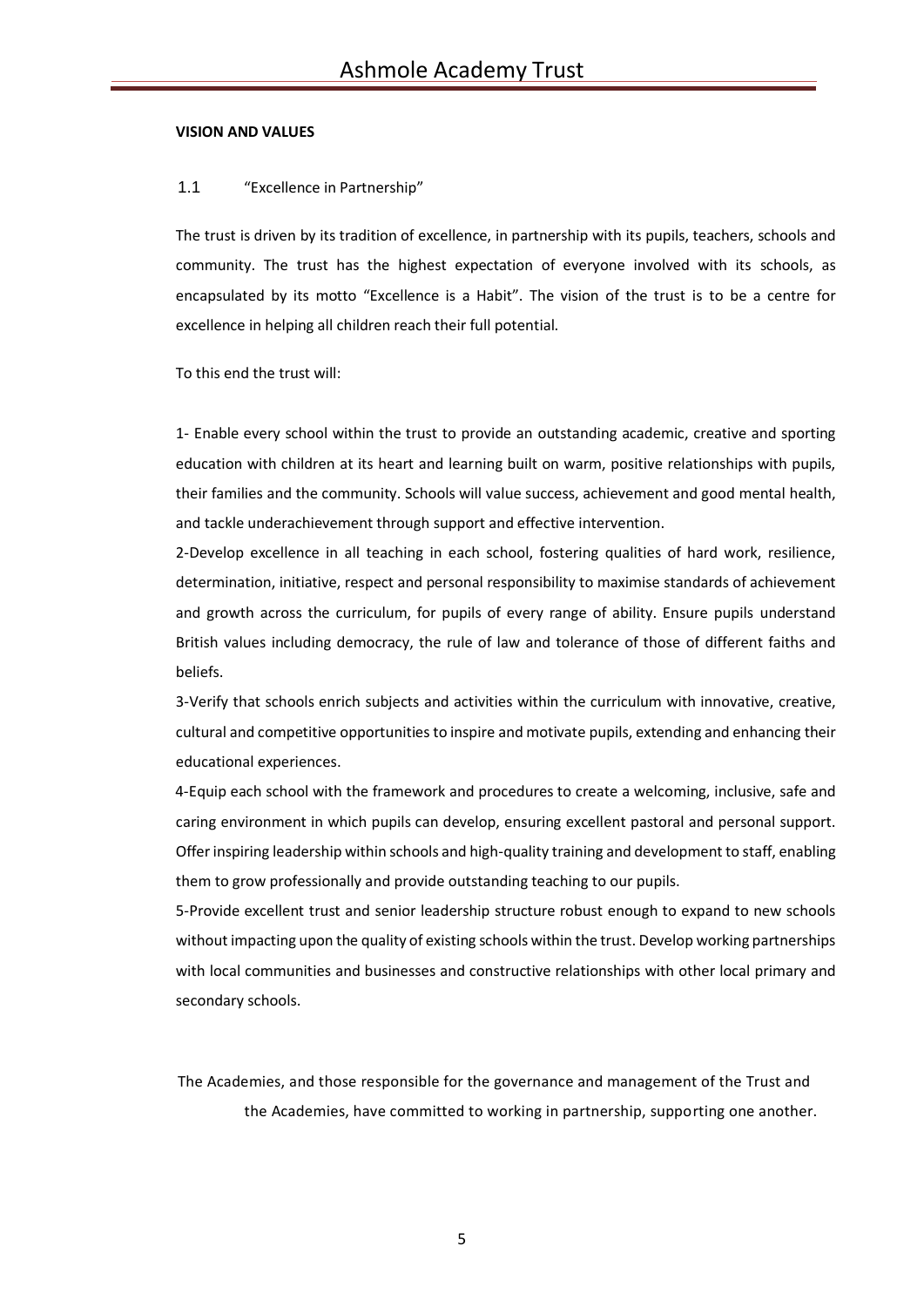The drafting and adoption of this Scheme of Delegation has been guided by the following principles:

### **Equal Partners**

The Academies are equal partners within the Trust and at all times the partners will strive for consensus in decision making, recognising that each Academy has both strengths and weaknesses. The Academies will seek to preserve and protect each other's distinctiveness and will be respectful of each Academies' respective ethos and mission. The Academies will work collaboratively with each other, sharing resources, knowledge and best practice, to fulfil the Trust's mission, vision and values.

#### **Transparency**

All those involved in the running and oversight of the Trust and the Academies will be open and honest in their dealings with each other, at all times acting in good faith and recognising the value of independence and separation in relation to decision making.

#### **Subsidiarity**

Decisions are to be taken at the level nearest to those affected by those decisions which is compatible with the principles of solidarity and support for the common good, avoiding unnecessary bureaucracy and aiming in so far as possible to make changes to established practices only where it can be demonstrated there is a reasonable need. Where governance responsibility is delegated appropriate decision making authority will be given. The parameters of such authority will be clear and those to whom responsibility is given will be required to report to those who retain overall responsibility.

#### **Solidarity**

All those with responsibility for the Trust and the Academies share a particular commitment to the mutual support of all Academies for whom the Trust is responsible, especially those that are in need of assistance at any particular time. Accordingly, this Scheme of Delegation recognises the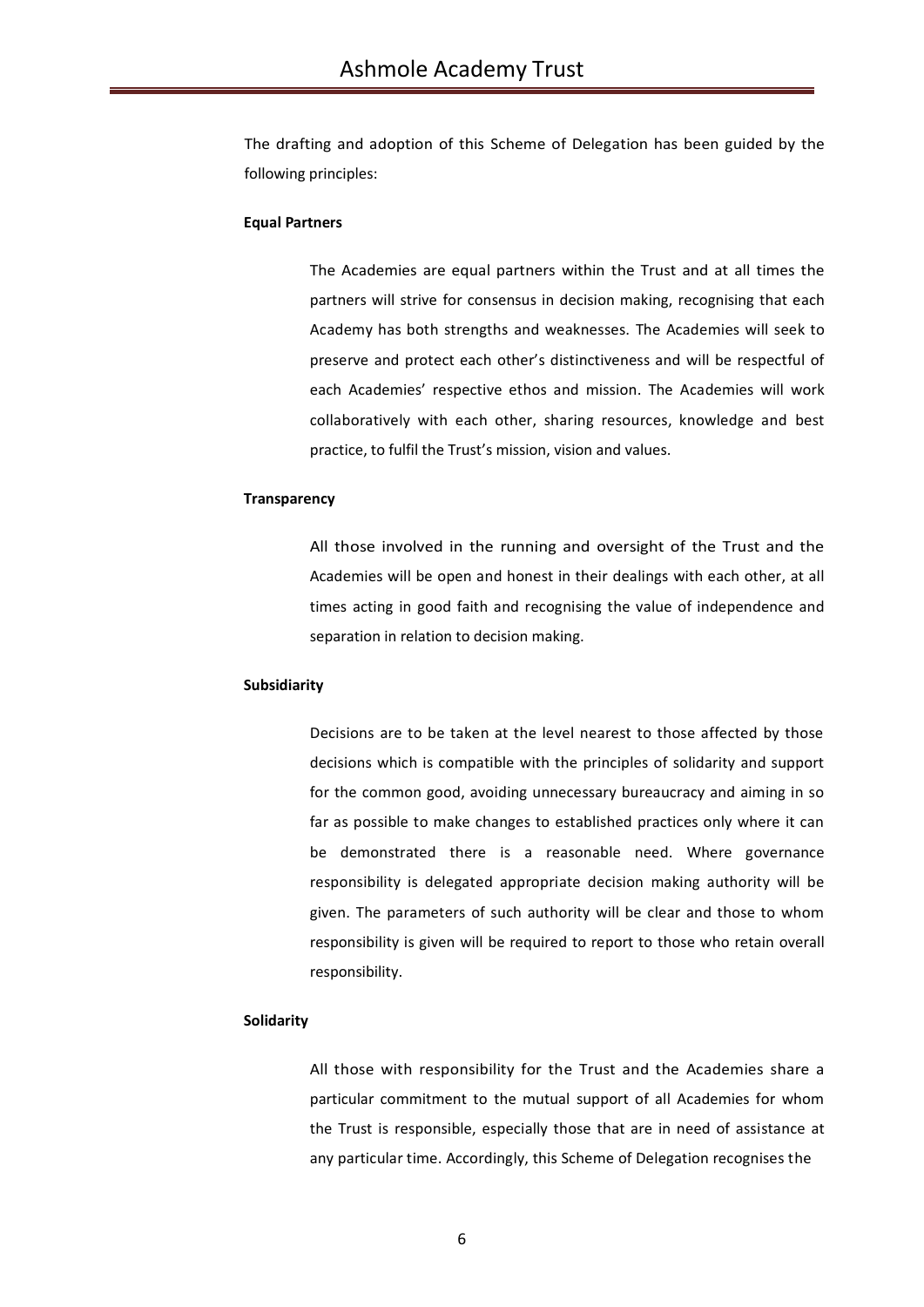obligation to contribute to the common good of all Academies from out of the resources entrusted to them. The Trustees will ensure that common action and collaboration is conducted at the correct level and that the balance between subsidiarity and solidarity serves the common good in the most appropriate way.

## **The Common Good**

All recognise their responsibility towards the common good, not just of the Academies for whom the Trust is responsible, but of all of the families and communities in the areas served by the Trust. In light of the principle of common good, those with particular responsibility for an Academy acknowledge the desire and obligation on the Trustees to put in place measures to ensure that any Academy for whom the Trust is responsible is supported when the need arises.

## **ACCOUNTABILITY: GOVERNANCE AND MANAGEMENT STRUCTURES**

### **Overall Structure**

- The nature of the Trust as a company running multiple academies means there are many governance and management layers.
- The "**Members**" of the Trust are equivalent to shareholders of a trading company but as the Trust is charitable with no power to trade or distribute profit to shareholders, the Members are best viewed as guardians of the constitution, ensuring the charitable object is fulfilled. Each Member's liability is limited to £10 and, in view of the limited liability and therefore scope for accountability, they have limited governance and no day to day management responsibilities.
- The corporate management and "trustee" responsibility for the Trust is vested in the "**Trustees**" of the Trust, who will also be the company directors registered with Companies House. The Trustees are personally responsible for the actions of the Trust and the Academies and are accountable to the Members, the Secretary of State for Education and the wider community for the quality of the education received by all pupils of the Academies and the expenditure of public money. The Trustees are required as trustees and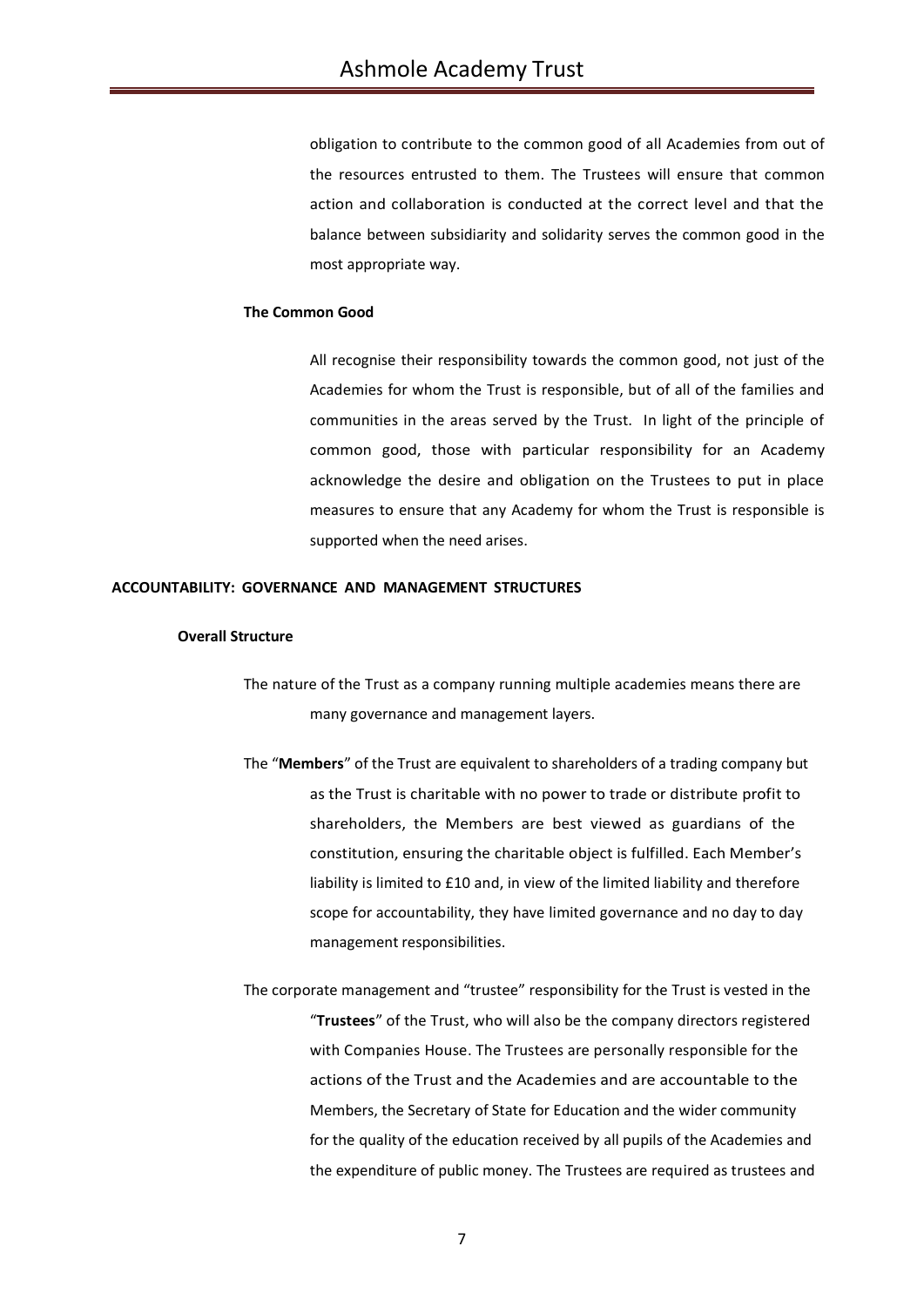pursuant to the Funding Agreements to have systems in place through which they can assure themselves of the quality, safety and good practice of the affairs of the Trust. The Trustees meet as a board of Trustees, generally known as the "**Trust Board**". All Trustees have the same responsibility to act in the best interests of the Trust and the Academies, irrespective of their role on the Board i.e. whether appointed in an executive capacity, such as the "**Chief Executive Officer**", or appointed as a representative of the Academies.

- The Trustees oversee the management and administration of the Trust and the Academies run by the Trust and delegate authority and responsibility to others, including executive officers and individuals who are locally based who can undertake the day to day management and governance of the Academies. The Trust Board will continue to have the necessary strategic and legal oversight of the Trust and will monitor all activities; determining the strategic direction of the Trust, assessing the performance of the Academies and establishing and reviewing the policies and practices governing the life of the Academies.
- Article 101 of the Articles of Association provides for the appointment by the Trustees of committees or working groups to whom the Trust Board may delegate certain functions and responsibilities. The Trust Board has established "**School Governing Committees**" for each of the Academies and their power is derived from the Trust Board. The individuals (the "**Governors**") serving on a School Governing Committee are responsible for fulfilling a local governance role, in conjunction with a "**Principal**" (executive headteacher, headteacher or head of school, as the case may be), who is responsible for the internal organisation, management and operational control of the Academy or Academies. The Trust Board will also delegate management responsibility directly to the Principal, who will report ultimately to the Chief Executive Officer.
- The Trust Board has also set up an advisory board, the "**Strategic Advisory Board**" formed of the Principals and Chairs of the School Governing Committees to provide a focus for the setting of policy and to support the development of the strategic vision of the Trust. The Strategic Advisory Board will both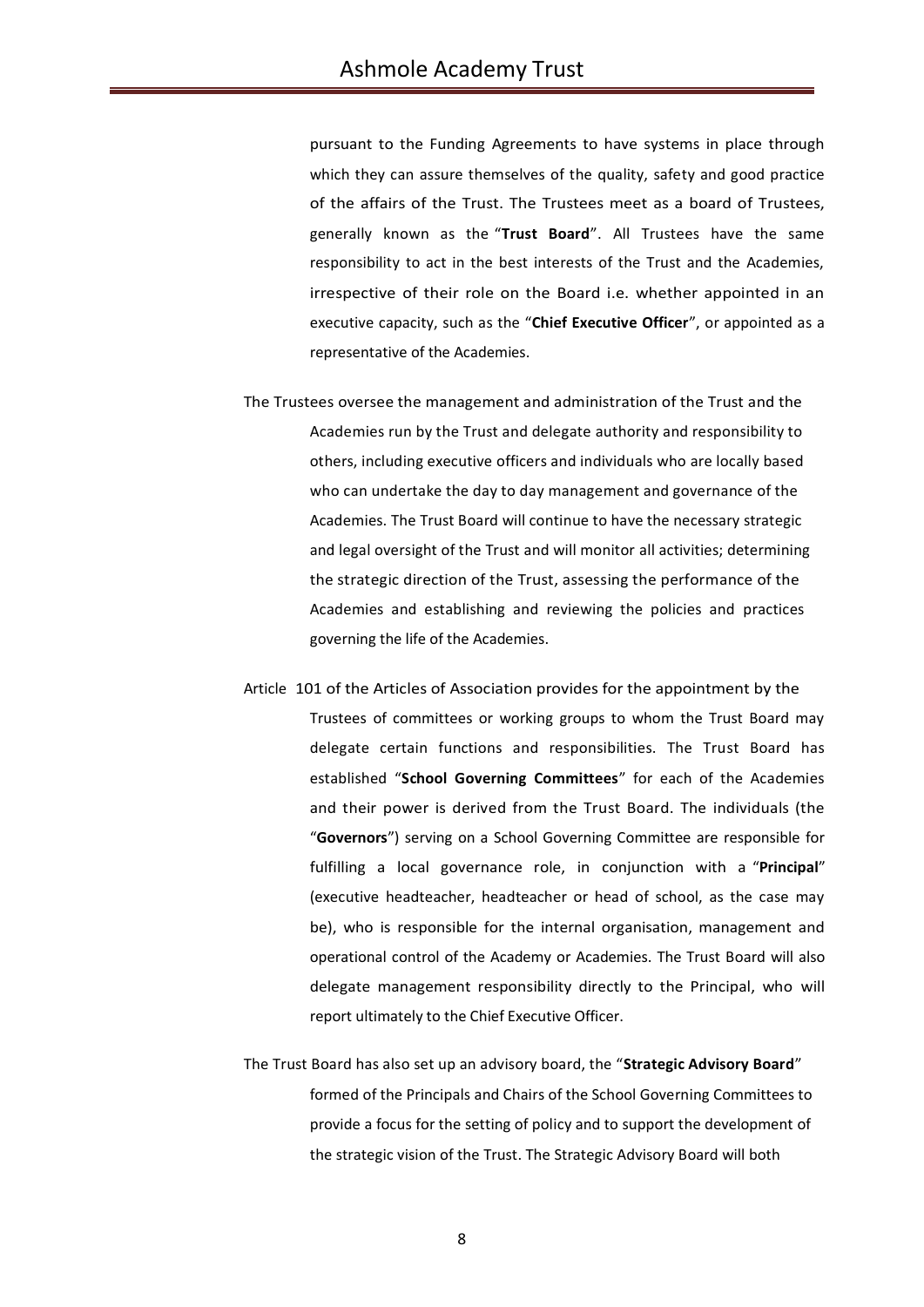support and challenge the Trust Board and will facilitate communication between the Trust Board and the School Governing Committees as well as provide an opportunity for the Academies to explore and develop areas of collaboration and shared working. This group will also act as a strategic advisor on educational matters to ensure the long term success of the Academies and that continuous improvement is made within all Academies. The Strategic Advisory Board will meet at least once a term. The Strategic Advisory Board will advise on matters relating to; teaching and learning, leadership and management, curriculum development, transition and pupil support and sustaining achievement. The Trust Board recognises the important role played by the Strategic Advisory Board and commits to keeping the Strategic Advisory Board informed and to have regard to any advice or guidance provided by the Strategic Advisory Board on any matter affecting the Trust or the Academies.

1.1.1 To aid decision making, a "**Governance Decision Planner**" is attached at Appendix 2.

### **Role of the Members**

- The Members are the guardians of the constitution, determining the governance structure of the Trust and providing oversight and challenge of the Trustees to ensure the charitable object of the Trust is being fulfilled. Whilst the Members have limited legal and financial responsibility for the affairs of the Trust, the Department for Education recommends that there is some distinction between the Members and the Trustees as "this promotes internal challenge and scrutiny, which members who are independent of the trustees can provide" (Governors' Handbook September 2014).
- The Department recommends that the Trust has five members, but fewer may be possible and the Articles only require three. Some or all of the Members may also be Trustees, e.g. the Chair and Vice Chair of the Trust Board.

The Members' key responsibilities are:

to ensure the Objects of the Trust are met, the Annual Report should address this which will be presented to the Members either at the Annual General Meeting or by other means;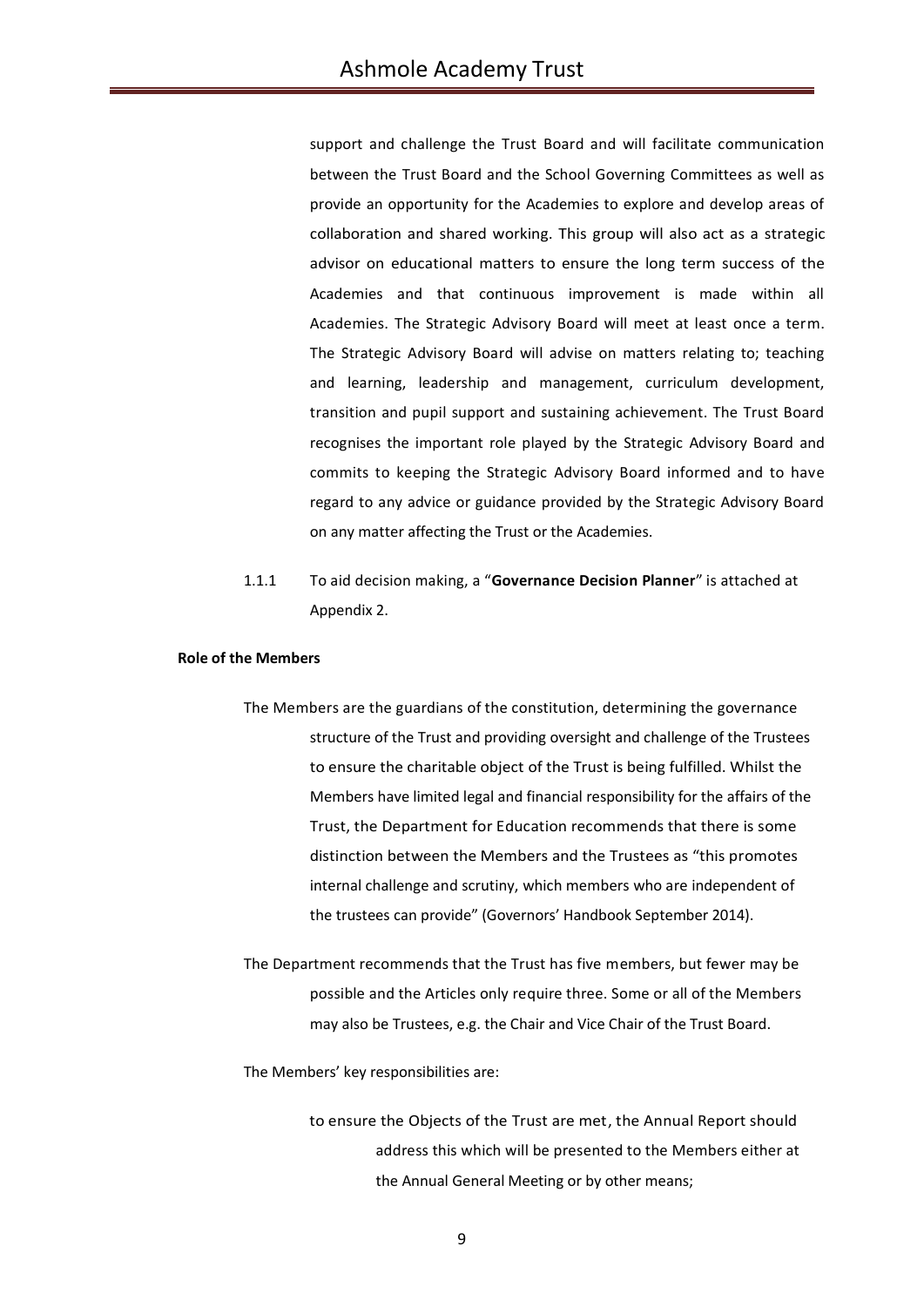to determine the Trust's constitution and governance structure, i.e. the Articles which will have been finalised on incorporation; and

exercising either a direct power under the Articles or a statutory power under the Companies Act 2006 to appoint and remove Trustees (noting any power of the Trust Board to make such appointments), which should be exercised sparingly given the management responsibility is vested in the Trust Board.

Notwithstanding any provision of the Articles, the Members hereby delegate to the Trust Board a power and responsibility to appoint and remove Trustees. Any removal by the Trust Board of a Trustee appointed by the Members shall only be undertaken with the consent of the Members.

#### **Role of the Trustees and the Trust Board**

- The Trustees have overall responsibility and ultimate decision making authority for all the work of the Trust, including the establishing and maintaining of the Academies (which includes taking existing schools into the Trust). The Trustees have the power to direct change where required.
- As trustees of a charity, the Trustees have a fiduciary duty to act in good faith in the best interests of the charity. This duty includes a responsibility to do the following:
	- to ensure compliance with any legal obligations;
	- to report on the charity's activities (the Trust must prepare accounts in accordance with the Statement of Recommended Practice for Charities, the so called "**Charity SORP**");
	- to fulfil the charitable object of the charity as set out in its constitution (i.e. the **Articles of Association**) and to act in a way which is compliant with the rules of the charity contained in the Articles;
	- to act with integrity and to avoid any personal conflicts of interest and not to misuse any charity funds or assets;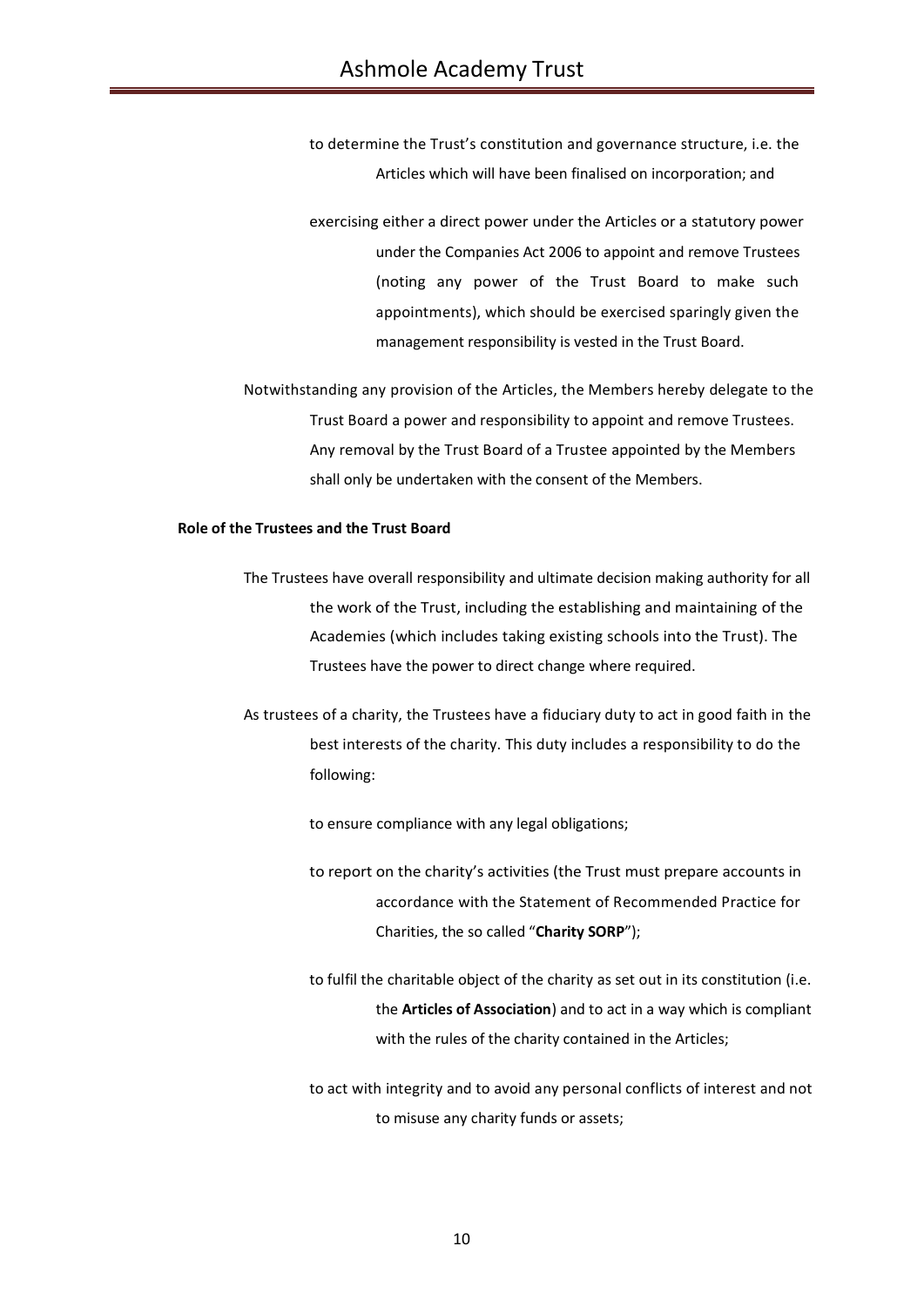- to act prudently in the financial management of the Trust, avoiding putting any assets, funds or reputation of the Trust at undue risk;
- to exercise reasonable care and skill, using personal knowledge and experience to ensure the Trust is well run and efficient; and
- to act responsibly, getting advice from others, including professional advisors, where appropriate.
- The Trustees must act independently and in the best interest of the Trust even if those interests conflict with those of the body or organisation that might have appointed or nominated such Trustee to serve on the Trust Board, this will include a conflict of loyalty where there is no obvious benefit involved, as well as a conflict of interest. The Trust Board has adopted a formal **Conflict of Interest Policy**, attached to this Scheme of Delegation as Appendix 6, in order to assist all those involved in the running of the Trust at every level to avoid and manage conflicts. Specific attention must be given to any arrangement whereby a Member or Trustee will personally benefit from an arrangement and the Conflict of Interest Policy makes reference to the EFA's guidance on "related party transactions" which all those involved in the running of the Trust must have regard to. This does recognise however the fundamental and necessary relationships between the Members, the Trustees and the Academies in both governance and management terms and that individuals may serve in a number of capacities and at numerous levels within the Trust.

The specific tasks and responsibilities of the Trust Board are as follows:

- to determine and fulfil the shared vision and ethos of the Trust and the Academies, acknowledging the uniqueness of each individual Academy and the needs of the communities they serve;
- to develop a strategic plan for the Trust and to effectively communicate that plan so this can be implemented across the Trust and all the Academies, including determining any future expansion of the Trust and the relationship that the Trust has with the Secretary of State for Education (including also the Department for Education, the Education Funding Agency and Ofsted);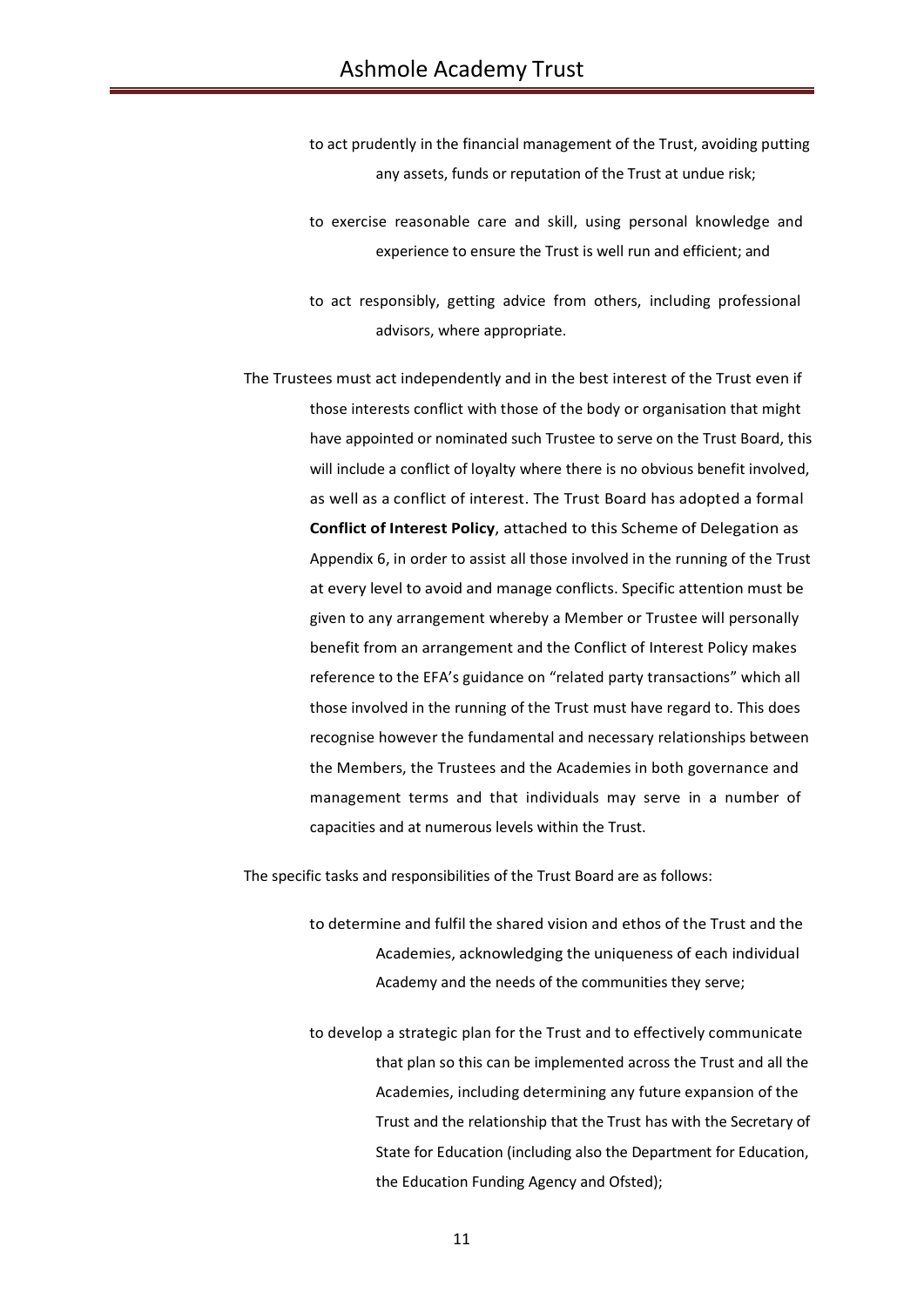- to develop and support strategic partnerships with other bodies and organisations, including service providers and government agencies, which will further the Trust's strategic plan;
- to provide support and challenge to the Chief Executive Officer and each of the School Governing Committees;
- to determine and implement policies and procedures which it is intended will achieve a consistently high standard of education and financial prudence across the Trust dealing with (but not limited to) the following:
	- Human Resources/Employment
	- Audit & Risk Management
	- Contingencies and Reserves (both central and at Academy level)
	- **Governance**
	- Health & Safety
	- **Safeguarding**
	- Operational Matters
	- Data Management
	- Complaints and Appeals
	- Legal Compliance
- to work with the Chief Executive Officer to develop the local capacity within the Trust to provide both governance and leadership support and mentoring to the School Governing Committees and the leadership teams within the Academies, as well as direct school improvement support, facilitating the development of the Academy Action Plans where required;
- working with the School Governing Committee to make or facilitate the making of suitable appointments of Governors who will serve on the School Governing Committees, including removing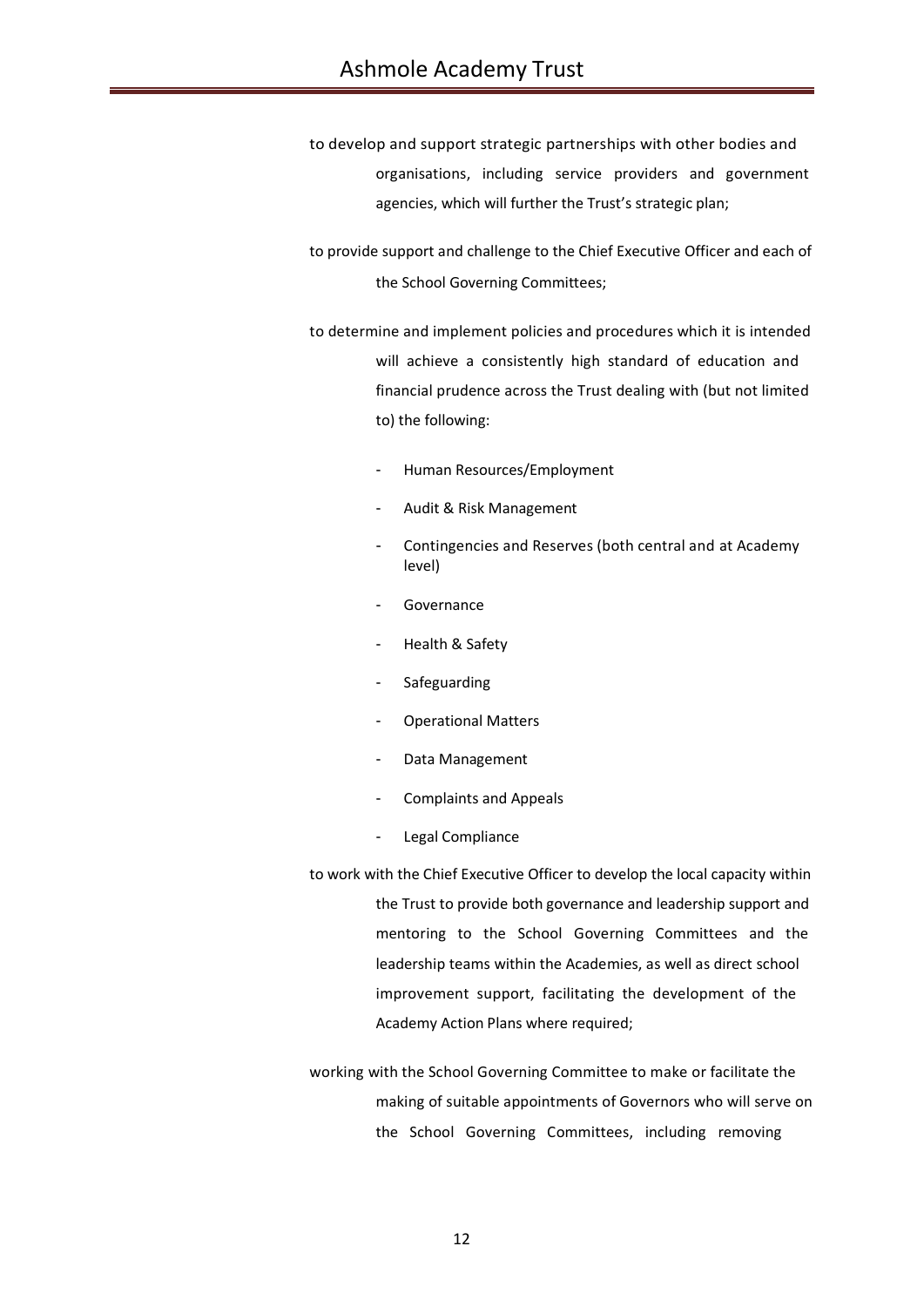Governors, who fail to fulfil the expectations on Governors set out in this Scheme of Delegation;

to determine the budget for any shared or central expenditure and support and to approve the individual Academy budgets (acknowledging the full delegation of the Academy's budget to the School Governing Committee as set out in this Scheme of Delegation);

to work with the Chief Executive Officer to supervise the effectiveness of the Academies and the School Governing Committees, ensuring there is regular 360° reporting and proper management of outcomes and objectives, intervening if necessary in accordance with the procedures set out in this Scheme of Delegation;

to formally appoint and, in conjunction with the Chief Executive Officer, to review the performance of the Principals of the Academies;

to monitor and evaluate the delivery of the central or shared services and functions provided by the Executive Team lead by the Chief Executive Officer, ensuring there is comprehensive support to the Academies and procuring any strategic third party services as determined appropriate;

to ensure there is a proper system for the internal audit of the accounts of the Trust (including the Academies) and the financial procedures followed by the Academies, facilitating the preparation of the Trust's accounts, establishing a formal **Audit Committee** adopting the terms of reference set out in Appendix 4 which will be responsible for carrying out periodic internal audits of the Academies' financial processes, procedures and accounting records;

to act as the ultimate decision maker in relation to any appeals by staff following disciplinary or grievance procedures;

to ensure proper advice is available to the Trust and the Academies in relation to legal and compliance matters;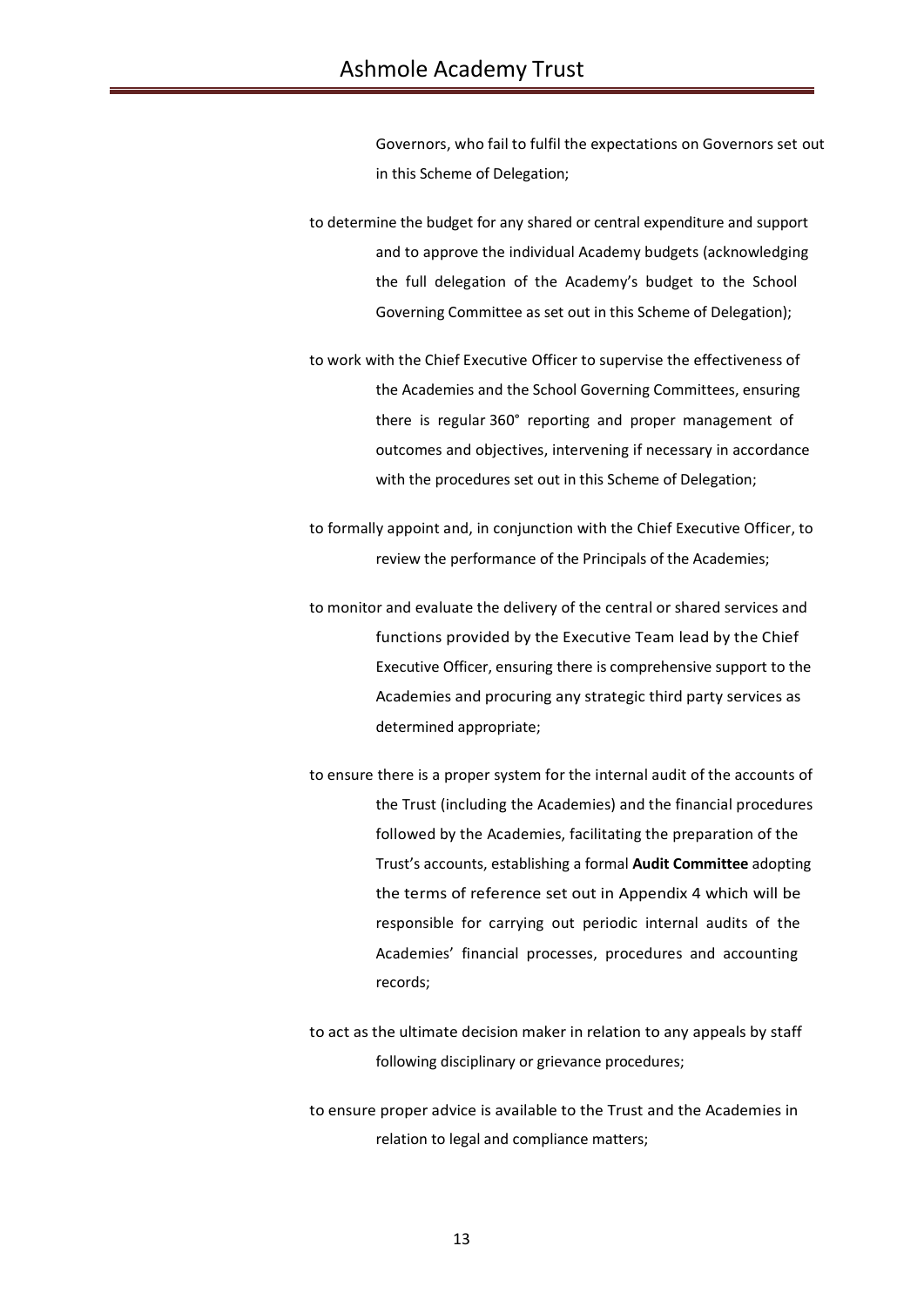to ensure that insurance or risk protection cover is put in place and maintained for all risk areas including damage to property, employer liability, public and third party liability and Trustee liability.

The following are the core competencies and skills expected of all Trustees:

to work as a team;

to attend meetings and be prepared to contribute to discussions;

to be respectful of the views of others and to be open to new ideas and thoughts;

to treat all confidential information confidentially;

- to develop a deep understanding of the vision and ethos of the Trust and its Academies and the roles played by all individuals in fulfilment of the Trust's mission;
- to understand the policies and procedures of the Trust and how these flow down to the Academies;
- to support the Trust and the Academies in public and act as an ambassador; to

commit to training and skills development

to be ready to ask questions;

- to be focussed on problem solving and be ready to learn from past experiences.
- Specific skills may be needed if a Trustee is to take responsibility for and lead on a specific area. A regular skills audit will be undertaken and Trustees should expect to be able to articulate their contribution to the success of the Trust and the Academies.

## **The Chief Executive Officer and the Executive Team**

The "**Executive Team**" is the executive arm of the Trust Board, focusing on operations and resources (including HR, finance and policies) and supporting the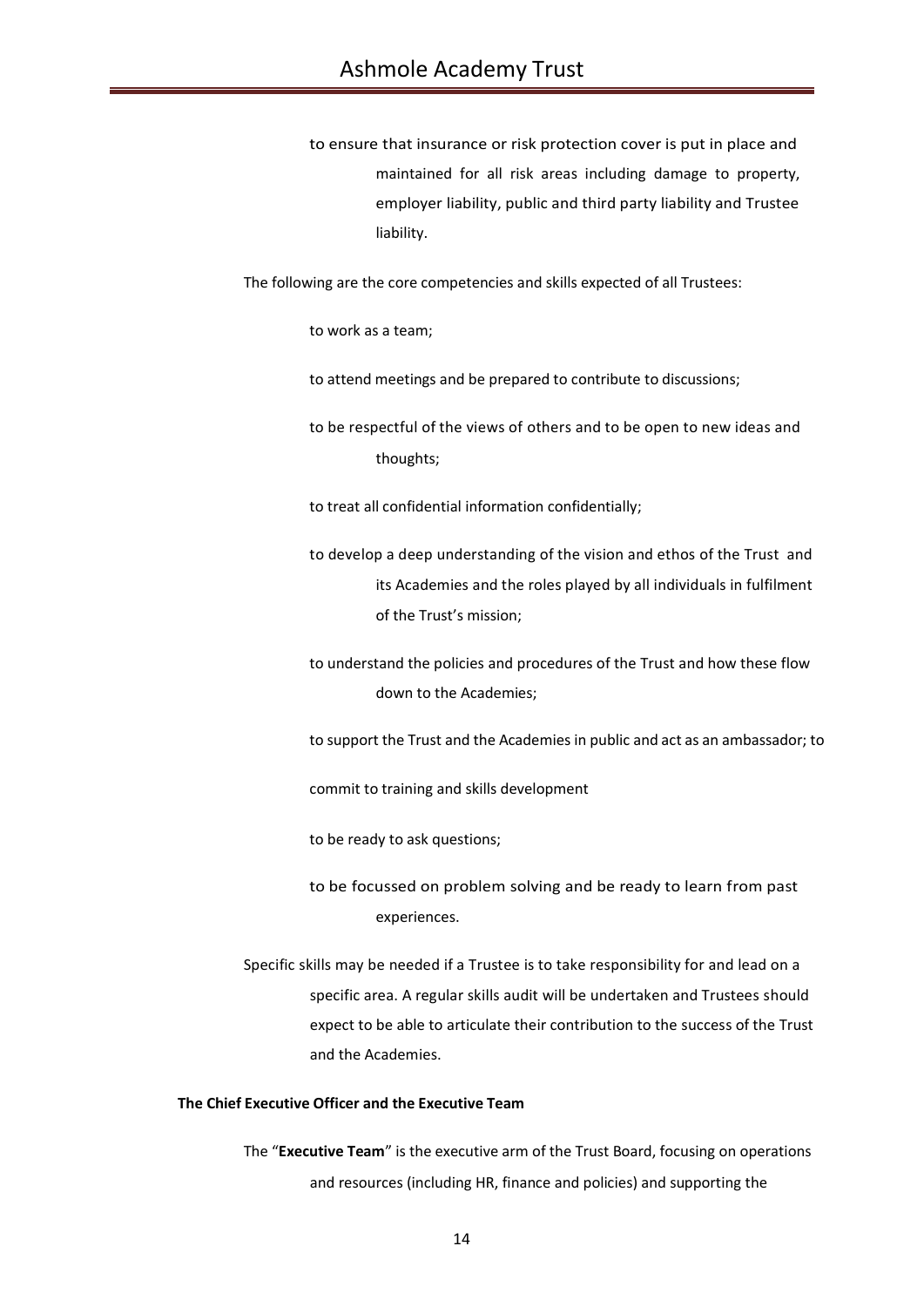educational performance of the Academies. It operates under the leadership and direction of the "**Chief Executive Officer**", who is an ex officio Trustee (and therefore director) of the Trust, and its "**Accounting Officer**". The Executive Team works directly with the staff in each Academy and the School Governing Committees to ensure that the required outcomes are achieved in accordance with the direction and vision of the Trust Board. The Executive Team will be organised as a "Core Team" responsible for school improvement, training, HR and finance with an "Extended Core Team" also reporting to the Chief Executive Officer responsible for estate and facilities management, SEN, inclusion and safeguarding and admissions. The Central Services Staffing Structure is set out in Appendix 10.

The principal responsibilities of the Chief Executive Officer and the functions of the Executive Team are:

- to manage the conversion of schools to Academies and the opening by the Trust of new Academies. Prior to a school's conversion, the Executive Team will carry out due diligence across the school to establish its position and identify any actions required to address areas of weakness or opportunities for improvement (including the formulation of a 12 month strategic plan for the Academy (the "**Academy Action Plan**")), and, with the DfE, relevant Local Authority and the Trust's solicitors, manages the associated legal processes;
- following conversion, to direct and support the operation of each Academy, assisting in the development and implementation of the Academy Action Plan and advising on policies in core areas of the operation in accordance with the requirements of the Trust Board. These core areas include legal compliance, risk management, teaching and learning/standards, training (Governor and staff), finance, HR and ICT. The Chief Executive Officer with the support of the Executive Team and the Trust's strategic partners will specify management controls and reporting requirements, audit the associated processes,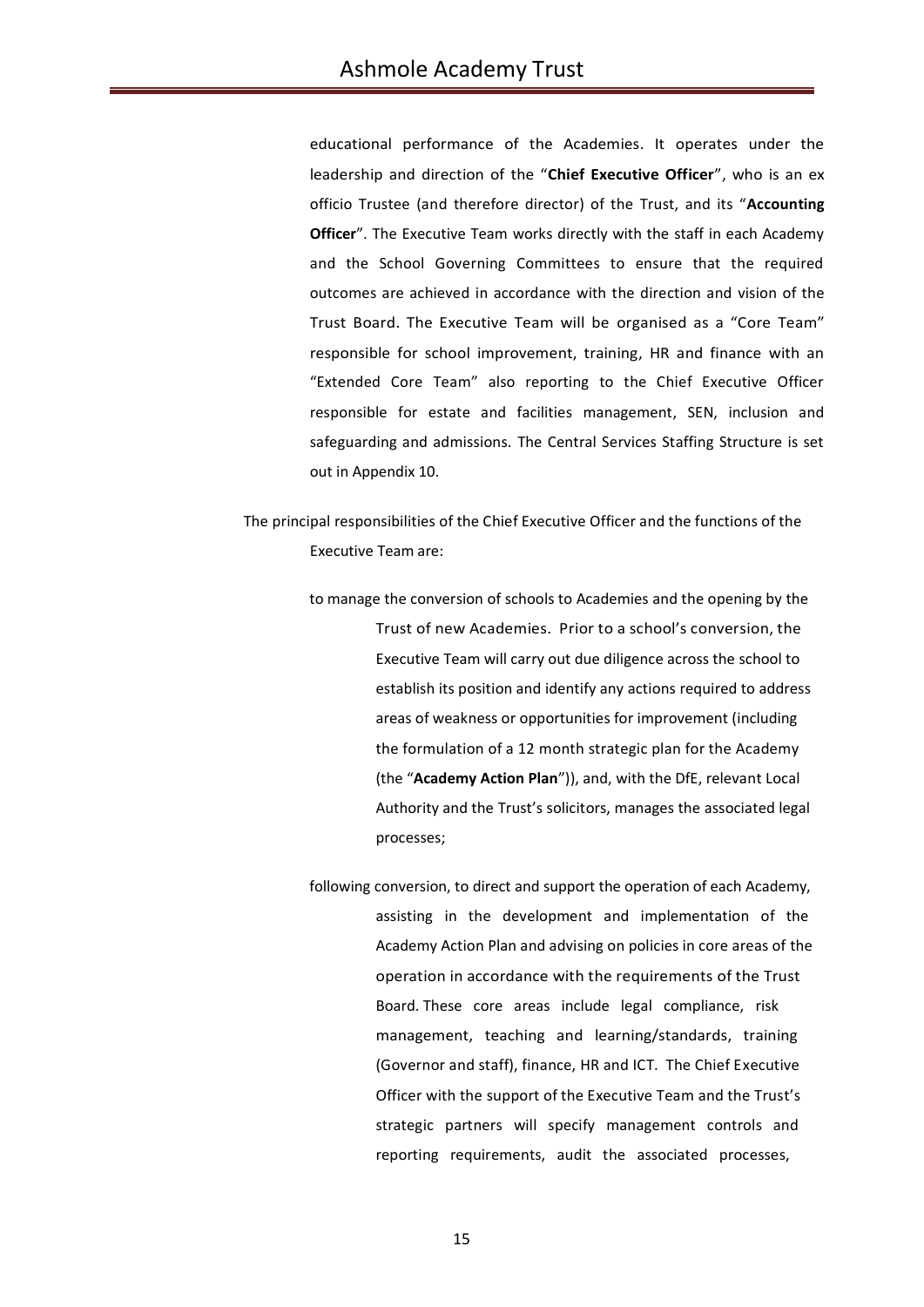procedures and outcomes in each Academy, identify and deliver appropriate training and support and report to the Trust Board on progress and concerns;

to provide operational and management support to the Principals and senior leadership teams within the Academies (including assisting with budget setting), as well as assist the School Governing Committees in achieving the collective strategic aims and objectives;

to implement and review systems for the benchmarking of the Academies across the group (including financial as well as educational performance), developing systems for cross fertilisation and supporting the School Governing Committees in maximising the opportunities for resource sharing and collaboration;

to ensure that insurance or risk protection cover is put in place and maintained for all risk areas including damage to property, employer liability, public and third party liability and Trustee and governor liability;

to undertake the strategic management of the whole school estate, advising the Trust Board on areas of risk and assessing the Trust's overall safeguarding responsibilities, including drawing up a long term estate plan which identifies areas in need of expansion and/or development and areas likely to be surplus to requirements:

to take a lead on any capital bids and allocations, supporting the Academies' premises teams to carry out works safely and cost effectively; and

any other key central services that the Trust Board determines from time to time.

The Executive Team under the direction of the "**Chief Finance Officer**" will also supervise and facilitate the production of accounts (both at Academy and Trust level) and the auditing of those accounts for disclosure purposes and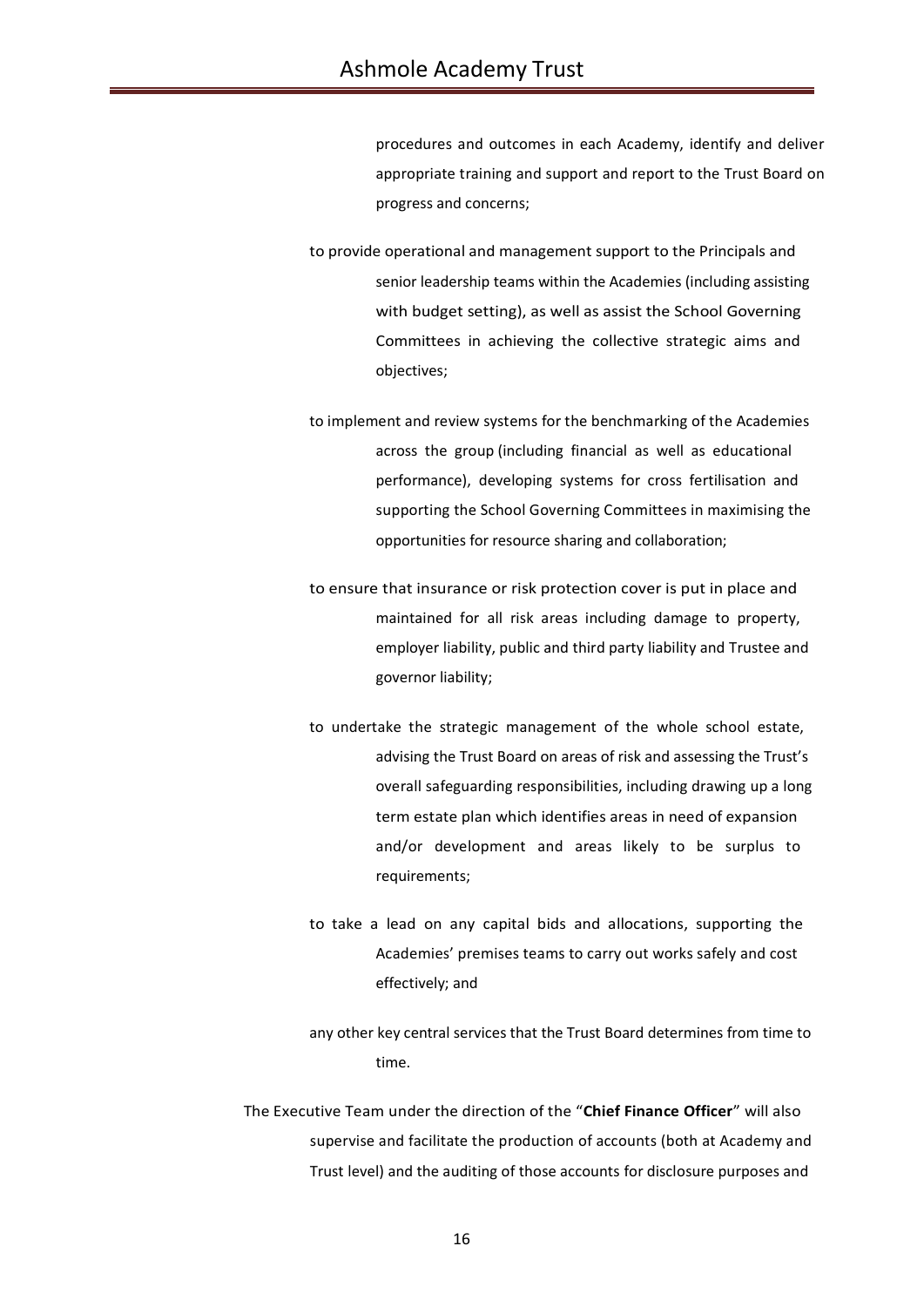will report on the activities of all the Academies to the relevant statutory bodies.

The cost of the functions undertaken by the Chief Executive Officer, the Executive Team and the Trust Board are generally funded on a fair and equal basis by the Academies by the contribution of a percentage of the central government funding provided for each Academy (the "**Support Cost Contribution**"). This contribution will be set each year against a budget for the shared costs approved by the Trust Board. The percentage may vary according to the level of activity carried out by the Chief Executive Officer and the Executive Team. Additional funding received by the Trust from other sources (such as government grants and income received from other schools and organisations in return for traded services) will contribute directly to the shared costs and will offset the Support Cost Contribution required from the Academies. The Support Cost Contribution payable by the Academies will be agreed annually by the Trust Board, with regard being had for the incurred costs of any additional specific support provided by the Chief Executive Officer or the Trust Board (including the costs of any support from third parties) to any of the Academies from time to time, which will be recovered separately as agreed between the Chief Executive Officer and the School Governing Committee of the respective Academy.

#### **Role of the Strategic Advisory Board**

The Trust operates as a local cluster in order to promote shared working and to build leadership capacity and expertise, with an emphasis on standards and school improvement. Where a Strategic Advisory Board has been set up it shall meet at least 3 times per year to agree the strategic direction for the Academies in the relevant area and the local priorities in so far as these relate to standards and school improvement targets. The Strategic Advisory Board represents the collective voice of the Academies and has been established to ensure that the Trustees fulfil the principles of this Scheme of Delegation and that there is effective communication between the Trust Board and the School Governing Committees. The Strategic Advisory Board will support the Trust Board in determining the strategic vision for the Trust and the Academies.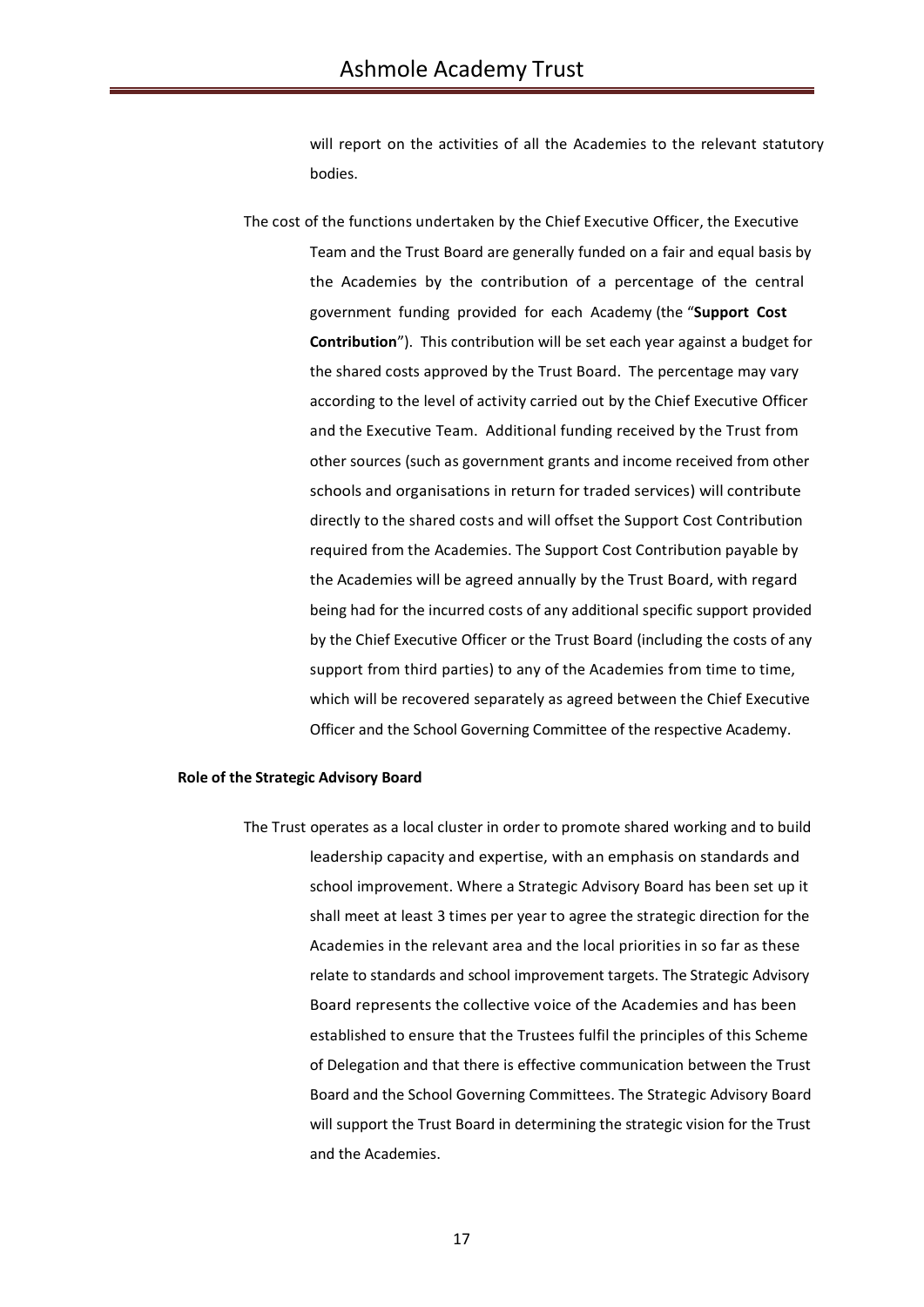- The Chief Executive Officer will chair any meeting of the Strategic Advisory Board and will act as the conduit to the Trust Board.
- The Strategic Advisory Board or the Trust Board as the case may be will be supported by a Curriculum & Standards Committee and Governance & HR Committee and terms of reference for each of these are attached to this Scheme of Delegation as Appendices 7 and 8 respectively.

#### **The role of the Governors and the School Governing Committees**

- The role of a Governor within a multi academy trust is an important one. In developing a governance structure, the Trust has sought to ensure that as much as possible the responsibility to govern is vested in those closest to the impact of decision making and that such responsibility matches the capacity of those assuming responsibility. The Trust Board has established School Governing Committees for each of the Academies, for the most part made up of individuals drawn from the Academy's community, both as elected and appointed members.
- The Governors serving on such School Governing Committees are accountable to the Trust Board (who in turn of course is accountable to the Members and to the Department for Education) as well as to the communities they serve.
- Whilst not trustees under charity law, nevertheless, the Governors are under a duty to act in good faith and in the best interests of the Academy and the Trust, which includes all the Academies. This duty includes a responsibility to do the following:
	- to ensure the Academy complies with its legal obligations; to
	- fulfil the charitable object of the Trust;
	- to act with integrity and to avoid any personal conflicts of interest and not to misuse any charitable funds or assets of the Academy or the Trust;
	- to act prudently in the financial management of the Academy, avoiding putting any assets, funds or reputation of the Academy or the Trust at undue risk;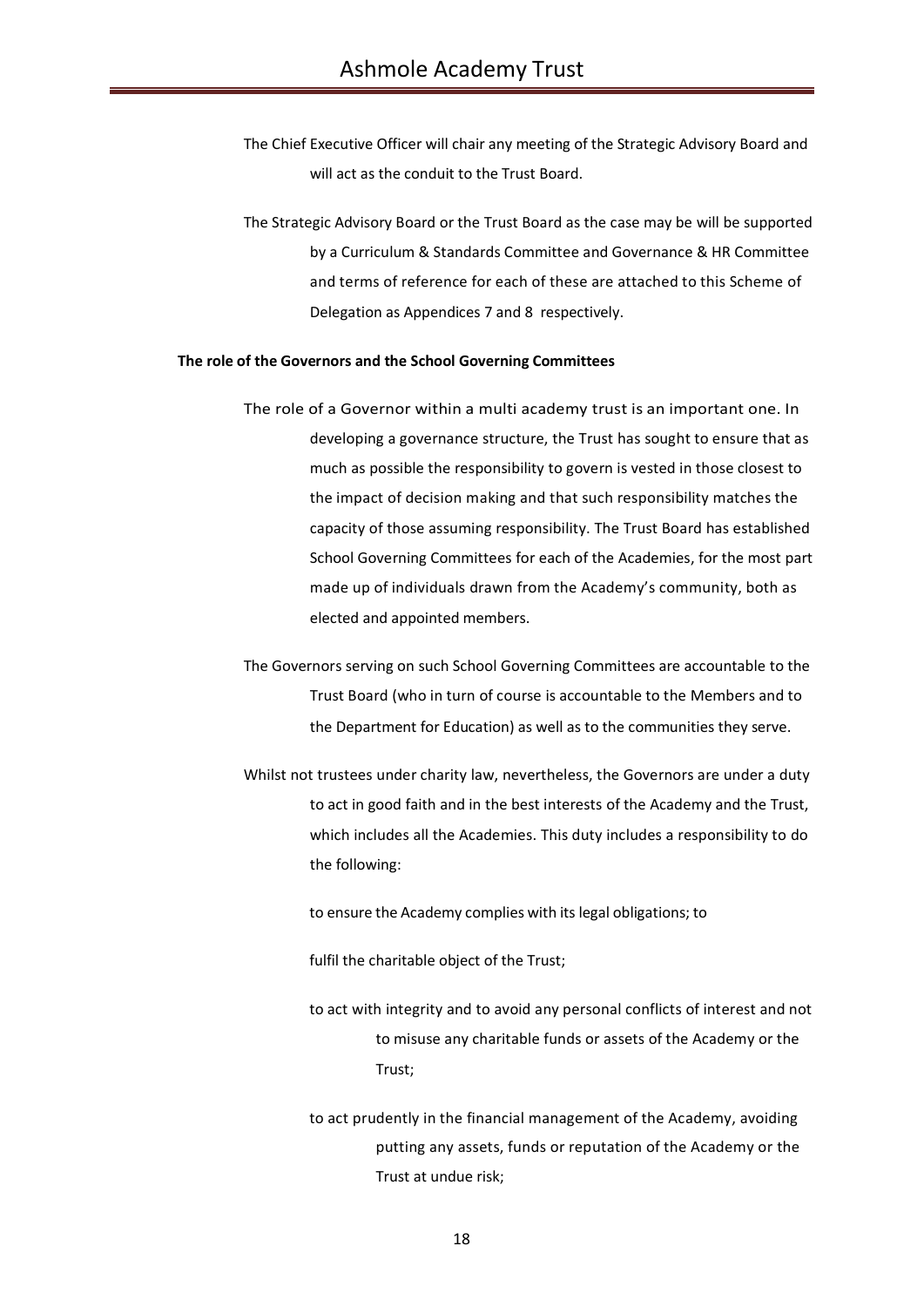- to exercise reasonable care and skill, using personal knowledge and experience to ensure the Academy is well run and efficient;
- to act responsibly, getting advice from others from within the Trust and if appropriate external professional advisors;
- to act in accordance with any authority delegated to him or her, including complying with any regulation or requirement of those from whom delegated authority is received; and
- to act as an ambassador of the Trust and in a way which is consistent with the vision and ideals of the Trust.
- Governors must act independently and in the best interest of the Academy even if those interests conflict with those of the body or organisation that might have appointed or nominated them to serve on the School Governing Committee. As with the Trustees, the Governors must comply with the Trust's Conflict of Interest Policy.
- The specific tasks and responsibilities of the Governors are as follows, with further detail set out in Section 4 of this Scheme of Delegation:
	- to fulfil the vision and ethos of the Trust in so far as it relates to the Academy, ensuring that the Academy achieves the aims and ambitions it has for its pupils, having regard in particular to the benefits of being part of a family of schools which stresses the importance of collaboration and mutual support;
	- to implement and review from time to time the strategic plan for the Academy (including any initial Action Plan), focussing on the Academy's performance and achieving sustained school improvement and having regard to any locally agreed priorities identified by the Trust Board;
	- to provide support and challenge to the Academy's senior leadership team, being ready to challenge and hold senior leaders to account for all aspects of the Academy's performance;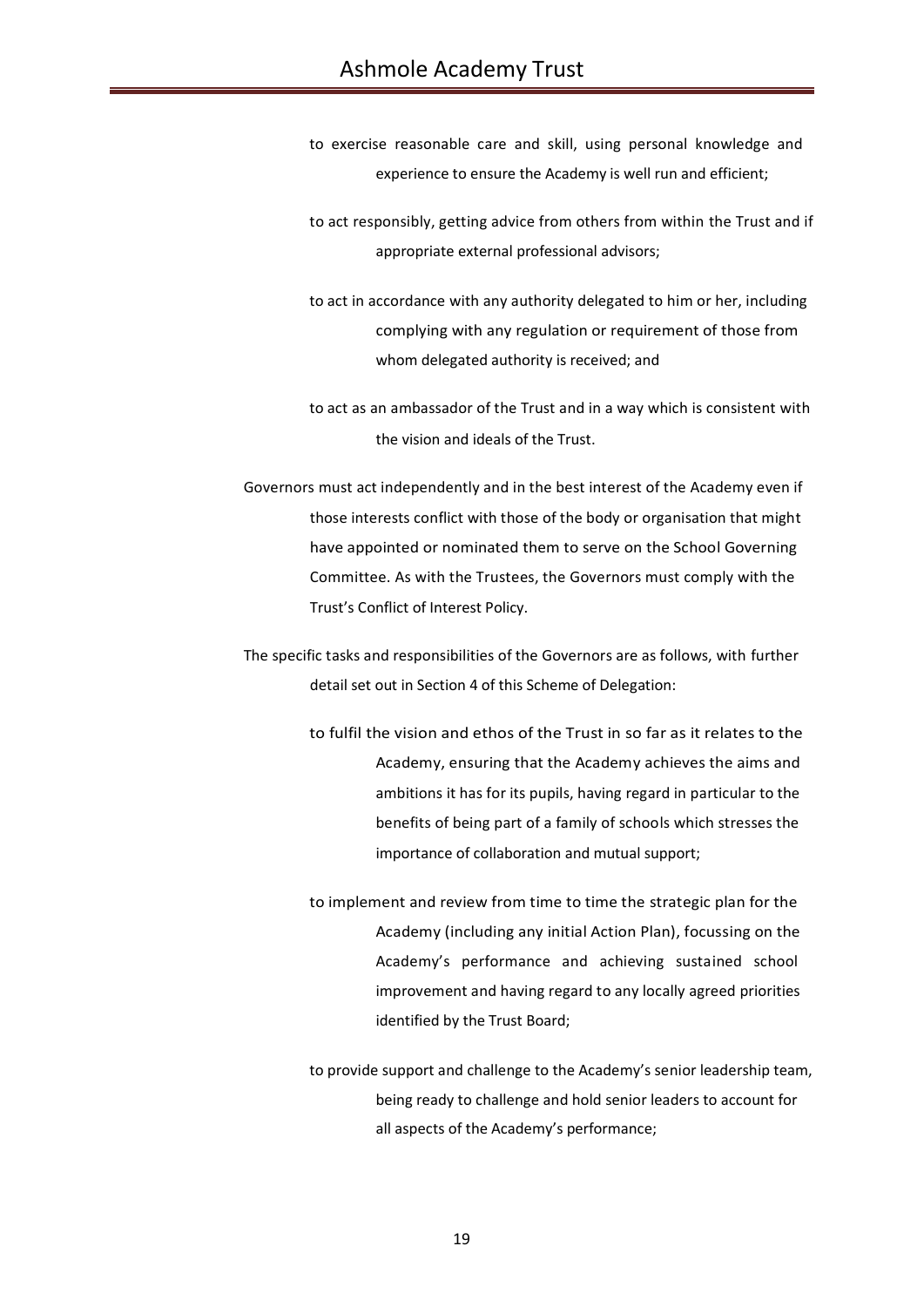to oversee the management of the finances of the Academy, assessing the annual budget prepared by the Academy's Principal (with the support of the Academy's senior leadership team) and submitting such for approval by the Trust Board, ensuring that the Academy works within its budget and the Academy's senior leadership team adopts and implements appropriate risk and financial management policies and practices including in particular any adopted by the Trust Board for application across all the Academies;

to support the Academy's Principal in the development and review (from time to time) of an appropriate staffing structure for the Academy, ensuring there is robust and accountable monitoring of the performance of staff and implementing all and any policies relating to staff adopted by the Trust Board;

to support the Trust Board in its monitoring and evaluation of the delivery of any central or shared services and functions provided or procured by the Trust for the Academies, reporting any issues or concerns to the Chief Executive Officer and, if necessary, the Chair of the Trust Board;

to promote the benefits of collaboration with the other Academies and to actively seek opportunities to work together either with the aim of improving economic efficiencies within the Academies or identifying and implementing best practice;

to develop effective links within the Academy's community, communicating openly and frequently as appropriate and ensuring that the Academy meets its responsibilities to the community and serves the community's needs in relation to the safeguarding and education of its pupils; and

to engage fully and openly with any inspection of the Academy, whether by the Trust Board, Ofsted or any other appropriate public body to whom the Academy is accountable.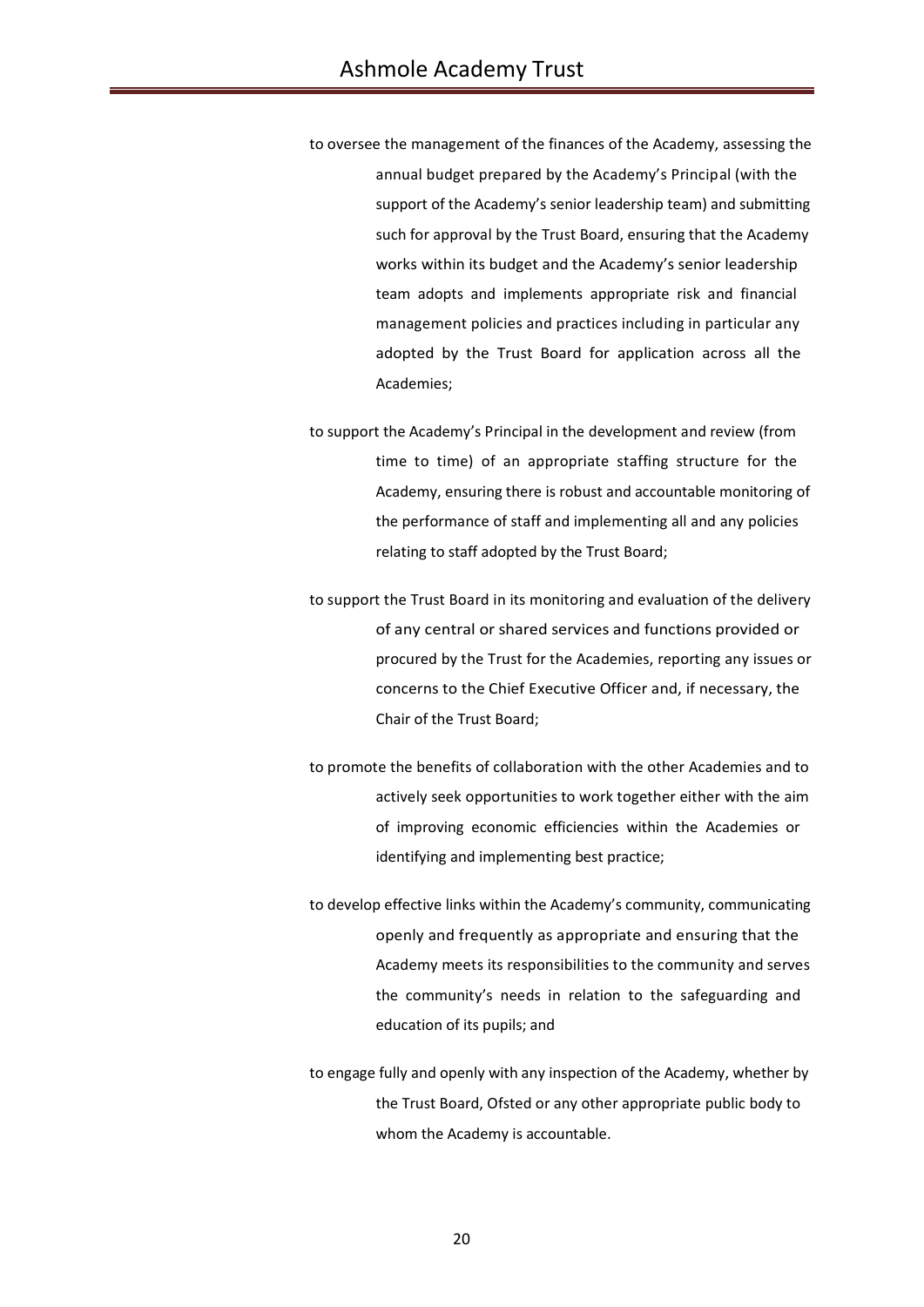- Individual Governors may be given primary responsibility for particular functions such as standards, finance, premises and resources with the view to matching skills and experience to functions. This will not affect collective and overall individual responsibility but Governors are expected to use their skills and experience in the fulfilment of their duties.
- Subject to the provisions of the Companies Act 2006 every member of the School Governing Committee or other officer or auditor of the Trust acting in relation to the Academy shall be indemnified out of the assets of the Trust against any liability incurred by him or her in that capacity in defending any proceedings, whether civil or criminal, in which judgment is given in favour or in which he or she is acquitted or in connection with any application in which relief is granted to him or her by the court from liability for negligence, default, breach of duty or breach of trust in relation to the affairs of the Trust.
- As with the Trustees, the following are the core competencies and skills expected of all Governors:

to work as a team;

- to attend meetings and be prepared to contribute to discussions and commit to agreed actions;
- to be respectful of the views of others and to be open to new ideas and thoughts;

to treat all confidential information confidentially;

- to develop a deep understanding of the vision and ethos of the Trust and its Academies and the roles played by all individuals in fulfilment of the Trust's mission;
- to understand the policies and procedures of the Trust and how these flow down to the Academy;

to support the Trust in public and act as an ambassador of the Trust; to

commit to training and skills development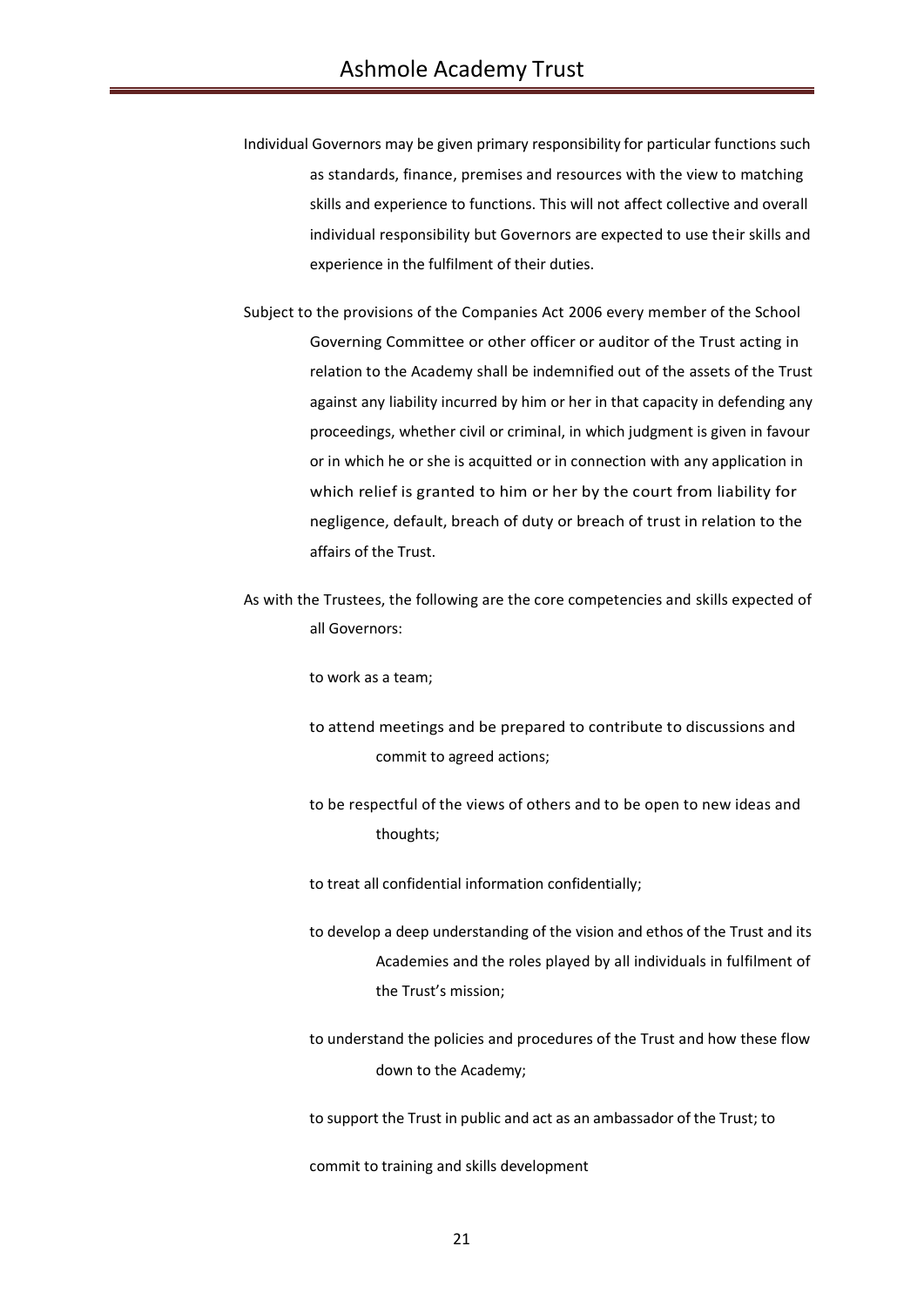to be ready to ask questions;

- to be focussed on problem solving and be ready to learn from past experiences.
- Specific skills may be needed if a Governor is to take responsibility for and lead on a specific area. A regular skills audit will be undertaken and Governors should expect to be able to articulate their contribution to the success of the Academy.
- The Trust Board also recognises the role that the Academies play in their communities and the School Governing Committee is free to decide how such support and patronage is given. The School Governing Committee shall ensure that any support is not inconsistent with the objects of the Trust and the restrictions on the use of its charitable resources and any advice or restriction placed on the Trust by the Secretary of State. The School Governing Committee shall ensure that any formal collaboration or support with third parties, including with those with whom the Trust has a strategic partnership is appropriately documented and the details notified to the Chief Executive Officer to assess effectiveness and where financial support is provided for accounting reasons.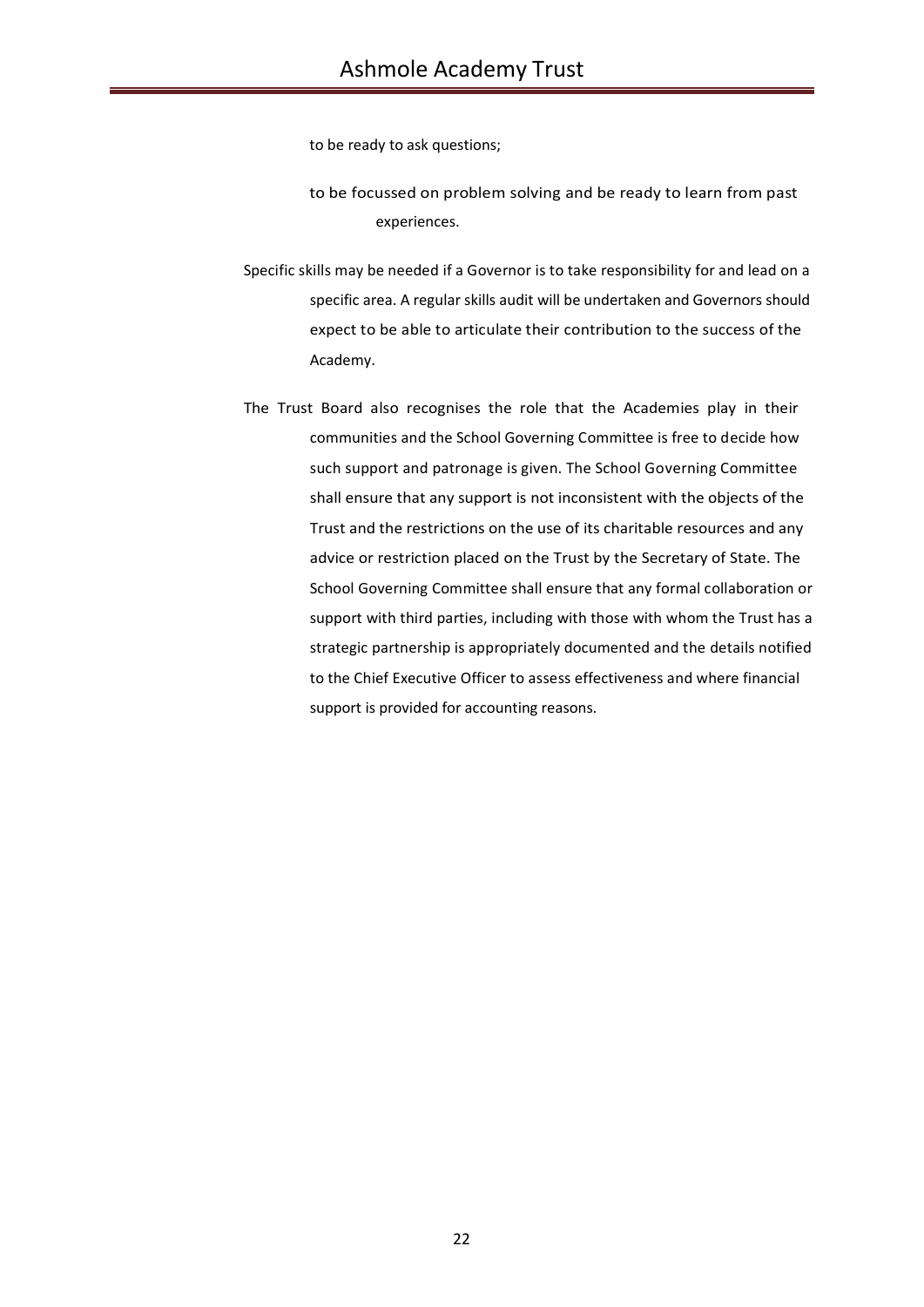## 2. **DELEGATED AUTHORITY AND RESPONSIBILITIES OF THE SCHOOL GOVERNING COMMITTEE**

### **General Provisions**

- The Trust Board reserves the right (in its absolute discretion) to review and alter this Scheme of Delegation and the level of delegated responsibility at any time, noting that it is likely to be reviewed for its effectiveness at least on an biannual basis. Whilst the Scheme cannot take the form of a legally binding contract and is subject to the overriding duty on the Trustees to act freely and in the best interest of the Trust, in so far as the Trustees are able they agree to abide by the provisions of it and will consult on any significant changes.
- Those to whom delegated responsibility is given must acknowledge the limitations on their authority and must not act outside of their authority. Any wilful disregard of the matters expressed in this Scheme is likely to lead to the Scheme being withdrawn. In the event of any serious disagreement between the Trust Board and a School Governing Committee, which cannot be resolved by the Chair of the School Governing Committee discussing the matter with the Chair of the Trust Board, will be referred to the Secretary of State for Education for guidance.
- As a matter of general principle, the School Governing Committee will adopt and will comply with all policies adopted by the Trust Board and will comply with any direction issued by the Trust Board and have regard to any advice given.
- Subject to the provisions of the Companies Act 2006, the Articles and to any directions given by the Members following a special resolution, the governance and management of an Academy shall be delegated by the Trust Board to the relevant School Governing Committee who may exercise all the powers of the Trust in so far as they relate to the Academy, in accordance with the terms of this Scheme of Delegation and any specific additional terms of reference or Trust policy. No alteration of the Articles or change to the Scheme shall invalidate any prior act of the School Governing Committee which would have been valid if that alteration had not been made. Except as provided for in this Scheme of Delegation, the powers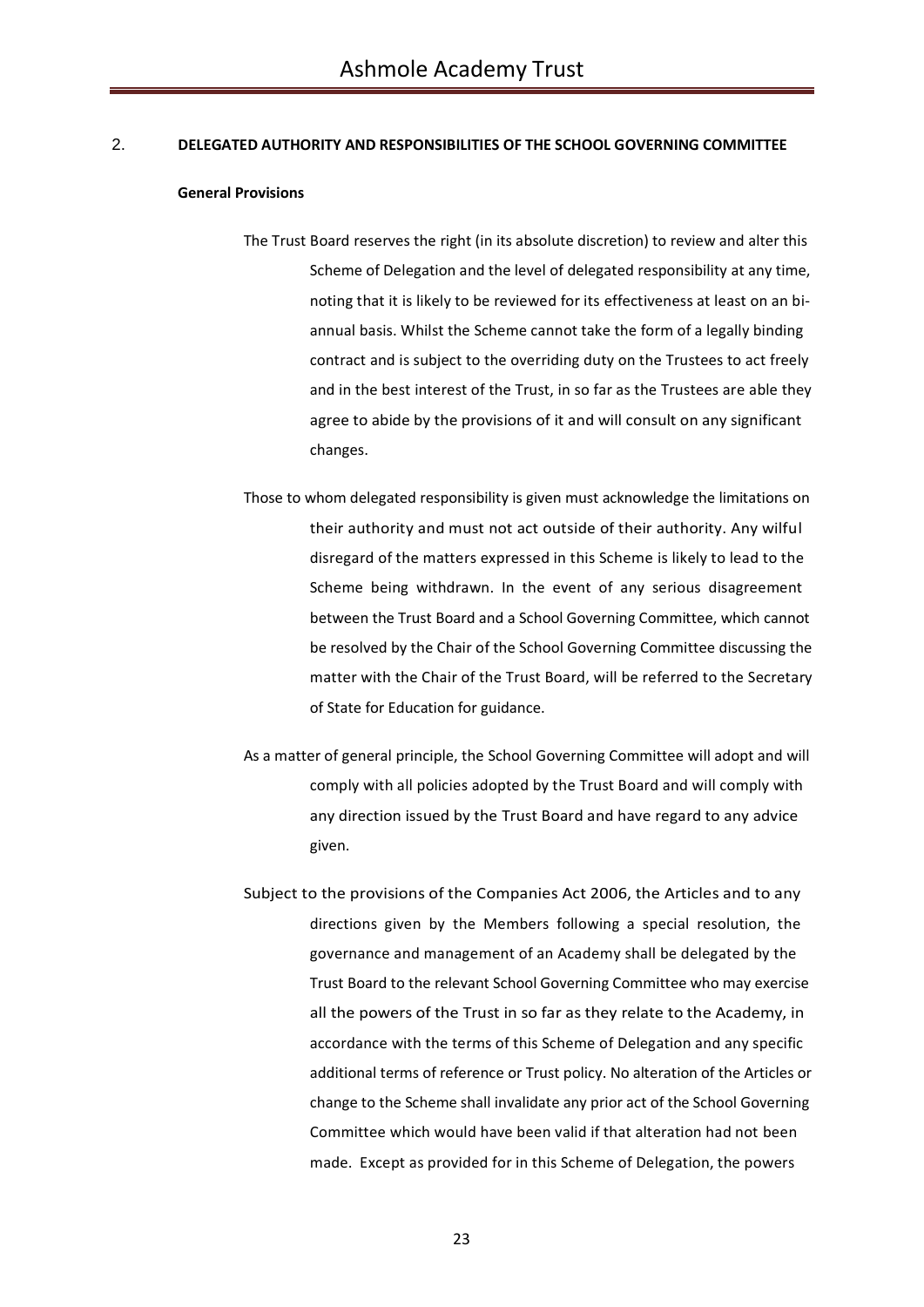given by this Scheme shall not be limited by any special power given to the Trustees by the Articles or to the School Governing Committee by this Scheme of Delegation and a meeting of the School Governing Committee at which a quorum is present may exercise all the powers so delegated.

### **Finance and Audit**

- Except as provided for in this Scheme of Delegation, in addition to all powers hereby expressly conferred upon the School Governing Committee and without detracting from the generality of the powers delegated, the School Governing Committee shall have the following powers, namely:
	- to expend the funds of the Trust received in respect of the Academy in such manner as the School Governing Committee shall consider most beneficial for the running of the Academy; and
	- to enter into contracts on behalf of the Trust in so far as they relate to the Academy and are within the scope of the School Governing Committee's responsibility as set out in this Scheme of Delegation, subject to the limits to act without specific authorisation as set out in the "**Financial Regulations Manual**" annexed to this Scheme of Delegation as Appendix 1.
- Each Academy will have its own bank account, opened by the Trust when the Academy joined the Trust, which shall be operated by the School Governing Committee. All cheques, BACS and orders for the payment of money from such account shall be signed by or authorised in accordance with the Financial Regulations Manual.
- 2.1.1 No Trust monies (whether or not authority to expend has been devolved to the School Governing Committee) shall be paid into any bank account other than a bank account authorised by the Chief Finance Officer.
- The Trust's accounts shall be the responsibility of the Trust Board but the Principal of the Academy shall provide such information about the Academy, as often and in such detail and format as the Chief Executive Officer (or Chief Finance Officer) shall reasonably require, in order to carry out an internal audit of the Academies in accordance with the requirements of the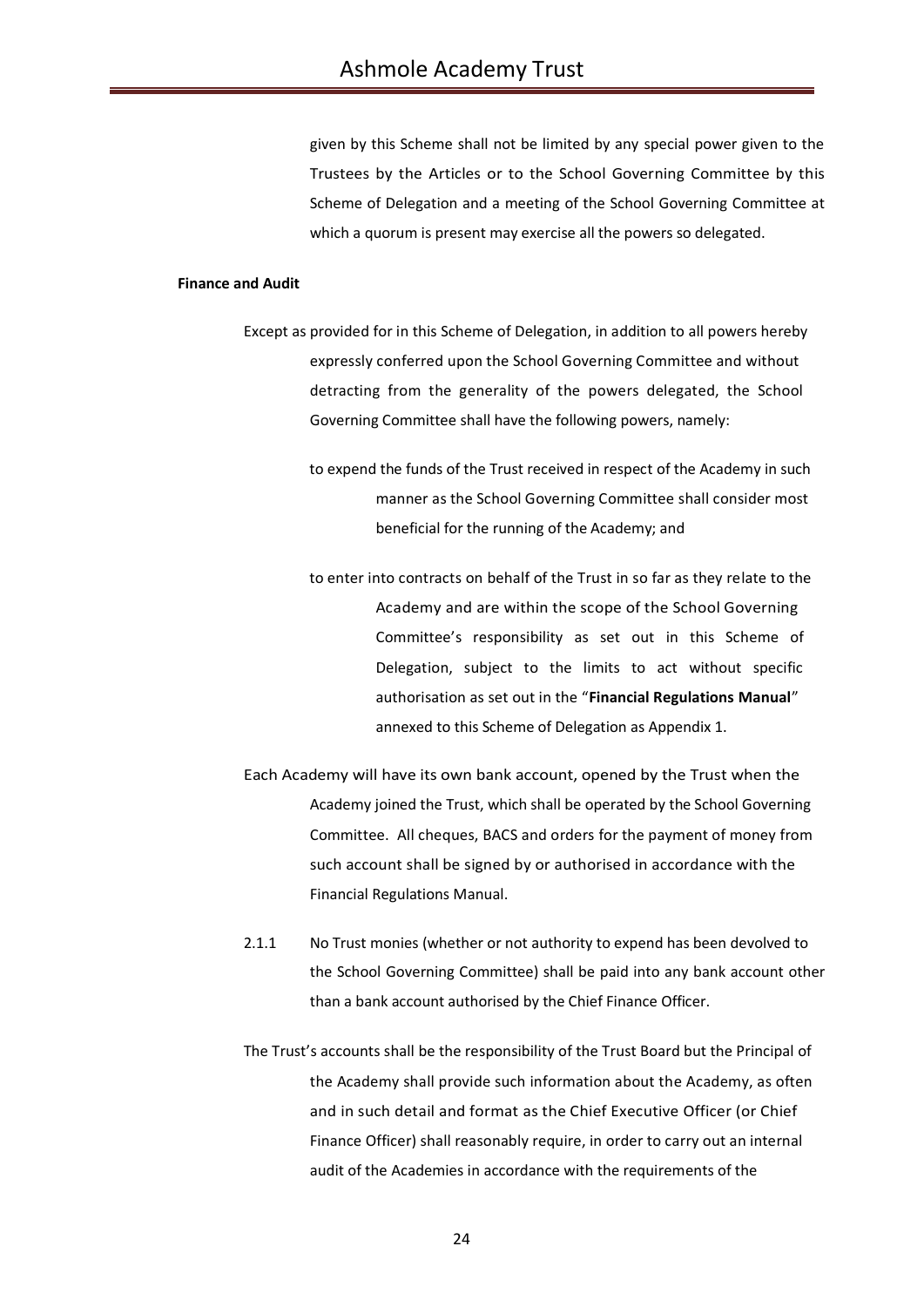Academies Financial Handbook. Without prejudice to the above, the Principal shall provide management accounts in an approved format to the Chief Finance Officer at least once per term (three times per year) or as requested by the Audit Committee.

- The School Governing Committee shall ensure that proper procedures are put in place for the safeguarding of funds and that the requirements of the Academies Financial Handbook and the Funding Agreements are observed at all times as well as any requirements and recommendations of the Audit Committee and the Education Funding Agency. For the avoidance of doubt the School Governing Committee acknowledges the restriction on borrowing contained in the Funding Agreements.
- The Trust Board acknowledges the School Governing Committee's right and intention to use any voluntary (i.e. non grant) funds (including any restricted funds) raised by the Academies for the purposes for which they have been raised and otherwise solely at the discretion of the School Governing Committee provided this is within the charitable object of the Trust. Proper accounts will be kept by the Principal showing the receipt and use of such funds and the extent to which such funds are restricted, in the light of the obligation on the Trust to note these funds separately in the Trust accounts.
- 2.1.2 The Trust Board also acknowledges that from time to time the Academies themselves may seek to generate additional funds by undertaking certain activities, such as: lettings, the provision of sporting and recreational facilities, running a nursery and/or providing childcare, teacher training, providing and supporting ICT and other administrative services. In some cases and particularly where such activities do not fall within the charitable object of the Trust, these may need to be channelled through a trading subsidiary, decisions about which will be made by the Trust Board. Any income generated from such Academy activities and/or gift aided by a trading subsidiary to the Trust in respect of a particular Academy's activities shall be delegated to the School Governing Committee. Such funds will however be noted separately in the accounts of the Academy and, like all Academies' funds, will be subject to any reserves policy operated by the Trust Board.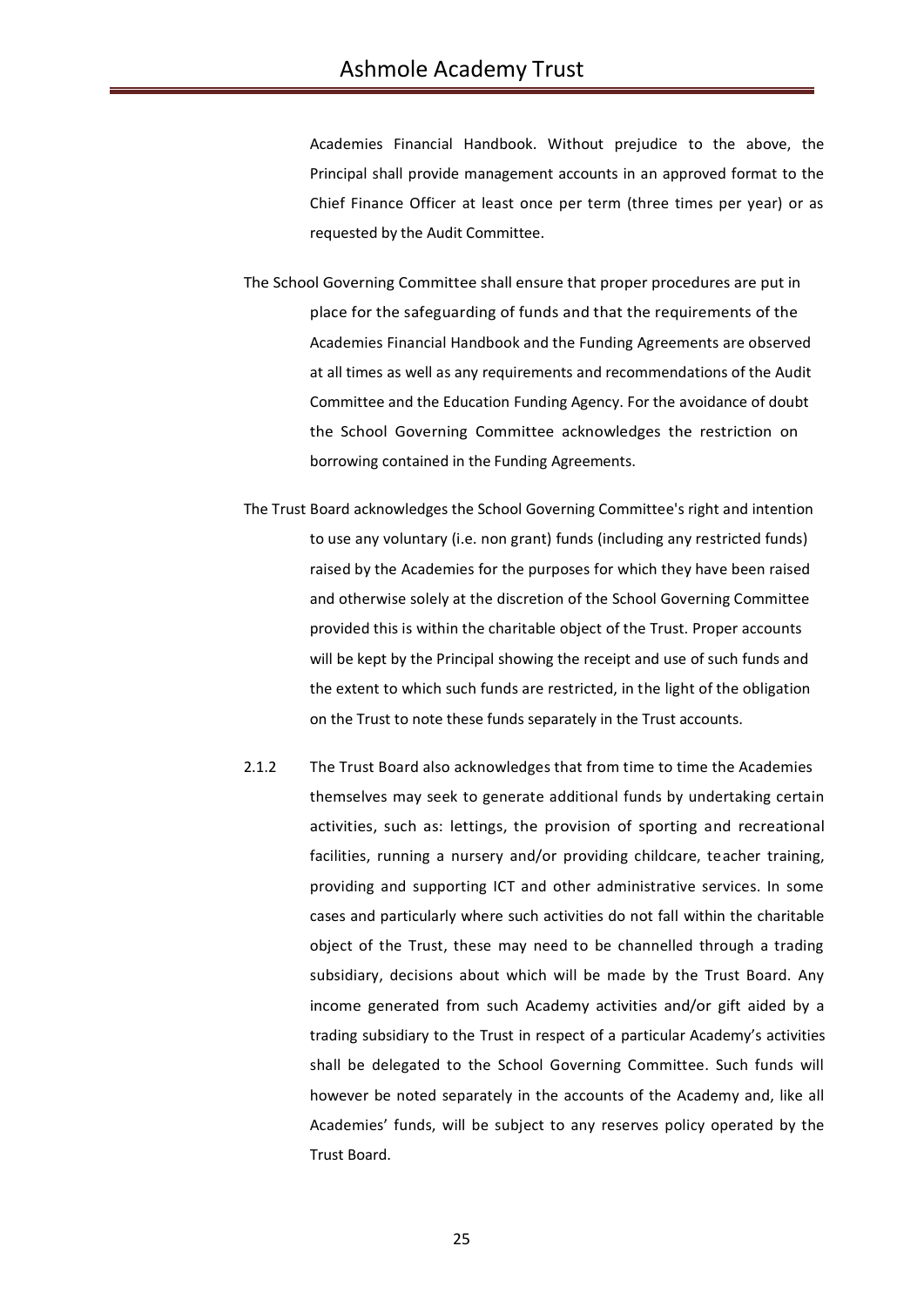2.1.3 The School Governing Committee shall make sufficient funds available to enable the Trust to place such insurance or risk protection cover as is necessary to protect the Academy and the Trust from loss and other risks that shall include (but shall not be limited to) the following, such insurance or risk protection cover to be placed either with a reputable insurance company or through the Education Funding Agency as directed by the Trust Board:

2.1.3.1 land, buildings and contents;

public, employer's and hirer's liability;

Trustees' and governors' liability and professional indemnity;

personal accident and school journeys;

terrorism and business interruption;

money and fidelity;

legal expenses, libel and slander;

engineering.

The School Governing Committee will fulfil any requirements of the Executive Team and will notify the Chief Executive Officer (or as directed) as soon as reasonably practicable following the occurrence of an event where loss has been suffered or is threatened. The responsibility for notifying the insurers or the EFA (as the case may be) is the Principal. The Executive Team and the Principal will provide each other with all necessary information and assistance as may be helpful in the management of any claims.

## **Curriculum and Standards**

The School Governing Committee shall be responsible for the standards achieved by the Academy and the pupils attending the Academy but shall follow such advice and recommendations of the Chief Executive Officer as he or she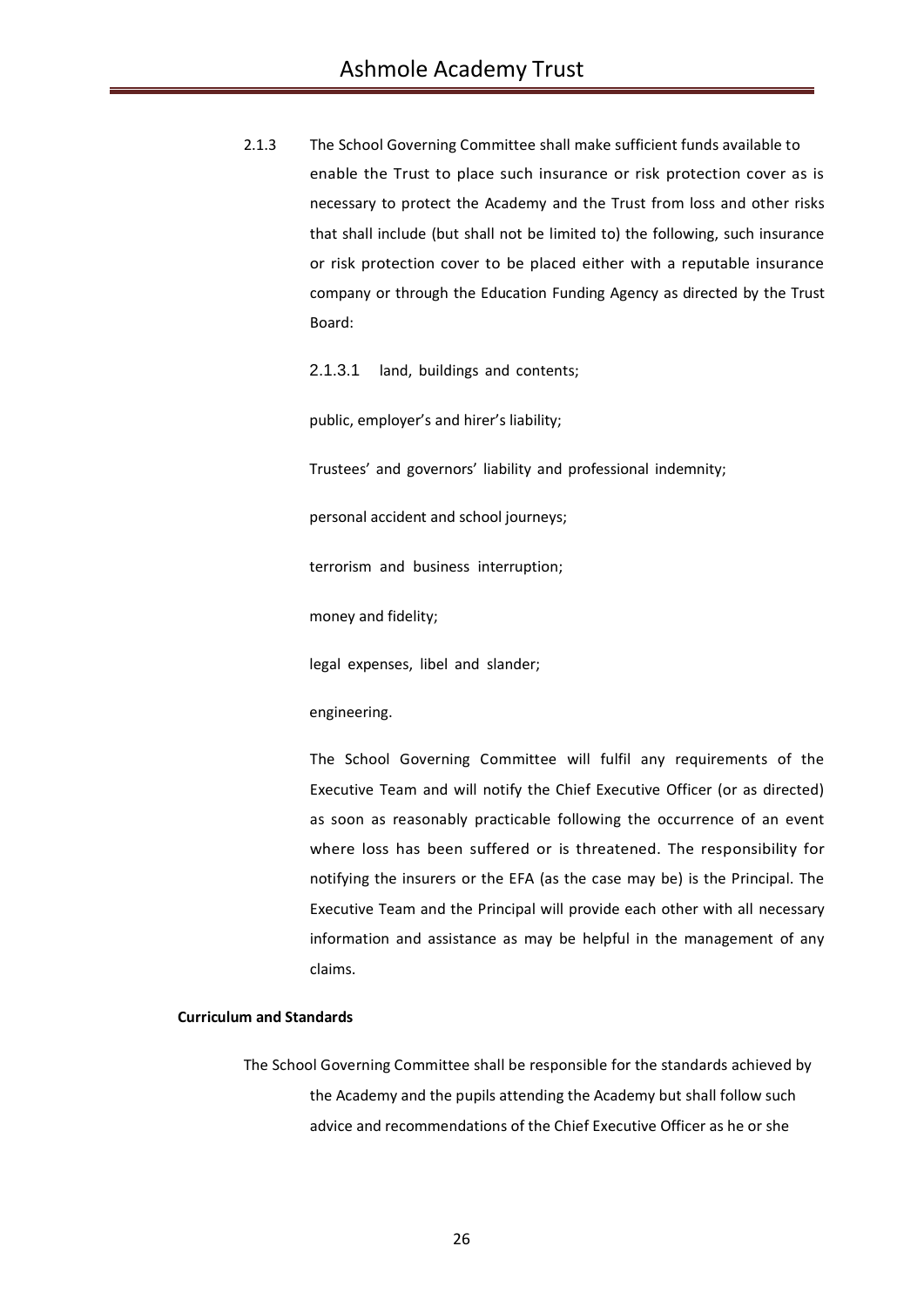might issue from time to time in relation to benchmarking and locally agreed priorities.

- The School Governing Committee will be responsible for the curriculum on a day to day basis and for implementing any strategic plan for the improvement of standards and attainment at the Academy.
- The School Governing Committee shall develop and with the support of the Chief Executive Officer implement any Action Plan designed to address any area in need of improvement in the Academy and the School Governing Committee shall promote any necessary action, helping to communicate messages to staff and parents as need be.
- The School Governing Committee will develop appropriate links with other local schools or education organisations to promote best practices in learning and development and to facilitate peer to peer review and support. The School Governing Committee will also promote and develop links with local businesses and community organisations which are designed to enrich the school life of pupils and foster citizenship.

### **Personnel**

### **Principal/Headteacher**

- 2.1.3.2 The formal power to appoint the Principal (or headteacher or head of school) and his and her deputy of each Academy is vested in the Trust Board. Whenever an appointment is to be made, the Trust Board will establish an appointments panel made up of the Chief Executive Officer, the Chair of the School Governing Committee and 2 members of the Head and Deputy Appointments Committee. The Trust Board is expected to follow the appointment panel's recommendation for appointment.
- 2.1.3.3 The appraisal and performance management of the Principals will be undertaken by the Chief Executive Officer and the Chair of the School Governing Committee. Any disciplinary action or capacity review will be undertaken by the Trust Board.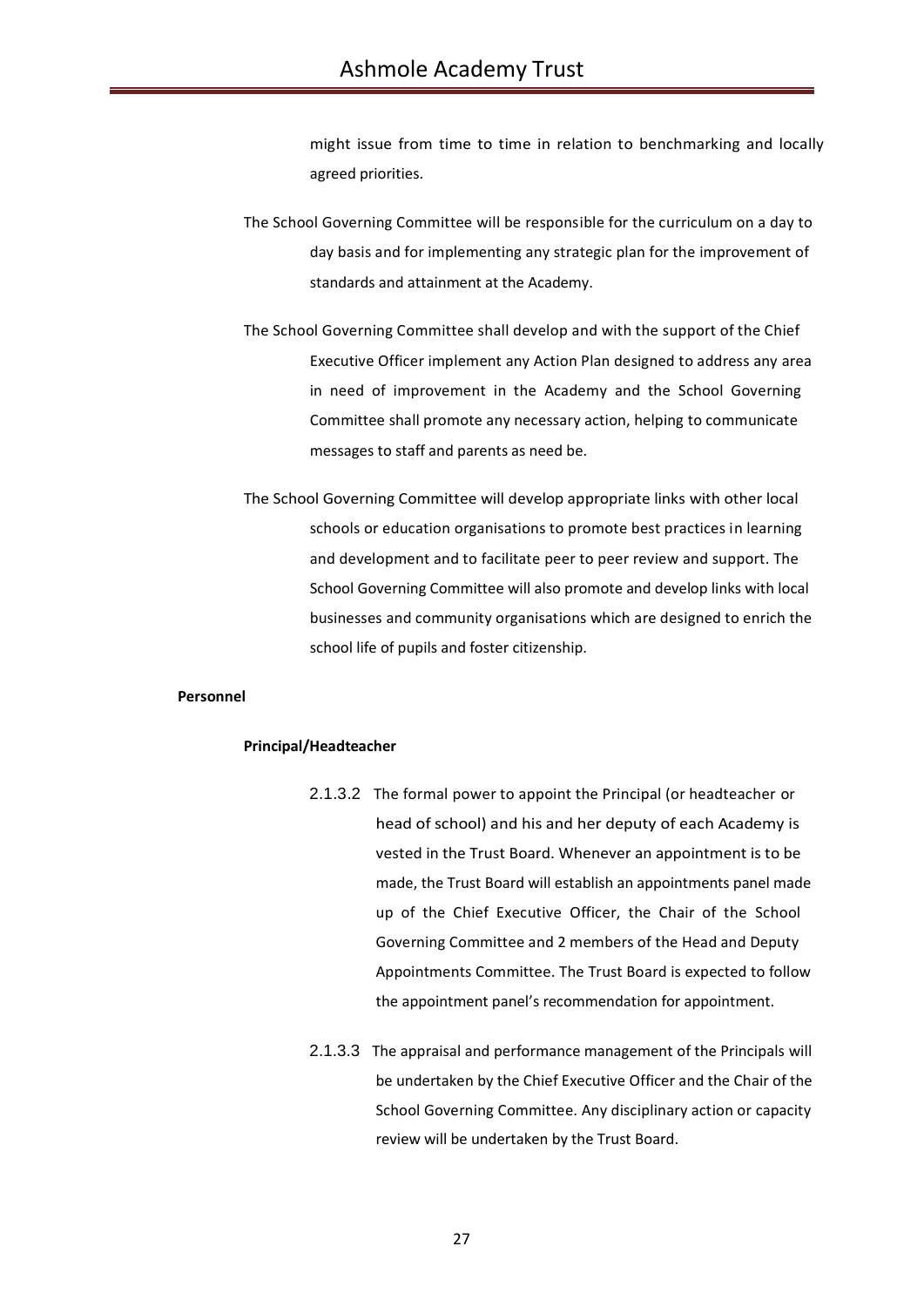2.1.3.4 The Trust Board may delegate such powers and functions as they consider are required by the Principal for the internal organisation, management and control of the Academy (including the implementation of all policies approved by the Trust Board for the direction of the teaching and learning and curriculum at the Academy).

## **Other Staff**

- The School Governing Committee through the Principal shall be responsible for the appointment and management of all other staff to be employed at the Academy provided that the School Governing Committee and Principal shall:
	- implement and comply with all policies dealing with staff issued by the Trust Board from time to time;
	- take account of any pay terms set by the Trust Board;
	- adopt any standard contracts or terms and conditions for the employment of staff issued by the Trust Board;
	- 2.1.3.4.1 adopt appropriate and transparent procedures for the recruitment of staff;
	- manage any claims and disputes with staff members having regard to any advice and recommendations given by the Executive Team and/or the Trust's insurers or the EFA;
	- bring to the attention of the Chief Executive Officer and, if required, the Trust's insurers and/or the EFA without delay any claims or disputes with staff that may require a hearing by a panel of members of the School Governing Committee where escalation is necessary;
	- 2.1.3.4.2 seek the advice of the Chief Executive Officer where any significant cost is contemplated either in relation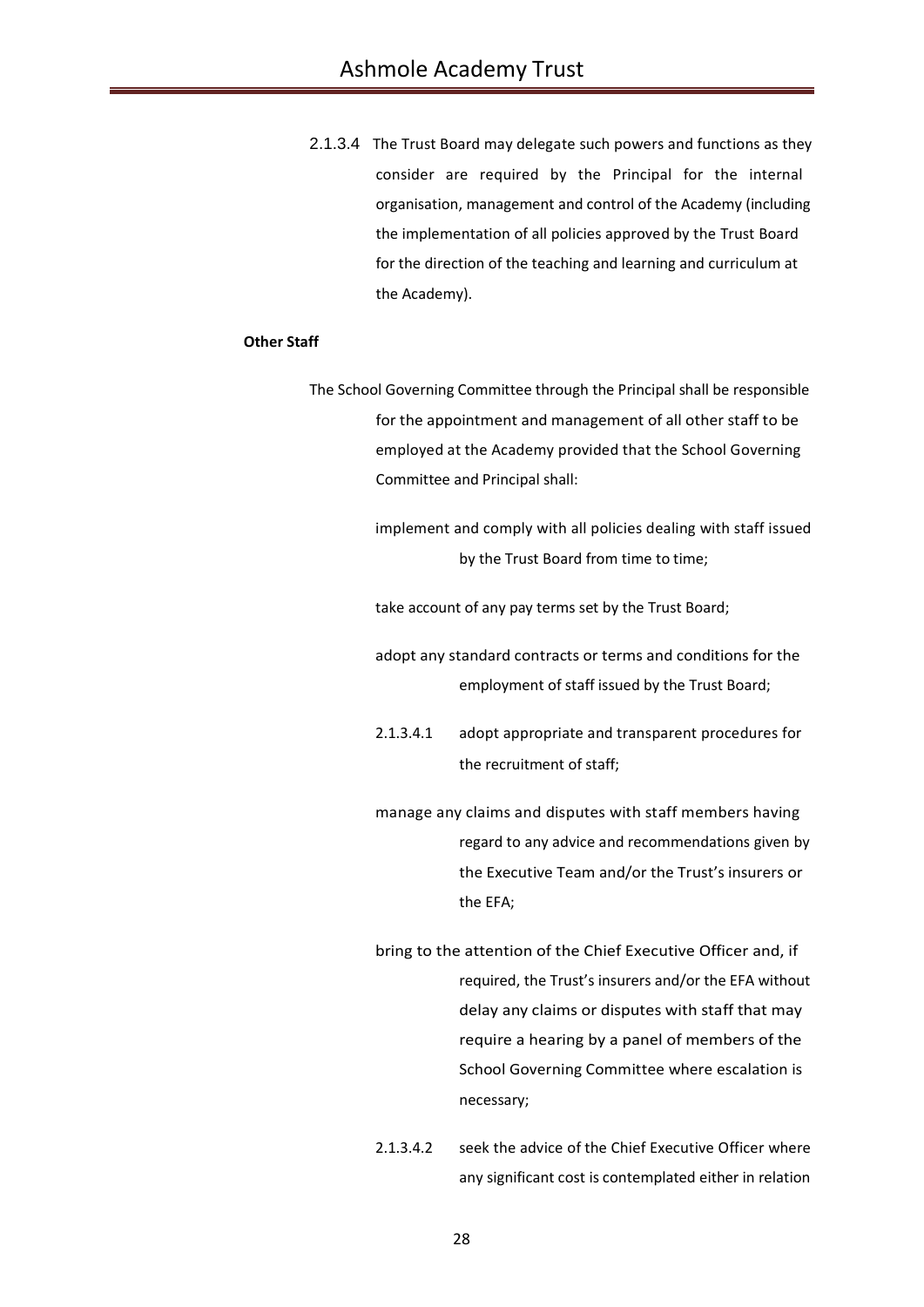to the appointment or resignation of a member of staff, including in relation to ill health retirement or the settlement of any claims or grievances.

The School Governing Committee shall carry out or delegate to either the Principal and/or an appropriate committee (as appropriate) the performance management of all staff and shall put in place procedures for the proper professional and personal development of staff taking into account any training and support available from or procured by the Executive Team.

## **Admissions and Exclusions**

- The School Governing Committee shall be responsible for the setting and review from time to time of the Academy's admissions policy provided that no material change will be made to the admissions criteria without the approval of the Trust Board.
- Any decision to expand the Academy shall be that of the School Governing Committee but who shall have regard to the views of the School Governing Committee and the Trust Board.
- Any appeal against admissions shall be heard by an independent appeal panel established and authorised by the School Governing Committee.
- The School Governing Committee shall consider any decision by the Principal to exclude any pupil and will be the appropriate body for reconsidering any decision to readmit required by any independent panel hearing.

### **Premises**

The day to day maintenance and care of the buildings and facilities used in respect of the Academy is the responsibility of the School Governing Committee (with management responsibility being delegated to the Principal), who shall have regard at all times to the safety of the users of the buildings and the facilities and the legal responsibilities of the Trust (and/or any others) as owner of such buildings and facilities.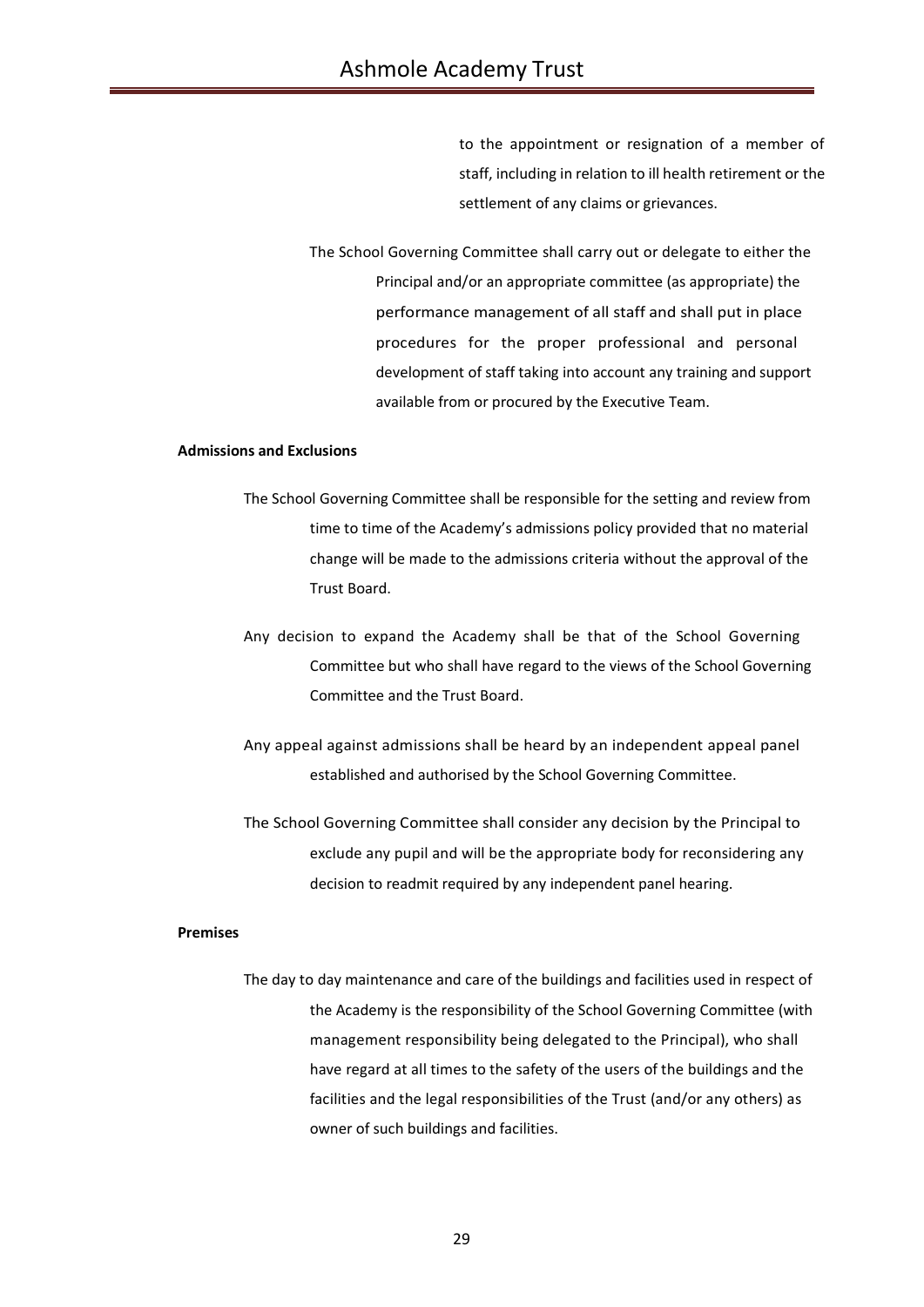- The School Governing Committee shall support the Chief Executive Officer in developing a long term estate management strategy that will identify the suitability of building and facilities in light of long term curriculum needs and the need for and availability of capital investment to meet the Trust's legal responsibility to ensure the buildings and facilities used by each Academy are maintained to a good standard.
- Short term lettings and day to day uses of the school buildings and playing fields will be the responsibility of the School Governing Committee.
- The responsibility for any disposals or acquisitions of land to be used by the Academy will be that of the Trust Board who will delegate management responsibility to the Chief Executive Officer.

### **Community Activities and Community Engagement**

- Whilst the undertaking of any activities which would be described as part of the Academy's "extended schools agenda" or any activities designed to generate business income, will be the responsibility of the School Governing Committee, this shall only be undertaken in a manner consistent with any policy set by the Trust Board and having regard to the viability of such activities, the impact on the Academy's activities and any financial implications, such as the threat of taxation in light of the Trust's charitable objects and any threat to funding provided by the Secretary of State. The financial implications are noted above.
- The School Governing Committee is responsible for all community engagement and consultation and will acknowledge and reinforce the vision of the Trust in all communications. The importance of building and maintaining good relations with other local schools, businesses and organisations is acknowledged.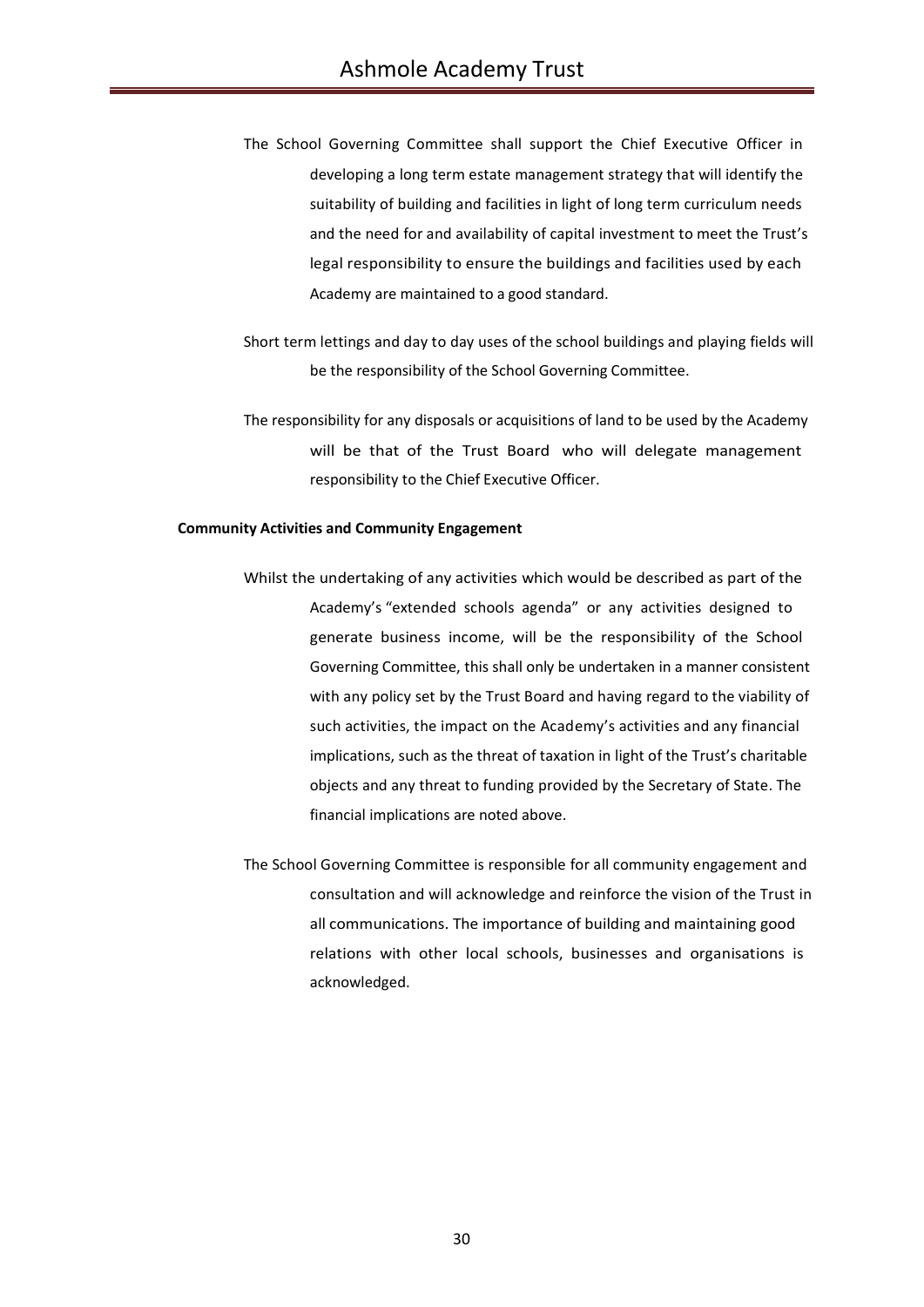## 3. **SUPERVISION AND INTERVENTION - RISK MANAGEMENT**

#### **Supervision and Reporting**

- Notwithstanding the level of delegated responsibility, the Trustees remain legally responsible for all matters in connection with the Academies and they are required to have systems in place through which they can assure themselves of quality, safety and good practice in the Academies. The Trust has adopted a Risk Management Policy, which is set out in Appendix 3.
- The Local Governing Body (or Headteacher) will regularly report on its activities and any risks in the operation of the School at such times and adopting such format specified by the Trust Board from time to time.
- The School Governing Committee is appointed as a sub-committee of the Trust Board and as such has no separate legal status to that of the Trust or the Trust Board. Consequently, any act or omission of the School Governing Committee or any officer of the Trust or the Academy that subsequently leads to prosecution or other litigation will be a liability of the Trustees and any event in an Academy that might lead to public criticism or adverse publicity or damage to the reputation of the Trust will also be concern for the Trust Board. In such events and in order to minimise risk, the Chair of the School Governing Committee or the Principal will immediately advise the Chief Executive Officer or other deputy acting on behalf of the Trust Board. These events will include the following (but shall not exclude any other event that falls within the generality of the circumstances described above):
	- any event leading to loss of life or critical injury on the premises of the academy or during an event off the premises organised or supervised by Academy staff;
	- any sexual or violent or illegal act against a child committed by any adult while on the premises of the Academy or by a member of staff under any circumstances;

the suspension or summary dismissal of any member of staff;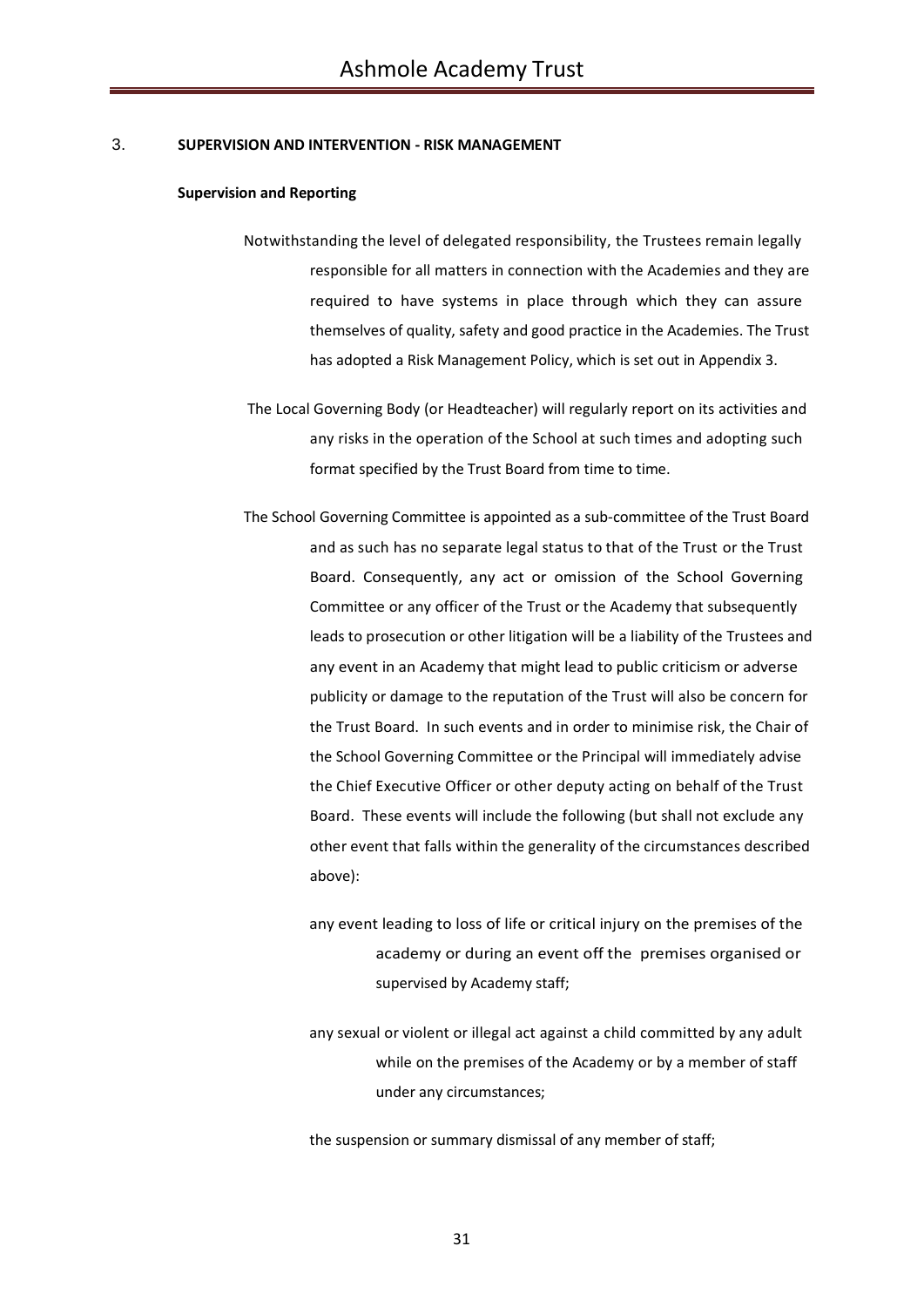any event that requires a report to the Health and Safety Executive or that results in the service of a legal notice on the Academy alleging a breach of fire or health or safety law or regulations;

any event that requires a formal hearing by a panel of representatives of the Academy or that results in the service of a legal notice on the Academy alleging a breach of employment law or regulations.

### **Intervention and Removal of Delegated Responsibility**

- The School Governing Committee shall work closely with and shall promptly implement any advice or recommendations made by the Chief Executive Officer in respect of standards and performance, particularly where areas of weakness have been identified by either the Chief Executive Officer or Ofsted.
- In the event that intervention is either formally threatened or is carried out by the Secretary of State, the Trust Board expressly reserves the unfettered right to review or remove any power or responsibility conferred on the School Governing Committee under this Scheme of Delegation in such circumstances. Any governing body of any Academy which is to be sponsored by the Trust will be dissolved and an Intervention Board put in place, the details of which are referred to below.
- Notwithstanding the above, the Trust Board and the School Governing Committee acknowledge the value of maintaining a good working relationship particularly in light of the levels of delegated responsibility within the Trust and the impact this may have on the ability of the Trust Board to react when standards are falling and/or there is evidence of financial imprudence exposing the Academy or the Trust to a threat of intervention. The Trust Board and the School Governing Committee in such circumstances make the following commitments to each other:

to discuss openly any weaknesses or any situation which may in the opinion of either potentially lead to a threat of intervention by the Secretary of State;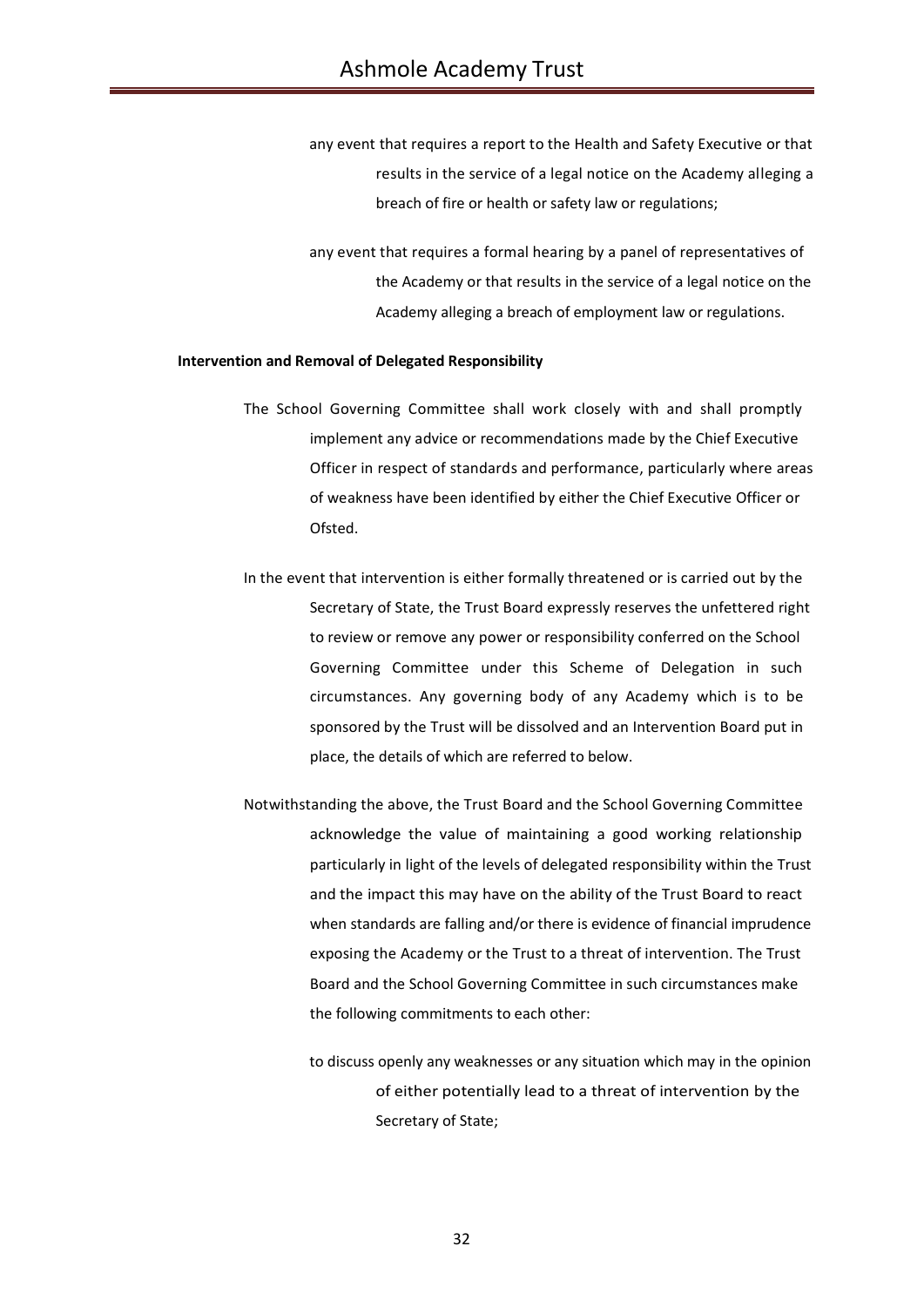- to use all reasonable endeavours to agree the measures to be taken to improve standards and the performance of the Academy and to support each other in the implementation of those measures;
- to allow each other the opportunity to effect improvements at the Academy through directions to be issued to persons appointed either by the School Governing Committee (including the Principal) in relation to the governance of the Academy provided such steps do not seek to undermine the collaborative and respectful approach being adopted by each;
- not to remove or deny delegated authority without first agreeing to put in place for an appropriate period of time a transition or improvement board whose responsibility it will be to address the areas of weakness, the terms of reference for such "**Intervention Board**" being set out in Appendix 9 to this Scheme;
- not as the Trust Board to exercise any power to remove a Principal or to attend and vote at any meeting of the School Governing Committee at which this is to be discussed without first discussing with the Chair of the School Governing Committee the need to ensure that such power is being exercised appropriately and proportionately.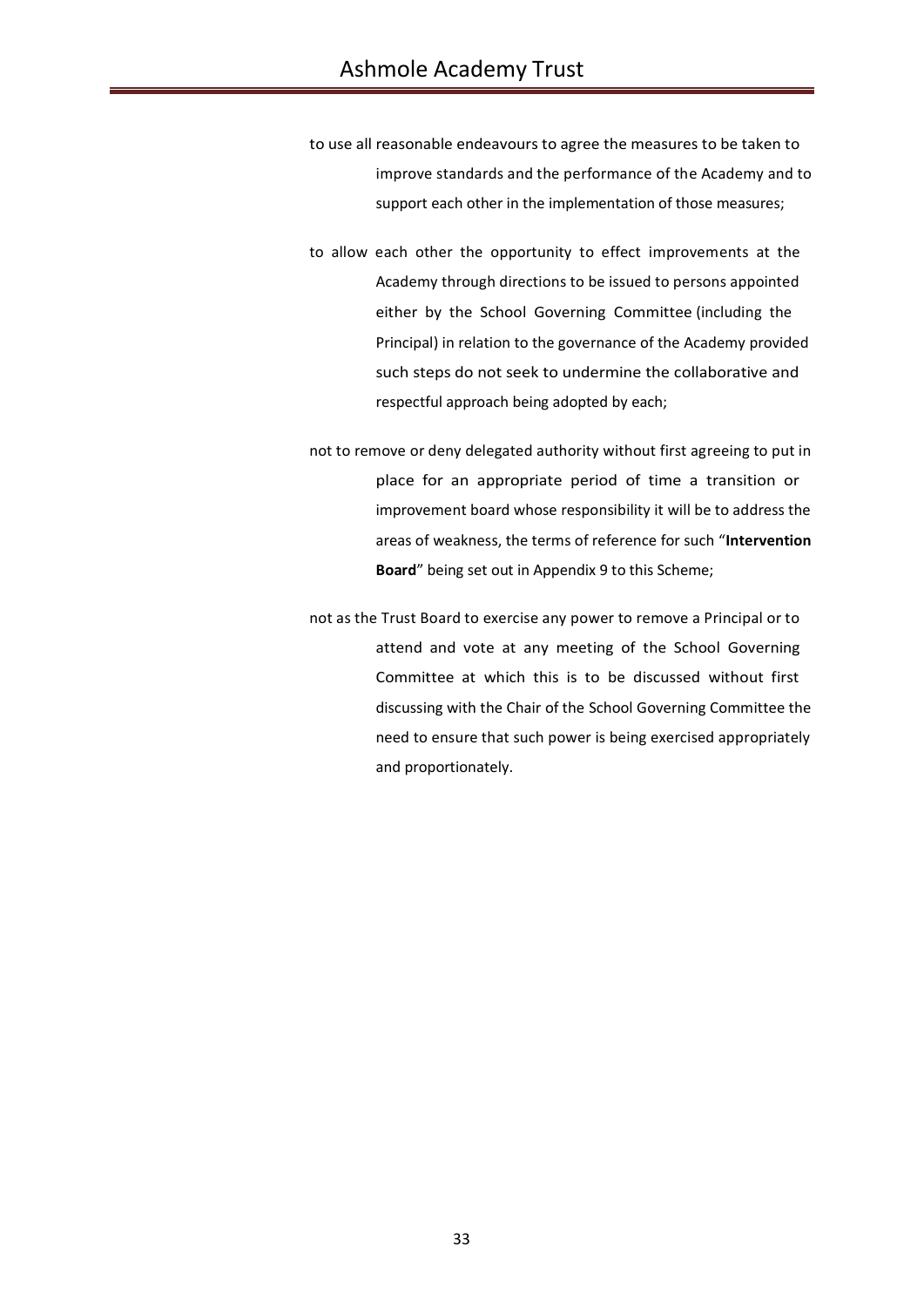### **FUNCTIONING OF THE SCHOOL GOVERNING COMMITTEES**

### **Constitution of the School Governing Committee**

- A School Governing Committee shall be established for each of the Academies comprising up to 12 members appointed as follows:
	- up to 8 members, appointed by the Trust Board, having regard to any recommendations put forward by the School Governing Committee;
	- 1 staff members, appointed under clause 6.2.1;
	- 2 parent members elected or appointed under clause 6.2.4; and

the Principal of the Academy.

- All persons appointed or elected to the School Governing Committee shall give a written undertaking to the Trust Board to uphold the object and mission of the Trust.
- The Trustees (all or any of them) shall also be entitled to attend any meetings of the School Governing Committee but would not expect to do so except in exceptional circumstances. Any Trustee attending a meeting of the School Governing Committee shall count towards the quorum for the purposes of the meeting and shall be entitled to vote on any resolution being considered by the School Governing Committee.

### **Appointment of Governors**

- Serving on the School Governing Committee shall be one person (other than the Principal) who is employed at the Academy who shall be appointed through such process as the School Governing Committee may determine. The position held by those employed at the Academy (e.g. teaching and non teaching) may be taken into account when considering appointments.
- Unless the School Governing Committee directs otherwise, in appointing a person to serve on the School Governing Committee who is employed at the Academy the School Governing Committee shall invite nominations from all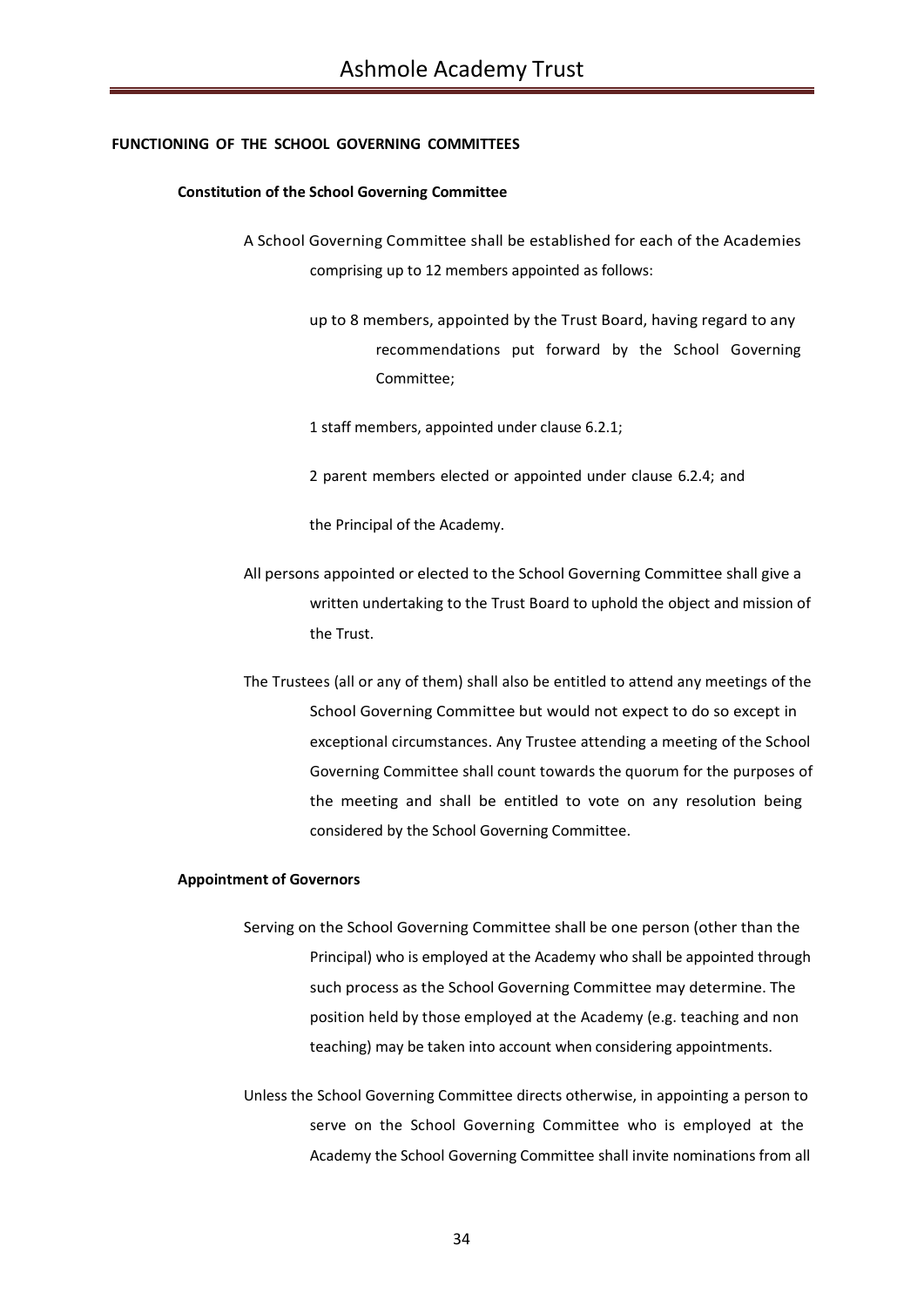staff employed under a contract of employment or a contract for services or otherwise engaged to provide services to the Academy (excluding the Principal) and, where there the post is contested, shall hold an election by a secret ballot. All arrangements for the calling and the conduct of the election and resolution of questions as to whether any person is an eligible candidate shall be determined by the School Governing Committee.

- The Principal shall be treated for all purposes as being an ex officio member of the School Governing Committee.
- The parent members of the School Governing Committee shall be elected by parents or carers of registered pupils at the Academy and he or she must be a parent or carer of a pupil at the Academy at the time when he or she is elected. Any election of persons who are to be the parent members of the School Governing Committee which is contested shall be held by secret ballot. Where any vacancy exists after inviting nominations, the School Governing Committee shall have the power to appoint parents to the School Governing Committee but shall not be obliged to do so.

## **Term of office**

The term of office for any person serving on the School Governing Committee shall be 4 years, save that this time limit shall not apply to the Principal or any post which is held ex officio, who will serve for as long as he or she remains in office. Subject to remaining eligible to be a particular type of member, any person may be re-appointed or re-elected to the relevant body.

#### **Resignation and Removal of Governors**

- A person serving on the School Governing Committee shall cease to hold office if he or she resigns his or her office by notice to the School Governing Committee. Any vacancy on a School Governing Committee will trigger an appropriate election.
- A person serving on the School Governing Committee shall cease to hold office if he or she is removed by the person or persons who appointed him or her, i.e. the Trust Board. Whilst at the same time as acknowledging that no reasons need to be given for the removal of a person who serves on the School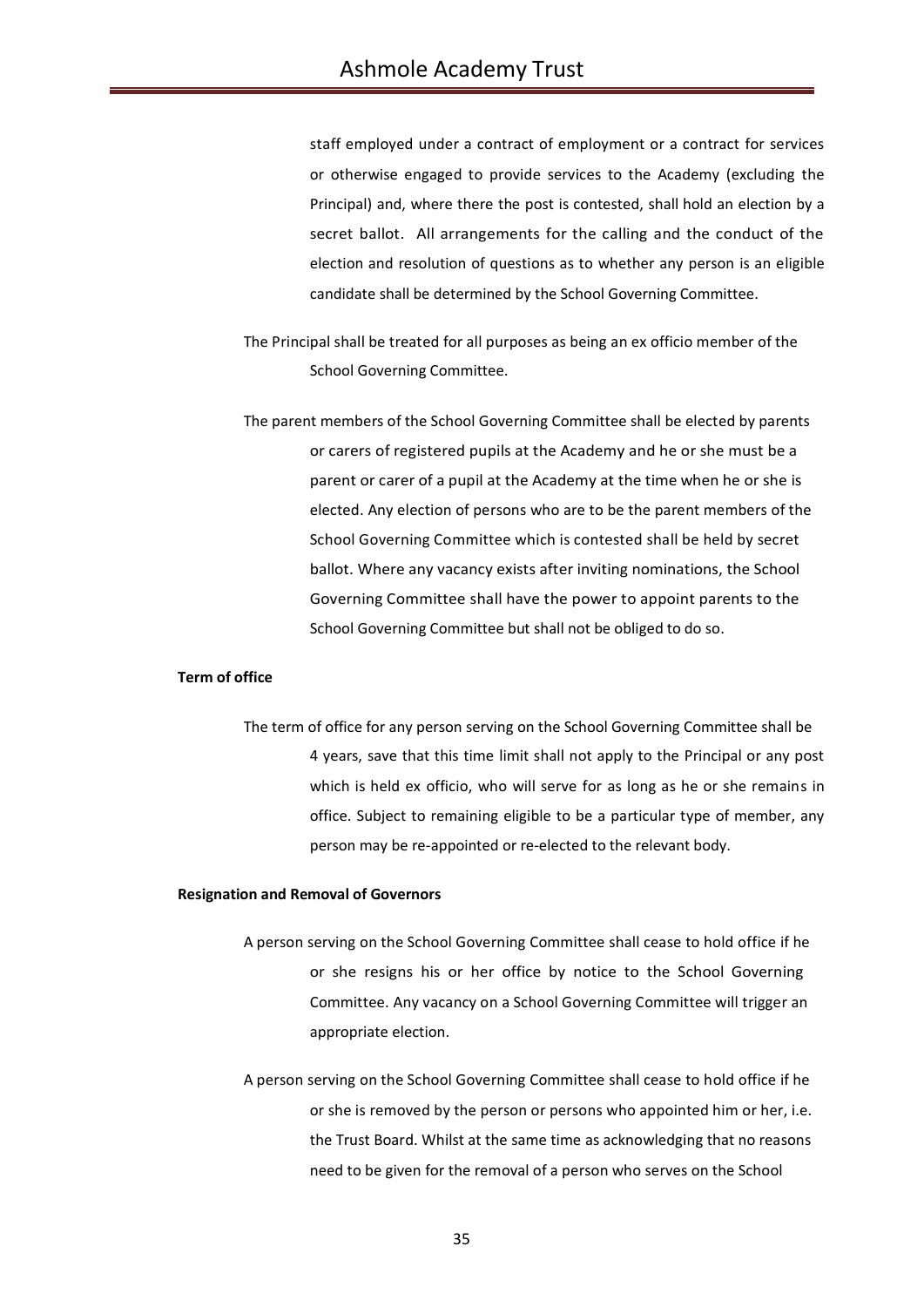Governing Committee by the persons removing them, any failure to uphold the values of the Trust and/or the Academy or to act in a way which is appropriate in light of this Scheme of Delegation will be taken into account. The removal of any person serving as a parent or staff member on the School Governing Committee will be undertaken only in exceptional circumstances.

- If any person who serves on the School Governing Committee in his or her capacity as an employee ceases to be employed and/or work at the Academy then he or she shall be deemed to have resigned and shall cease to serve on the School Governing Committee automatically on termination of his or her work at the Academy.
- Where a person who serves on the School Governing Committee resigns his or her office or is removed from office, that person or, where he or she is removed from office, those removing him or her, shall give written notice thereof to the Chair of the School Governing Committee.

### **Disqualification of Governors**

- No person shall be qualified to serve on the School Governing Committee unless he or she is aged 18 or over at the date of his or her election or appointment. No current pupil of any Academy shall be entitled to serve on the School Governing Committee.
- A person serving on the School Governing Committee shall cease to hold office if he or she becomes incapable by reason of illness or injury of managing or administering his or her own affairs.
- A person serving on the School Governing Committee shall cease to hold office if he or she is absent without the permission of the Chair from all the meetings of the School Governing Committee held within a period of six months and the School Governing Committee resolves that his or her office be vacated.
- A person shall be disqualified from serving on the School Governing Committee if:

his or her estate has been sequestrated and the sequestration has not been discharged, annulled or reduced; or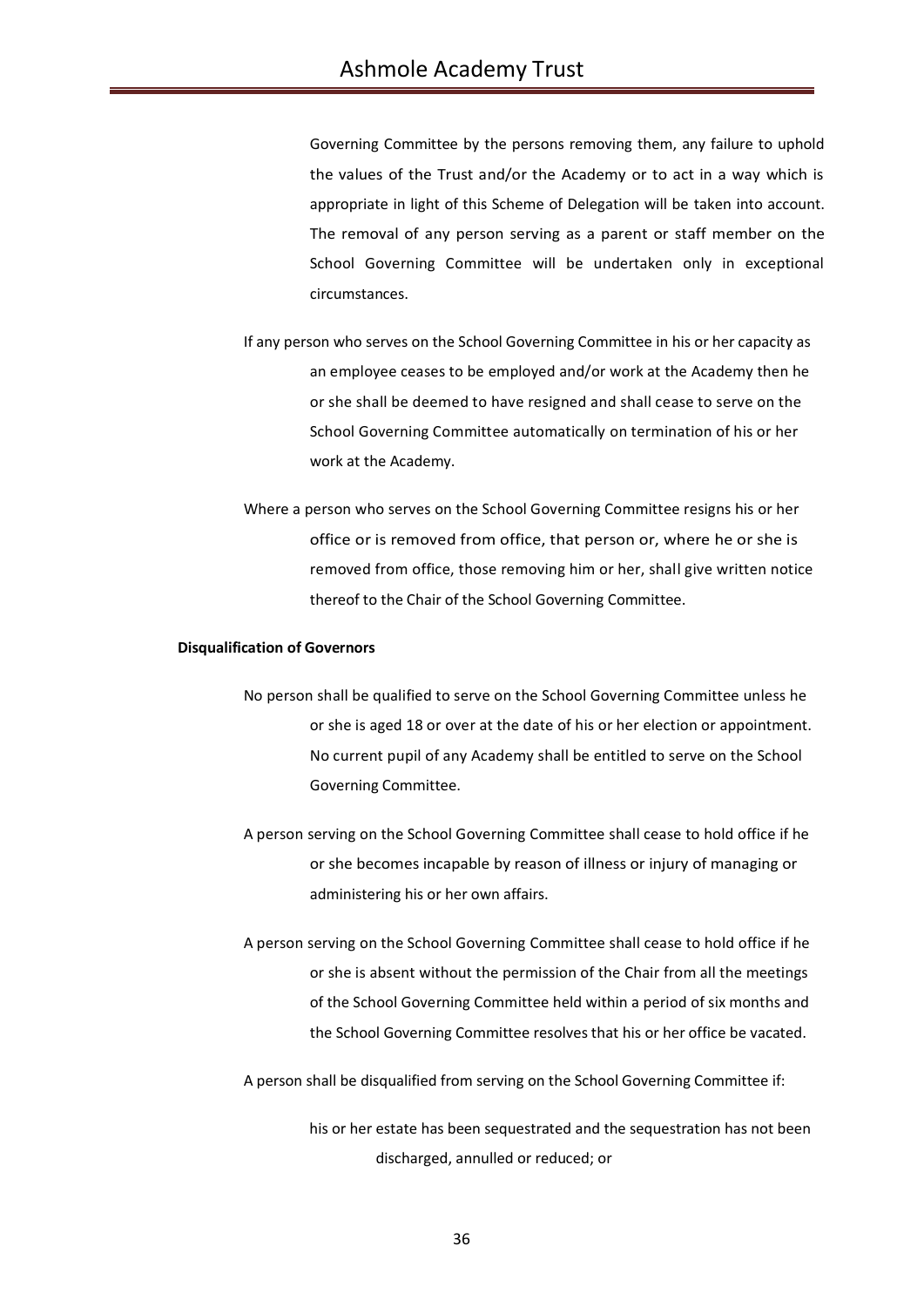- he or she is the subject of a bankruptcy restrictions order or an interim order.
- A person shall be disqualified from serving on the School Governing Committee at any time when he or she is subject to a disqualification order or a disqualification undertaking under Company Directors Disqualification Act 1986 or to an order made under section 429(2)(b) of the Insolvency Act 1986 (failure to pay under county court administration order).
- A person serving on the School Governing Committee shall cease to hold office if he or she would cease to be a Trustee by virtue of any provision in the Companies Act 2006 or is disqualified from acting as a trustee by virtue of section 178 of the Charities Act 2011 (or any statutory re-enactment or modification of that provision).
- A person shall be disqualified from serving on the School Governing Committee if he or she has been removed from the office of charity trustee or trustee for a charity by an order made by the Charity Commission or the High Court on the grounds of any misconduct or mismanagement in the administration of the charity for which he or she was responsible or to which he or she was privy, or which he or she by his or her conduct contributed to or facilitated.
- A person shall be disqualified from serving on the School Governing Committee where he or she has, at any time, been convicted of any criminal offence, excluding any that have been spent under the Rehabilitation of Offenders Act 1974 as amended, and excluding any offence for which the maximum sentence is a fine or a lesser sentence except where a person has been convicted of any offence which falls under section 178 of the Charities Act 2011.
- Where, by virtue of this Scheme of Delegation, a person becomes disqualified from serving on the School Governing Committee, and he or she was, or was proposed, to so serve, he or she shall upon becoming so disqualified give written notice of that fact to the Chair of the School Governing Committee.

37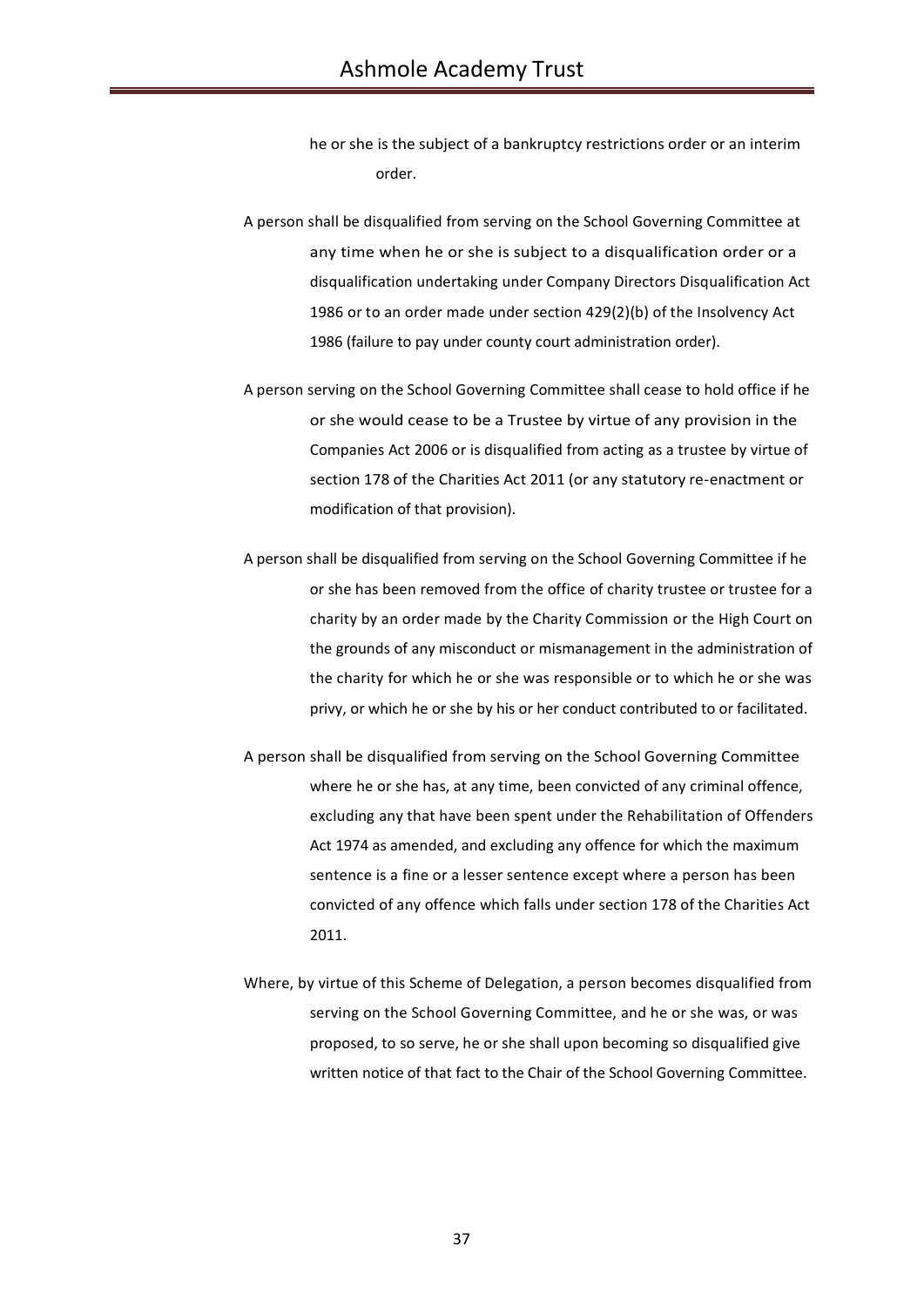#### **Appointment of the Chair and Vice-Chair**

- The Trust Board will appoint each year a Chair and a Vice-Chair from among the School Governing Committee, provided this person is not employed by the Trust to work at any of the Academies.
- The role of the Chair of the School Governing Committee is an important one, demanding yet worthwhile. The Chair must be approachable, readily accessible and ready to take issues and ideas raised by Governors seriously.

The Chair's specific duties are to:

- provide a clear lead and direction for the Governors, understanding the aims of the Academy, the roles played by all those involved and the vision of the Trust in relation to its Academies;
- build an effective team, attracting Governors with necessary skills and experience promoting equality and diversity and ensuring priority is given to those who can make a positive contribution to driving school improvement and supporting their development to maximise the benefit of their contribution;
- work closely with the Principal and the Chief Executive Officer to ensure there is proper challenge and encouragement;
- ensure that school improvement is the focus of all policy and strategy for the Academy, reminding Governors of this as often as necessary;
- hold Governors to account, ensuring the business of the School Governing Committee is conducted efficiently and effectively, chairing meetings ensuring all members have the opportunity to contribute and are listened to with clear decisions being made when necessary.
- The Chair or Vice-Chair may at any time resign his office by giving notice in writing to the Trust Board and the School Governing Committee. The Chair or Vice-Chair shall cease to hold office if:

he or she ceases to serve on the School Governing Committee;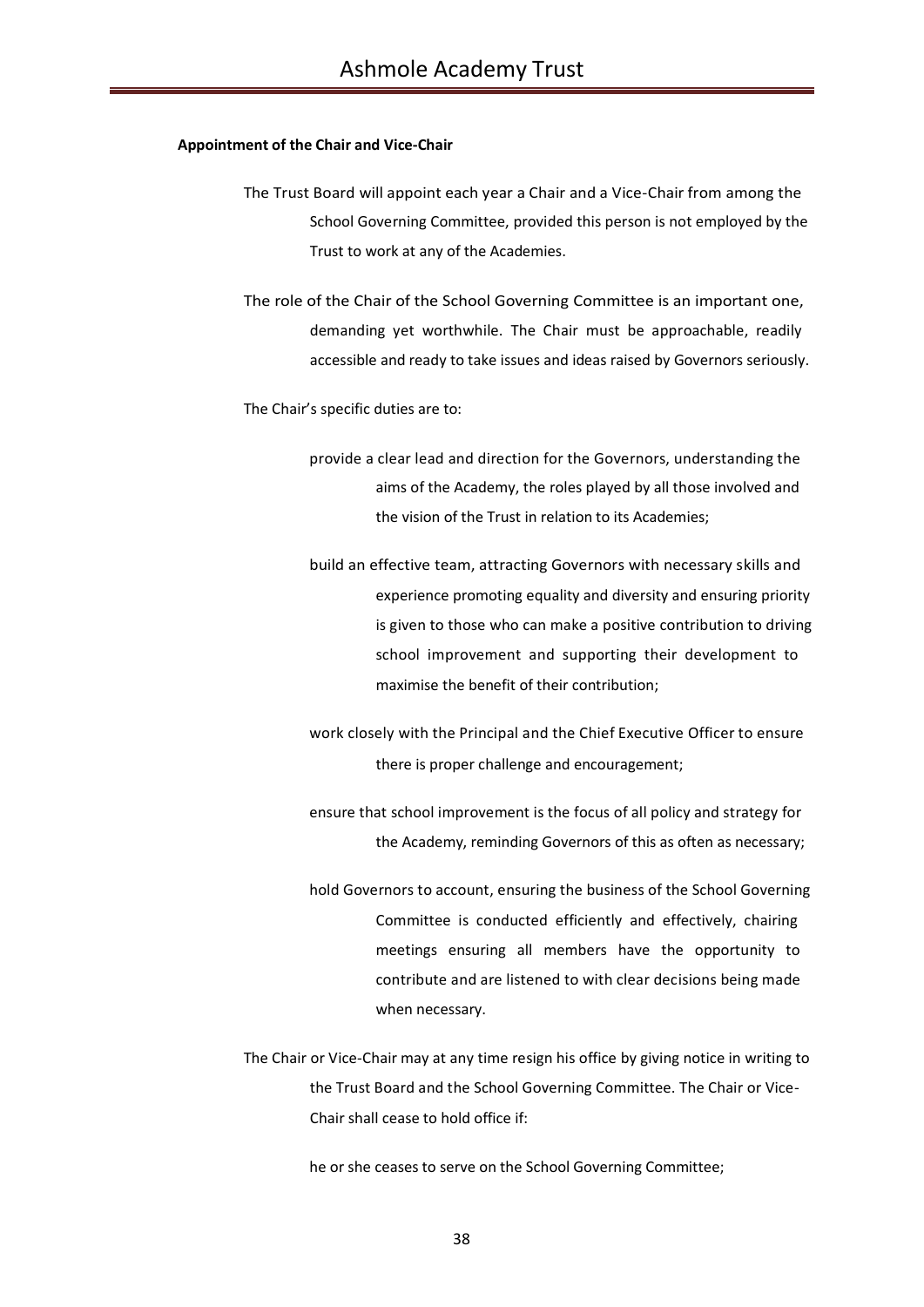he or she is employed by the Trust whether or not at the Academy;

- he or she is removed from office in accordance with this Scheme of Delegation; or
- in the case of the Vice-Chair, he or she is elected in accordance with this Scheme of Delegation to fill a vacancy in the office of the Chair.
- Where by reason of any of the matters referred to in paragraph 6.6.4, a vacancy arises in the office of Chair or Vice-Chair, the members of the School Governing Committee shall at its next meeting elect one of their number to fill that vacancy.
- Where the Chair is absent from any meeting or there is at the time a vacancy in the office of the Chair, the Vice-Chair shall act as the Chair for the purposes of the meeting.
- Where in the circumstances referred to in paragraph 6.6.6. the Vice-Chair is also absent from the meeting or there is at the time a vacancy in the office of Vice-Chair, the members of the School Governing Committee shall elect one of their number to act as a chair for the purposes of that meeting.

The Chair or Vice-Chair may be removed from office by the Trust Board at any time.

#### **Committees and Further Delegation**

- Subject to this Scheme of Delegation, the School Governing Committee may establish any subcommittee or working group to advise and inform the Governors to support them in their decision making.
- Provided such power or function has been delegated to the School Governing Committee, the School Governing Committee may further delegate to the Principal or any other holder of an executive or leadership post, such of their powers or functions as they consider desirable to be exercised by them. Any such delegation may be made subject to any conditions or requirements the Trust Board may impose and shall be consistent with any policy or statement of recommended practice issued from time to time by the Trust Board and may be revoked or altered by the School Governing Committee or the Trust Board.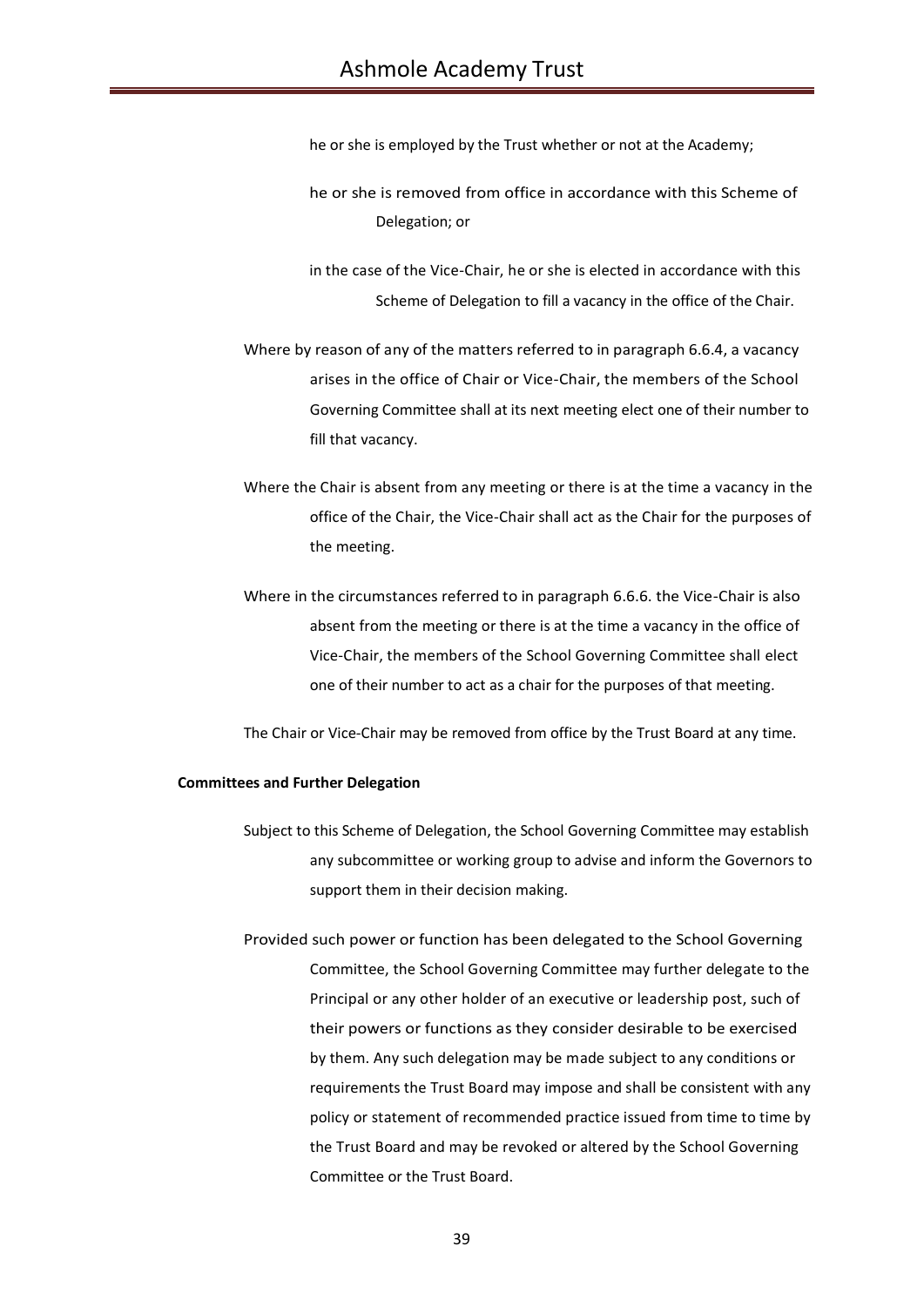Where any power or function of the Trust Board or the School Governing Committee is exercised the Principal or any other holder of an executive or leadership post, that person shall report to the School Governing Committee in respect of any action taken or decision made with respect to the exercise of that power or function at the meeting of the School Governing Committee immediately following the taking of the action or the making of the decision.

#### **Meetings**

The minutes of the proceedings of a meeting of the School Governing Committee shall be drawn up and entered into a book (electronic or otherwise) kept for the purpose by the person authorised to keep the minutes of the School Governing Committee and shall be signed (subject to the approval of the members of the School Governing Committee) at the same or next subsequent meeting by the person acting as chair thereof. The minutes shall include a record of:

all appointments of officers made by the School Governing Committee; and

- all proceedings at meetings of the School Governing Committee and of committees of the School Governing Committee including the names of all persons present at each such meeting.
- The Chair shall ensure that copies of minutes of all meeting of the School Governing Committee (and such of the subcommittees as the School Governing Committee shall from time to time notify) shall be provided to the Chief Executive Officer as soon as reasonably practicable after those minutes are approved.
- Subject to this Scheme of Delegation, the School Governing Committee may regulate its proceedings as the members of the School Governing Committee think fit, provided at all times that there is openness and transparency in matters relating to the School Governing Committee. The School Governing Committee is expected to meet at least once a term but may meet more often if felt appropriate or if requested to meet by the Chief Executive Officer.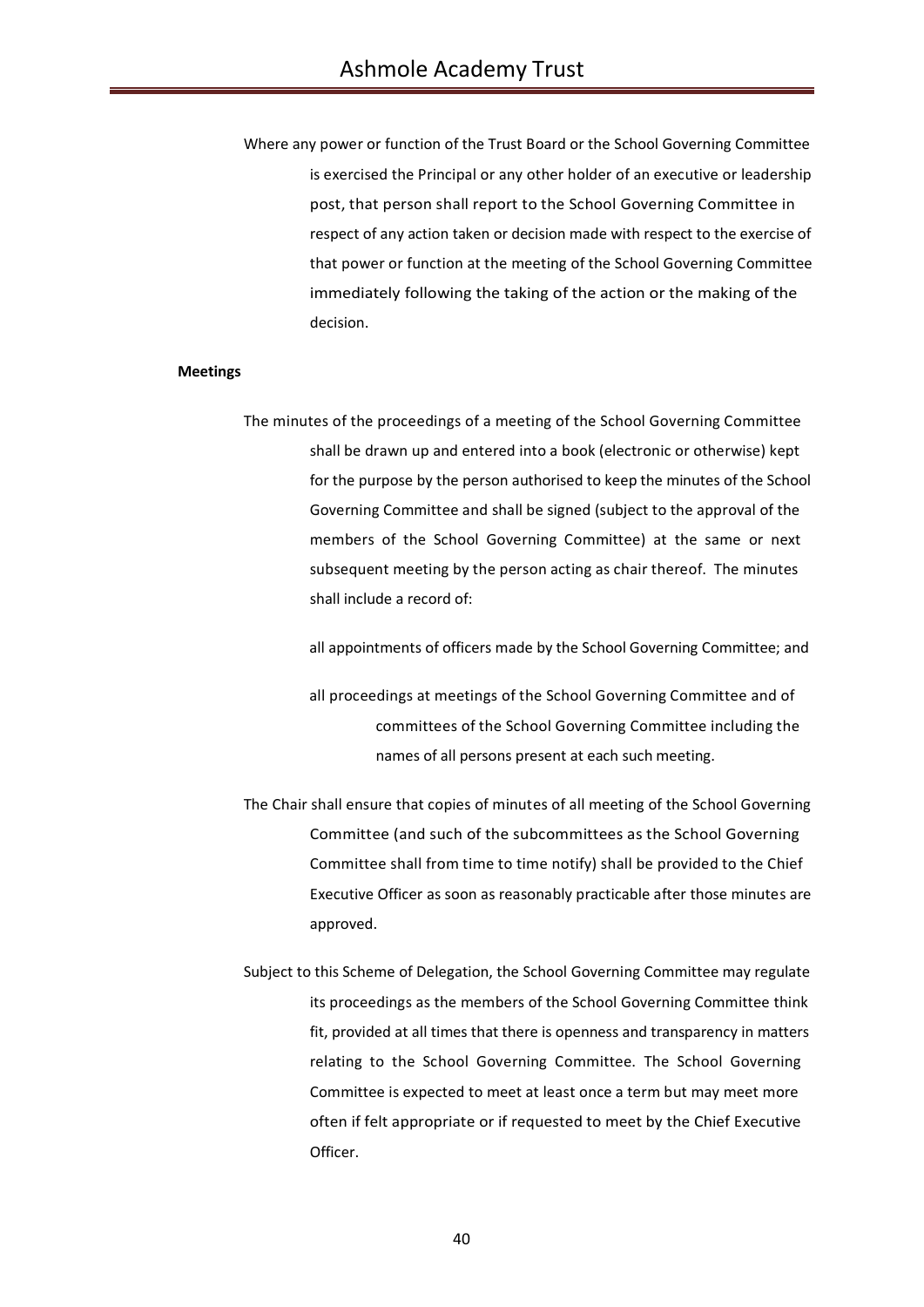Meetings of the School Governing Committee shall be convened by the clerk to the School Governing Committee. In exercising his functions under this Scheme of Delegation the clerk shall comply with any direction:

given by the School Governing Committee; or

- given by the Chair or, in his absence or where there is a vacancy in the office of chair, the Vice-Chair.
- Any three members of the School Governing Committee may, by notice in writing given to the clerk, requisition a meeting of the School Governing Committee; and it shall be the duty of the clerk to convene such a meeting as soon as is reasonably practicable.
- Each member of the School Governing Committee shall be given at least seven clear days before the date of a meeting:
	- notice in writing thereof, signed by the secretary, and sent to each member of the School Governing Committee at the address provided by each member from time to time; and

a copy of the agenda for the meeting;

provided that where the chair or, in his absence or where there is a vacancy in the office of Chair, the Vice-Chair, so determines on the ground that there are matters demanding urgent consideration, it shall be sufficient if the written notice of a meeting, and the copy of the agenda thereof are given within such shorter period as he directs.

- The convening of a meeting and the proceedings conducted thereat shall not be invalidated by reason of any individual not having received written notice of the meeting or a copy of the agenda thereof.
- A resolution to rescind or vary a resolution carried at a previous meeting of the School Governing Committee shall not be proposed at a meeting of the School Governing Committee unless the consideration of the rescission or variation of the previous resolution is a specific item of business on the agenda for that meeting.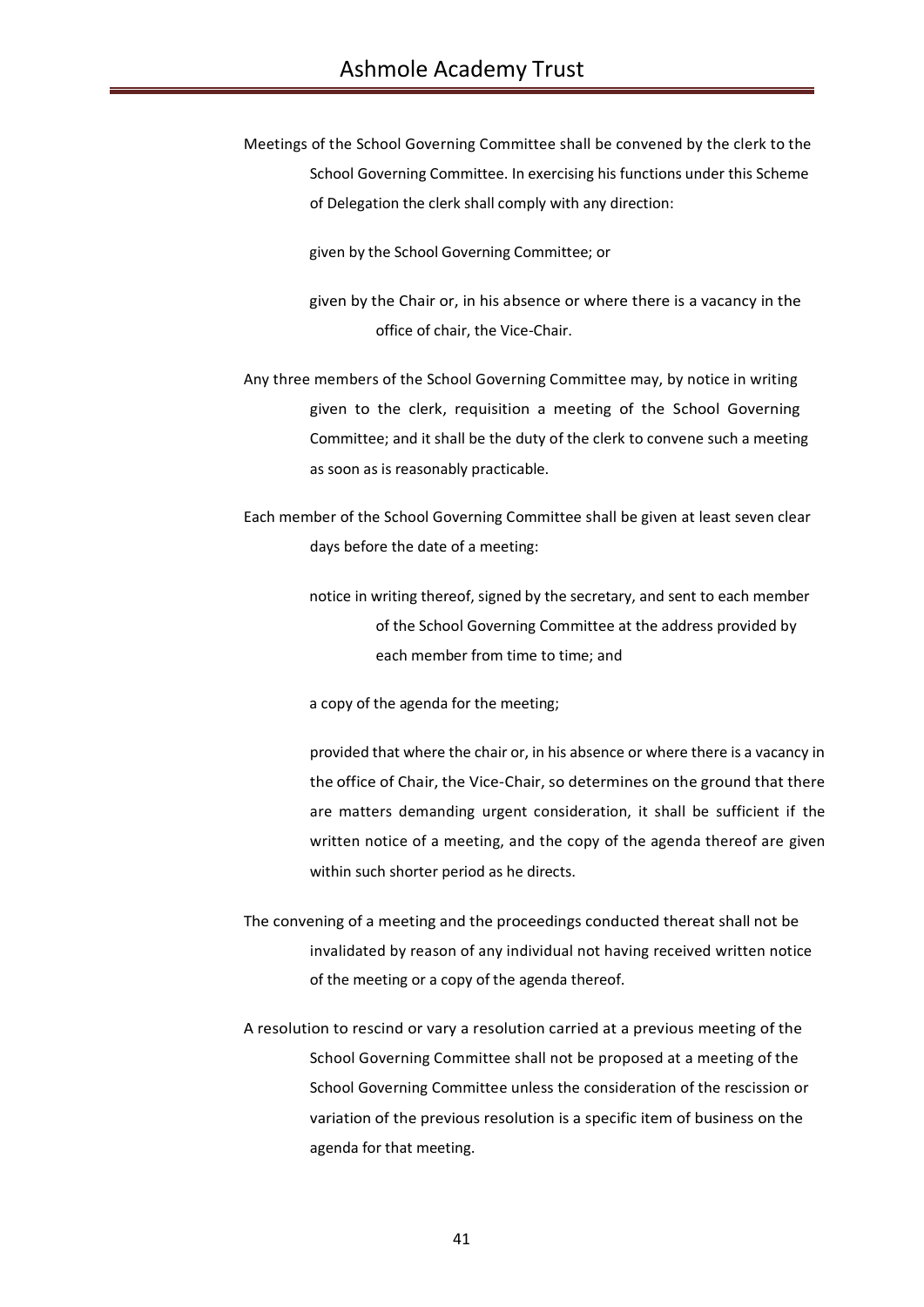A meeting of the School Governing Committee shall be terminated forthwith if:

the members of the School Governing Committee so resolve; or

the number of members present ceases to constitute a quorum for a meeting of the School Governing Committee in accordance with paragraph 6.10, subject to paragraph 6.12.

Where in accordance with paragraph 6.8.9 a meeting is not held or is terminated before all the matters specified as items of business on the agenda for the meeting have been disposed of, a further meeting shall be convened by the secretary as soon as is reasonably practicable, but in any event within seven days of the date on which the meeting was originally to be held or was so terminated.

Where the School Governing Committee resolves in accordance with paragraph 6.8.10 to adjourn a meeting before all the items of business on the agenda have been disposed of, the School Governing Committee shall before doing so determine the time and date at which a further meeting is to be held for the purposes of completing the consideration of those items, and it shall direct the clerk to convene a meeting accordingly.

## **Quorum for meetings**

- Subject to paragraph 6.9.3, the quorum for a meeting of the School Governing Committee, and any vote on any matter thereat, shall be three.
- The School Governing Committee may act notwithstanding any vacancies on its board, but, if the numbers of persons serving is less than the number fixed as the quorum, the continuing persons may act only for the purpose of filling vacancies or of calling a general meeting.
- The quorum for the purposes of any vote on the removal of a person in accordance with this Scheme of Delegation shall be any two-thirds (rounded up to a whole number) of the persons who are at the time persons entitled to vote on the matter.
- Subject to this Scheme of Delegation, every question to be decided at a meeting of the School Governing Committee shall be determined by a majority of the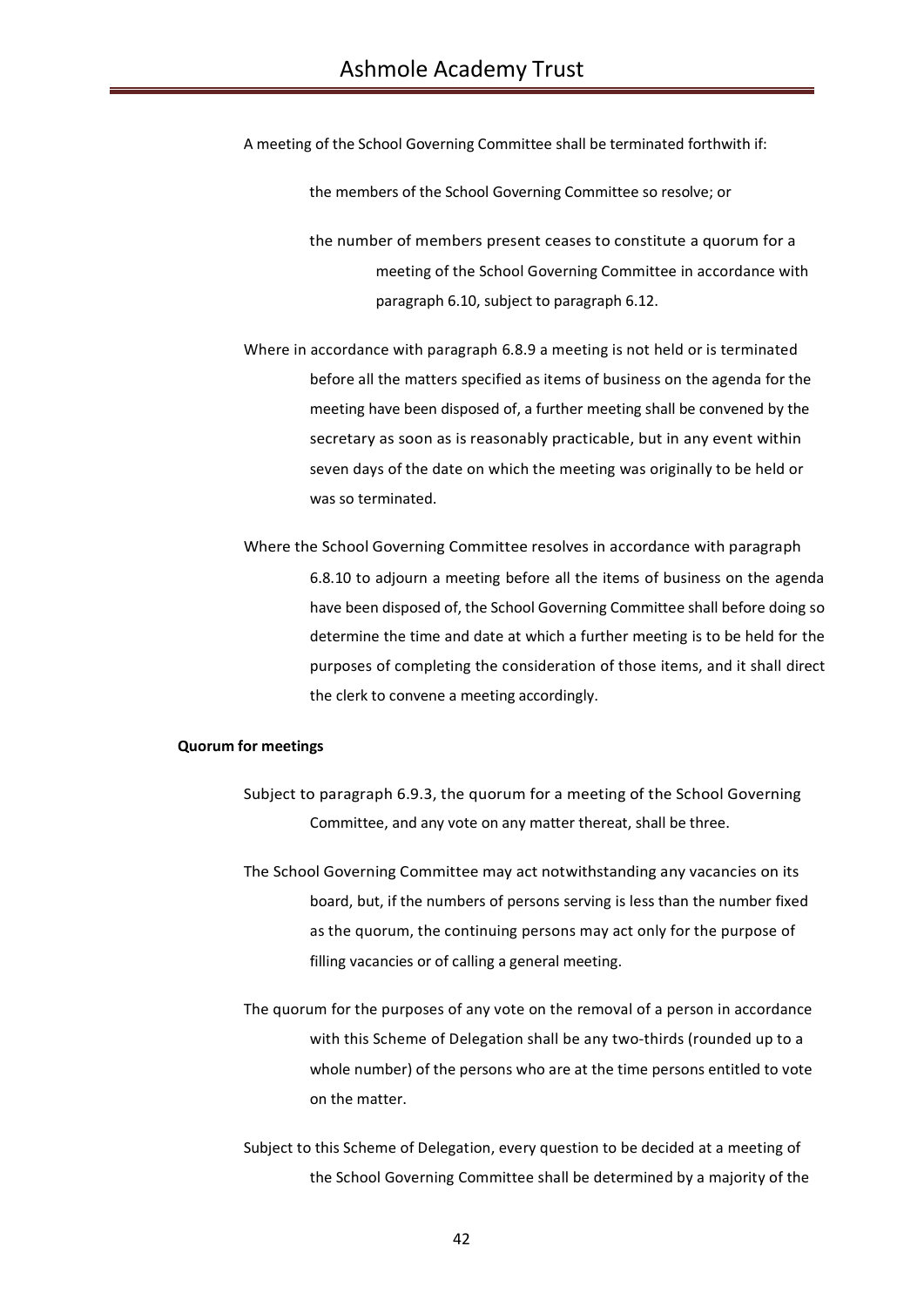votes of the persons present and entitled to vote on the question. Every member of the School Governing Committee shall have one vote.

Subject to paragraphs 6.9.6 - 6.9.8, where there is an equal division of votes, the Chair shall have a casting vote in addition to any other vote he or she may have.

The proceedings of the School Governing Committee shall not be invalidated by:

any vacancy on the board; or

any defect in the election, appointment or nomination of any person serving on the School Governing Committee.

- A resolution in writing, signed by all the persons entitled to receive notice of a meeting of the School Governing Committee, shall be valid and effective as if it had been passed at a meeting of the School Governing Committee duly convened and held. Such a resolution may consist of several documents in the same form, each signed by one or more of the members of the School Governing Committee and may include an electronic communication by or on behalf of the member indicating his or her agreement to the form of resolution providing that the member has previously notified the School Governing Committee in writing of the email address or addresses which the member will use.
- Subject to paragraph 6.9.9, the School Governing Committee shall ensure that a copy of:

the agenda for every meeting of the School Governing Committee;

the draft minutes of every such meeting, if they have been approved by the person acting as chair of that meeting;

the signed minutes of every such meeting; and

any report, document or other paper considered at any such meeting,

are, as soon as is reasonably practicable, made available at the Academy to persons wishing to inspect them.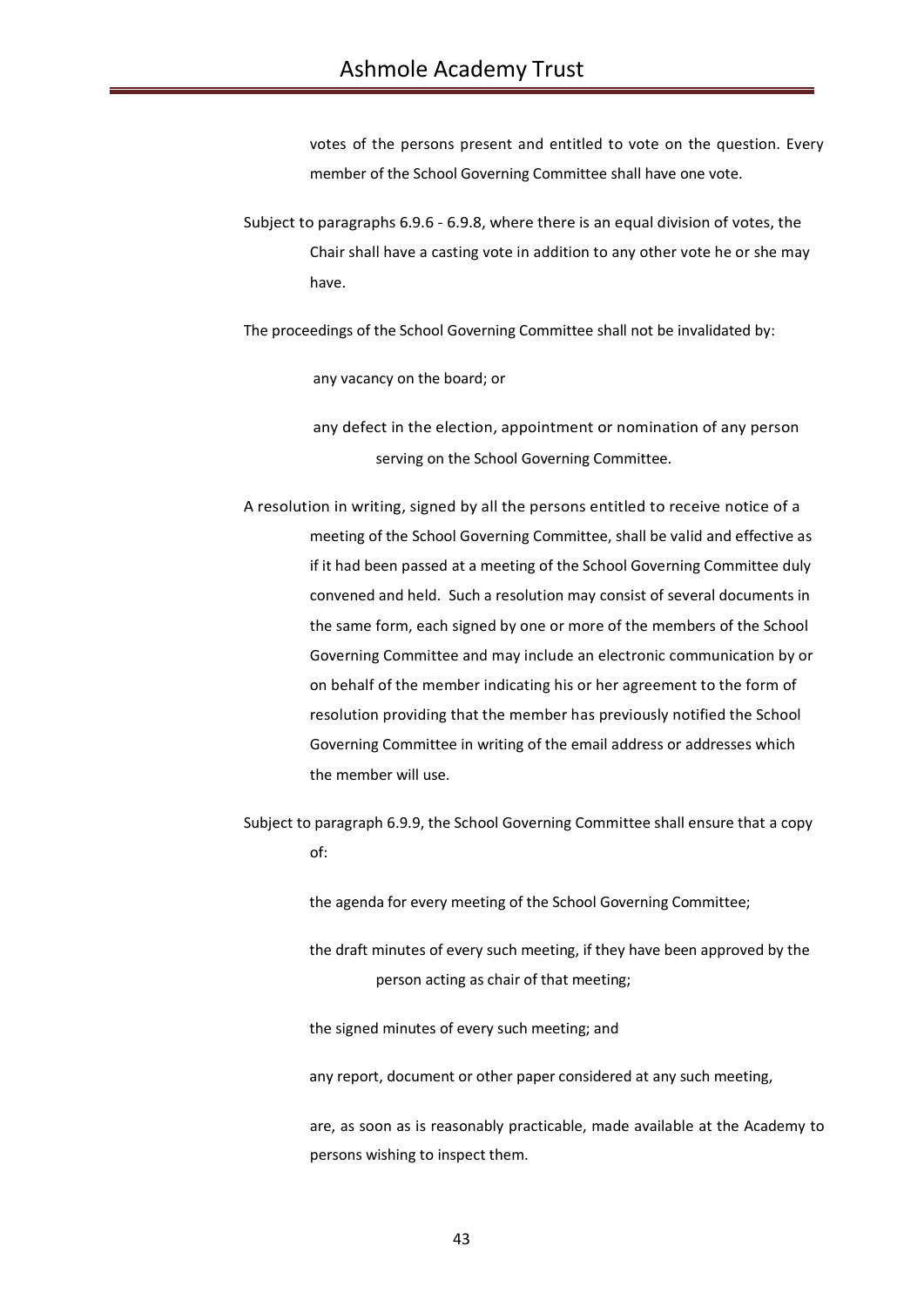There may be excluded from any item required to be made available in pursuance of paragraph 6.9.8, any material relating to:

> a named teacher or other person employed, or proposed to be employed, at the Academy or the Trust;

a named pupil at, or candidate for admission to, the Academy; and

any matter which, by reason of its nature, the School Governing Committee is satisfied should remain confidential.

Any member of the School Governing Committee shall be able to participate in meetings of the School Governing Committee by telephone or video conference provided that:

> he or she has given notice of his intention to do so detailing the telephone number on which he or she can be reached and/or appropriate details of the video conference suite from which he or she shall be taking part at the time of the meeting at least 48 hours before the meeting; and

> the School Governing Committee has access to the appropriate equipment, and

if after all reasonable efforts it does not prove possible for the person to participate by telephone or video conference the meeting may still proceed with its business provided it is otherwise quorate.

### **Notices**

Any notice to be given to or by any person pursuant to this Scheme of Delegation (other than a notice calling a meeting of the School Governing Committee) shall be in writing or shall be given using electronic communications to an address for the time being notified for that purpose to the person giving the notice. In this Scheme of Delegation, "address" in relation to electronic communications, includes a number or address used for the purposes of such communications.

44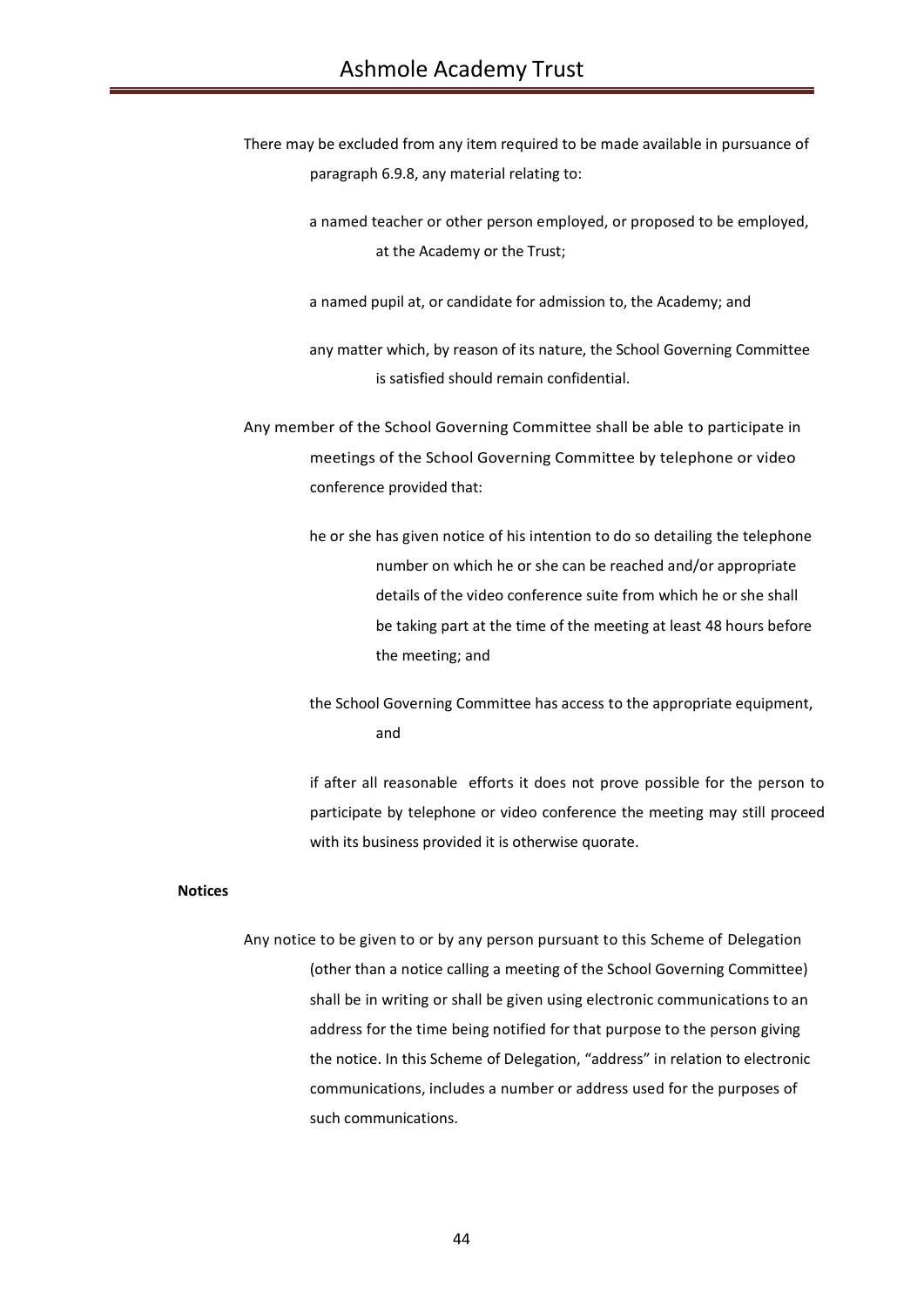- A notice may be given by the School Governing Committee to its members either personally or by sending it by post in a prepaid envelope addressed to the member at his or her registered address or by leaving it at that address or by giving it using electronic communications to an address for the time being notified to the School Governing Committee by the member. A member whose registered address is not within the United Kingdom and who gives to the School Governing Committee an address within the United Kingdom at which notices may be given to him, or an address to which notices may be sent using electronic communications, shall be entitled to have notices given to him or her at that address, but otherwise no such member shall be entitled to receive any notice from the School Governing Committee.
- A member of the School Governing Committee present, either in person or by proxy, at any meeting of the School Governing Committee shall be deemed to have received notice of the meeting and, where necessary, of the purposes for which it was called.
- Proof that an envelope containing a notice was properly addressed, prepaid and posted shall be conclusive evidence that the notice was given. Proof that a notice contained in an electronic communication was sent in accordance with guidance issued by the Institute of Chartered Secretaries and Administrators shall be conclusive evidence that the notice was given. A notice shall be deemed to be given at the expiration of 48 hours after the envelope containing it was posted or, in the case of a notice contained in an electronic communication, at the expiration of 48 hours after the time it was sent.

45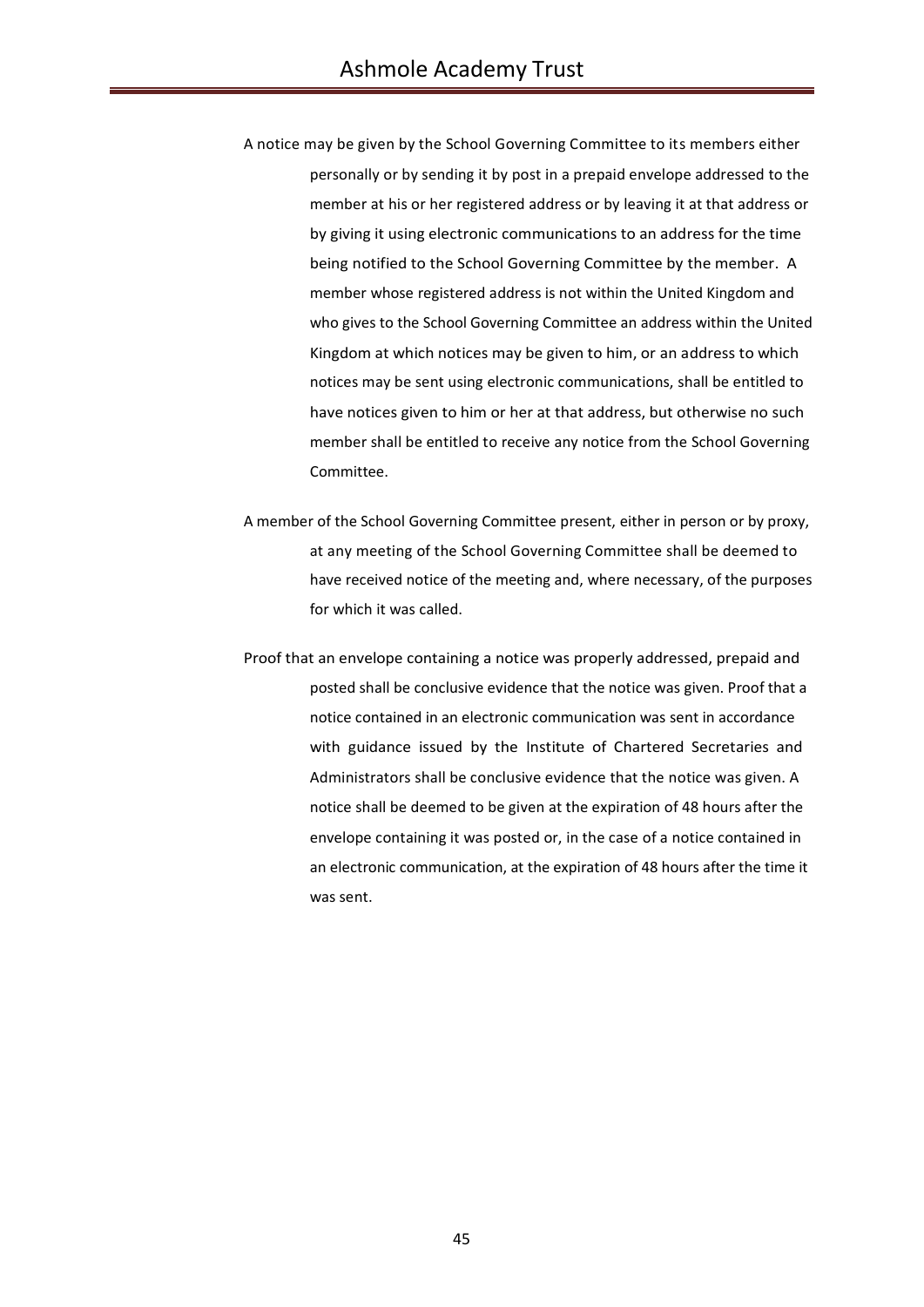**FINANCIAL REGULATIONS MANUAL**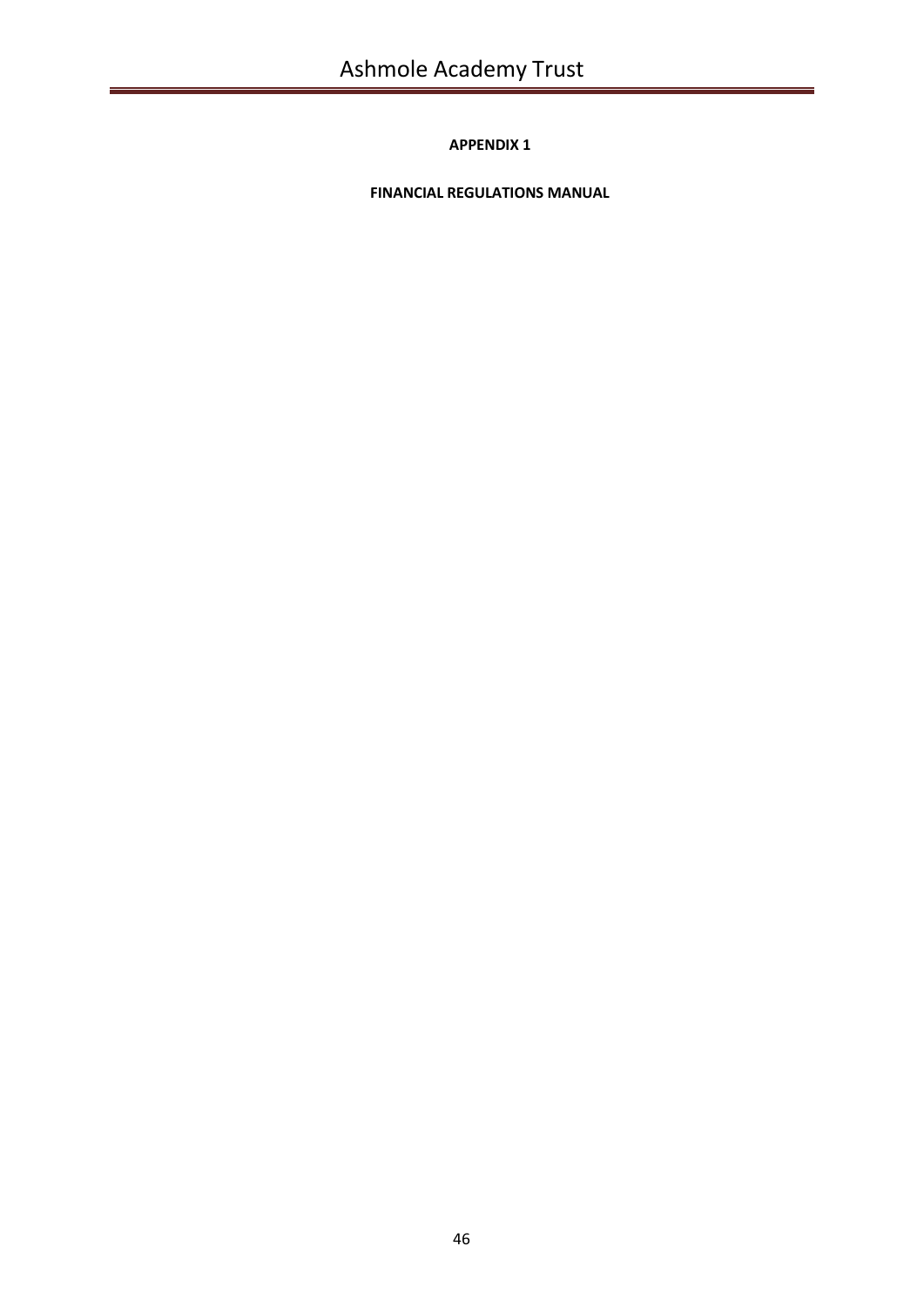## **GOVERNANCE DECISION PLANNER**

This decision planner is designed to work in conjunction with the formal Scheme of Delegation adopted by the Trust. It provides a quick reference guide to how some of the important decisions within the Trust are to be made. Any discrepancies between this document and the Scheme of Delegation shall be construed in favour of the Scheme of Delegation, which will take precedence.

The different levels of delegated power are listed below but it should be noted that not every task requires all levels of delegated power to be defined:

- Approve (A)
- D Recommend (R)
- D Propose (P)
- Develop (D)
- **Monitor & Report (M)**

Consulted (C)

Implement (I)

The governance and management layers within the Trust are identified as follows:

- 1. Trust Members ( the "**Members**")
- 2. Trust Board of Directors/Trustees (the "**Board**")
- 3. Trust Finance and/or Audit Committee (as appropriate) (the "**FAC**")
- 4. Curriculum and Standards Committee (the "**CSC**")
- 5. School Governing Committees (the "S**GC**")
- 6. Trust Chief Executive Officer ("**CEO**")
- 7. Principal/Head Teacher of individual academies (includes Head of School or Executive Head Teacher where appropriate) ("**HT**")

| Task       | <b>Members</b> | <b>Board</b> | <b>FAC</b> | <b>CSC</b> | <b>SGC</b> | <b>CEO</b> | HT |
|------------|----------------|--------------|------------|------------|------------|------------|----|
| Governance |                |              |            |            |            |            |    |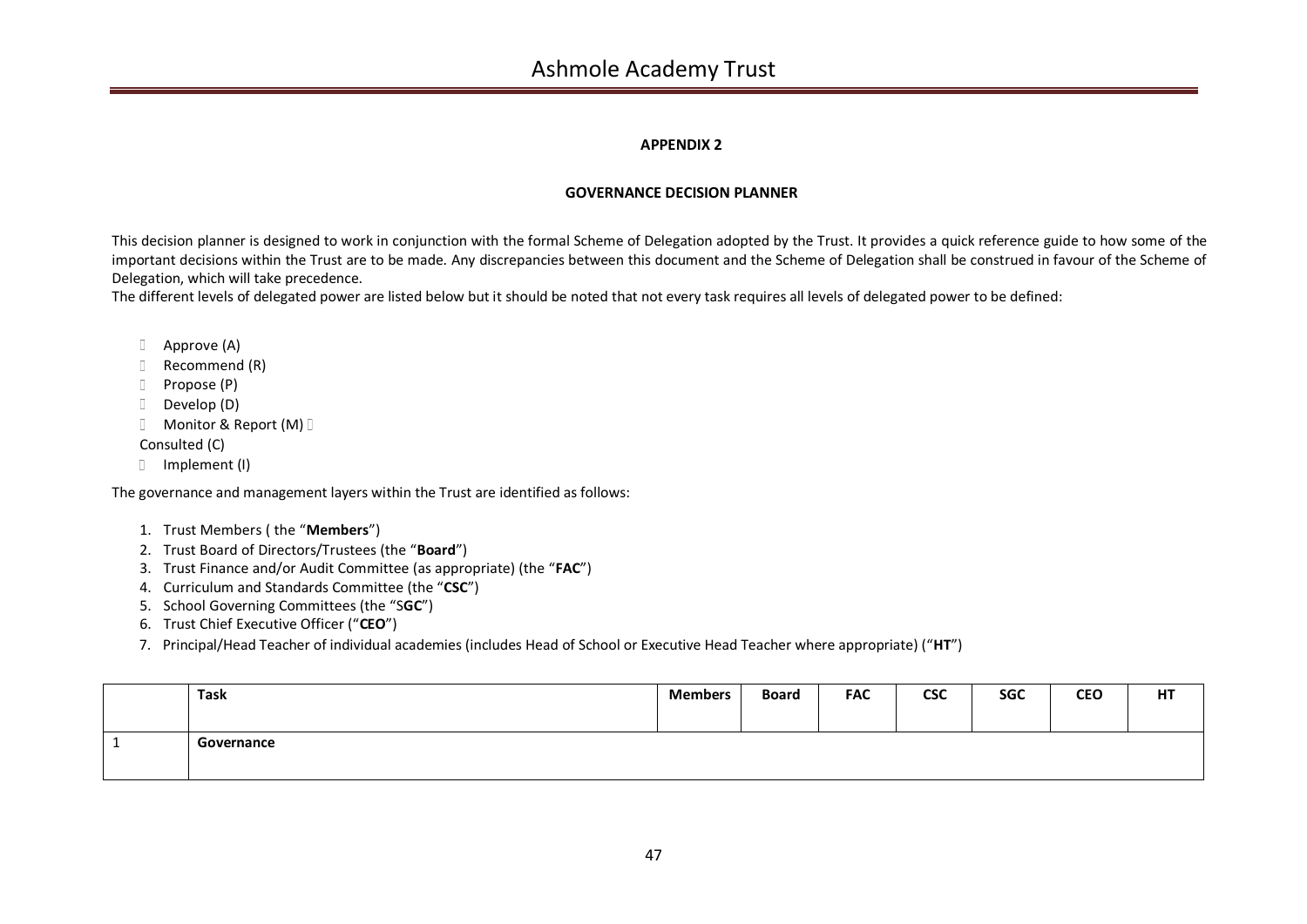|       | <b>Task</b>                                                 | <b>Members</b> | <b>Board</b>   | <b>FAC</b> | <b>CSC</b> | <b>SGC</b>   | <b>CEO</b>   | <b>HT</b> |
|-------|-------------------------------------------------------------|----------------|----------------|------------|------------|--------------|--------------|-----------|
| 1.1.  | Approve Trust Articles of Association                       | A              | $\mathsf{R}$   |            |            |              |              |           |
| 1.2.  | Approve Trust Board Terms of Reference                      | $\mathsf C$    | A              |            |            |              |              |           |
| 1.3.  | Approve Trust Scheme of Delegation                          | $\mathsf C$    | A              |            |            |              |              |           |
| 1.4.  | Approve new, converter or sponsored academies joining MAT   |                | $\mathsf{A}$   | M          |            |              | R and I      |           |
| 1.5.  | <b>Establish Trust Committees</b>                           |                | A              |            |            |              |              |           |
| 1.6.  | Approve Trust Committee Terms of Reference                  |                | $\overline{A}$ |            |            |              |              |           |
| 1.7.  | Approve School Governing Committee (SGC) Terms of Reference |                | A              |            |            | $\mathsf{C}$ |              |           |
| 1.8.  | Establish LGB working groups or committees                  |                | M              |            |            | A            | $\mathsf C$  |           |
| 1.9.  | Appoint Chair of Trust Board                                |                | A              |            |            |              |              |           |
| 1.10. | Appoint Chair of SGC                                        |                | $\mathsf{C}$   |            | A          |              |              |           |
| 1.11. | Remove Chair of SGC                                         |                | A              |            |            |              | $\mathsf{C}$ |           |
| 1.12. | Appoint (and remove) Vice Chair of SGC                      |                | $\mathsf{C}$   |            | A          |              |              |           |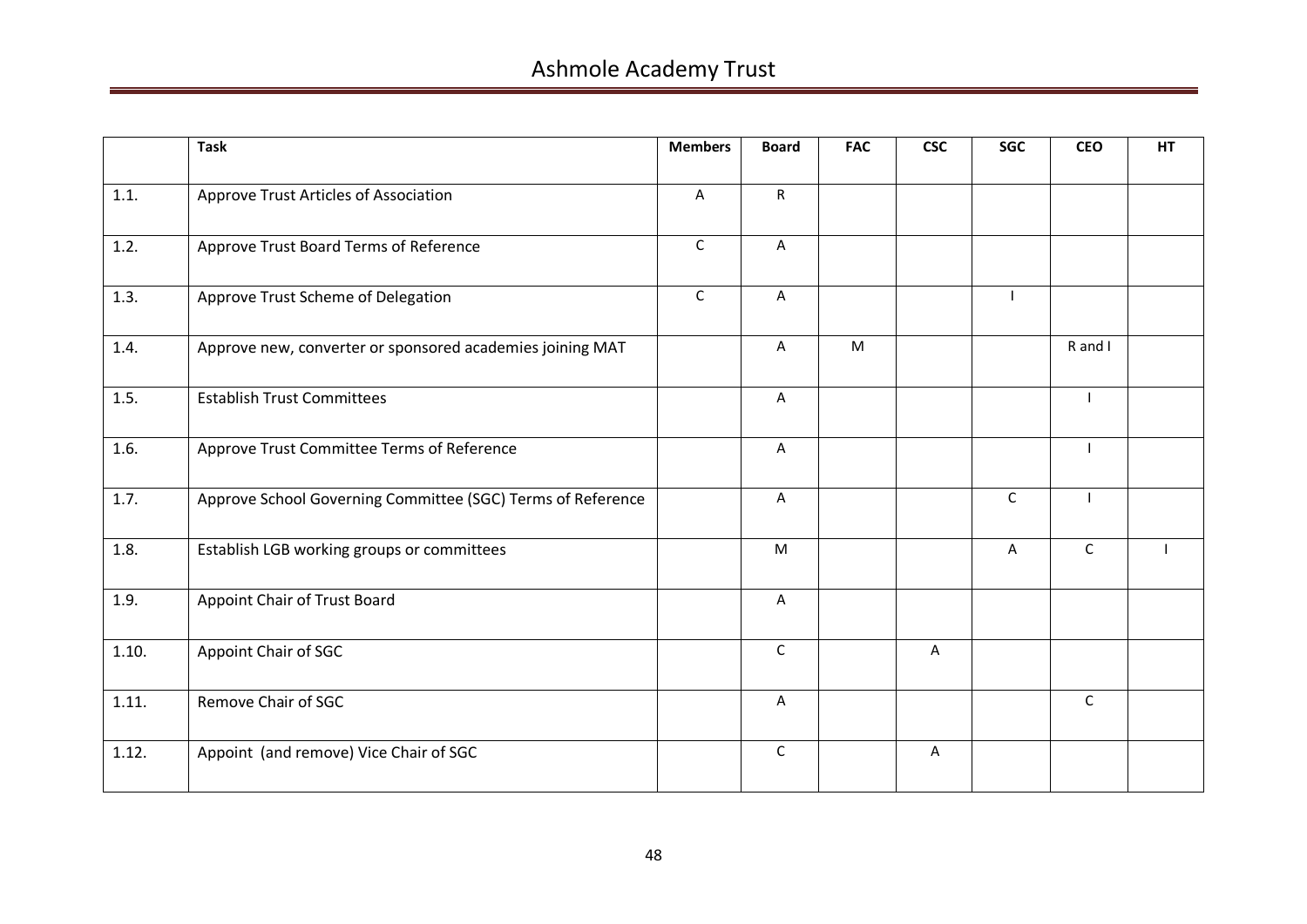|                | <b>Task</b>                                                         | <b>Members</b> | <b>Board</b> | <b>FAC</b>   | <b>CSC</b>   | <b>SGC</b> | <b>CEO</b>   | HT           |
|----------------|---------------------------------------------------------------------|----------------|--------------|--------------|--------------|------------|--------------|--------------|
| 1.13.          | Appoint (and remove) SGC members                                    |                | $\mathsf{A}$ |              | $\mathsf{C}$ |            |              | $\mathsf{C}$ |
| 1.14.          | Appoint (and remove) Chair(s) of Trust Committees/Working<br>Groups |                | $\mathsf A$  |              |              |            | $\mathsf{C}$ |              |
| 1.15.          | Appoint (and remove) Trust Committee/Working Group<br>members       |                | $\mathsf{A}$ |              |              |            | $\mathsf{C}$ |              |
| 1.16.          | <b>Appoint Board Advisors</b>                                       |                | A            | $\mathsf{C}$ |              |            | P.           |              |
| 1.17.          | Appoint (and remove) Clerk to Trust Board                           |                | A            |              |              |            | P            |              |
| 1.18.          | Appoint (and remove) Clerk to SGC                                   |                | M            |              |              | A          |              | $\mathsf{R}$ |
| 1.19.          | Organise calendar of Trust Board and SBC meetings                   |                | A            |              |              |            | P.           | R            |
| 1.20.          | <b>Approve Directors Expenses Policy</b>                            |                | $\mathsf{A}$ | M            |              |            | $\mathbf{I}$ |              |
| $\overline{2}$ | <b>Finance</b>                                                      |                |              |              |              |            |              |              |
| 2.1.           | Trust & Academy Financial Regulations                               |                | A            |              |              |            | $\mathsf{R}$ | $\mathsf{C}$ |
| 2.2.           | Trust & Academy Financial Procedures                                |                | A            |              |              |            | P            | $\mathsf{C}$ |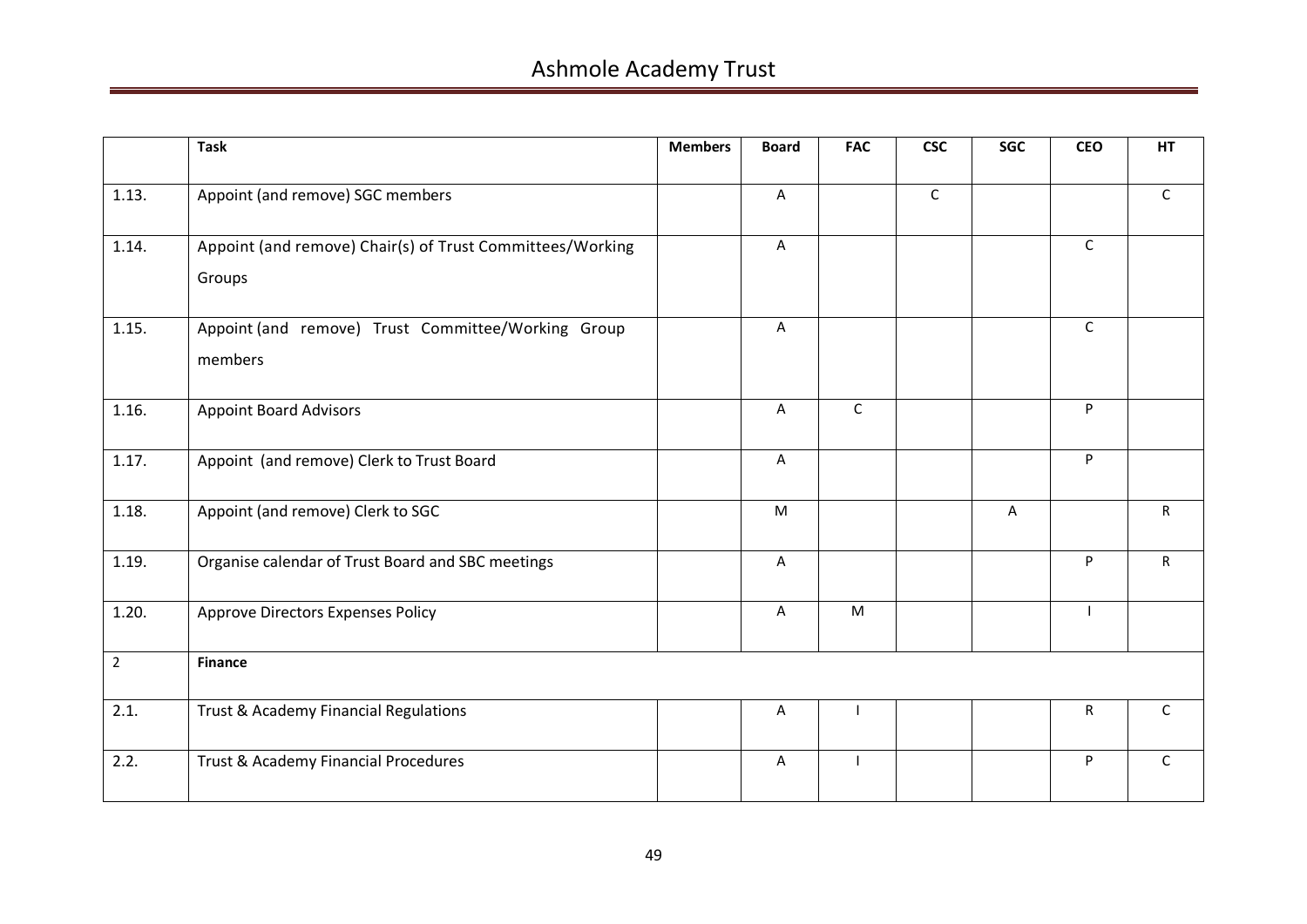|       | <b>Task</b>                             | <b>Members</b> | <b>Board</b>   | <b>FAC</b>   | <b>CSC</b> | SGC       | <b>CEO</b>   | HT |
|-------|-----------------------------------------|----------------|----------------|--------------|------------|-----------|--------------|----|
| 2.3.  | <b>Appoint Trust auditors</b>           |                | $\mathsf{A}$   | $\mathsf{R}$ |            |           | $\mathbf{I}$ |    |
| 2.4.  | Trust 3 year Budget Plan                |                | $\mathsf A$    | $\mathsf{R}$ |            |           | P/I          |    |
| 2.5.  | Trust 1 year Budget                     |                | A              | $\mathsf{R}$ |            |           | P/I          |    |
| 2.6.  | <b>Trust Interim Year End Accounts</b>  |                | M              | $\mathsf A$  |            |           | P            |    |
| 2.7.  | <b>Trust Annual Accounts</b>            |                | $\overline{A}$ | $\mathsf{R}$ |            |           |              |    |
| 2.8.  | <b>Trustees Report</b>                  |                | $\mathsf{A}$   | $\mathsf{R}$ |            |           |              |    |
| 2.9.  | Trust Academies Accounts Return to EFA  |                | $\mathsf A$    | ${\sf R}$    |            |           |              |    |
| 2.10. | Response to Auditor's Management Letter |                |                | A/R          |            |           |              |    |
| 2.11. | Academy 3 year Budget Plan              |                | $\mathsf A$    | ${\sf R}$    |            | P         | ${\sf M}$    | D  |
| 2.12. | Academy 1 year Budget                   |                | M              | $\mathsf{R}$ |            | A         | M            | D. |
| 2.13. | Academy YTD reports                     |                |                |              |            | ${\sf M}$ | ${\sf M}$    | M  |
| 2.14. | Academy Interim Year End Accounts       |                | M              | $\mathsf{R}$ |            | A         |              |    |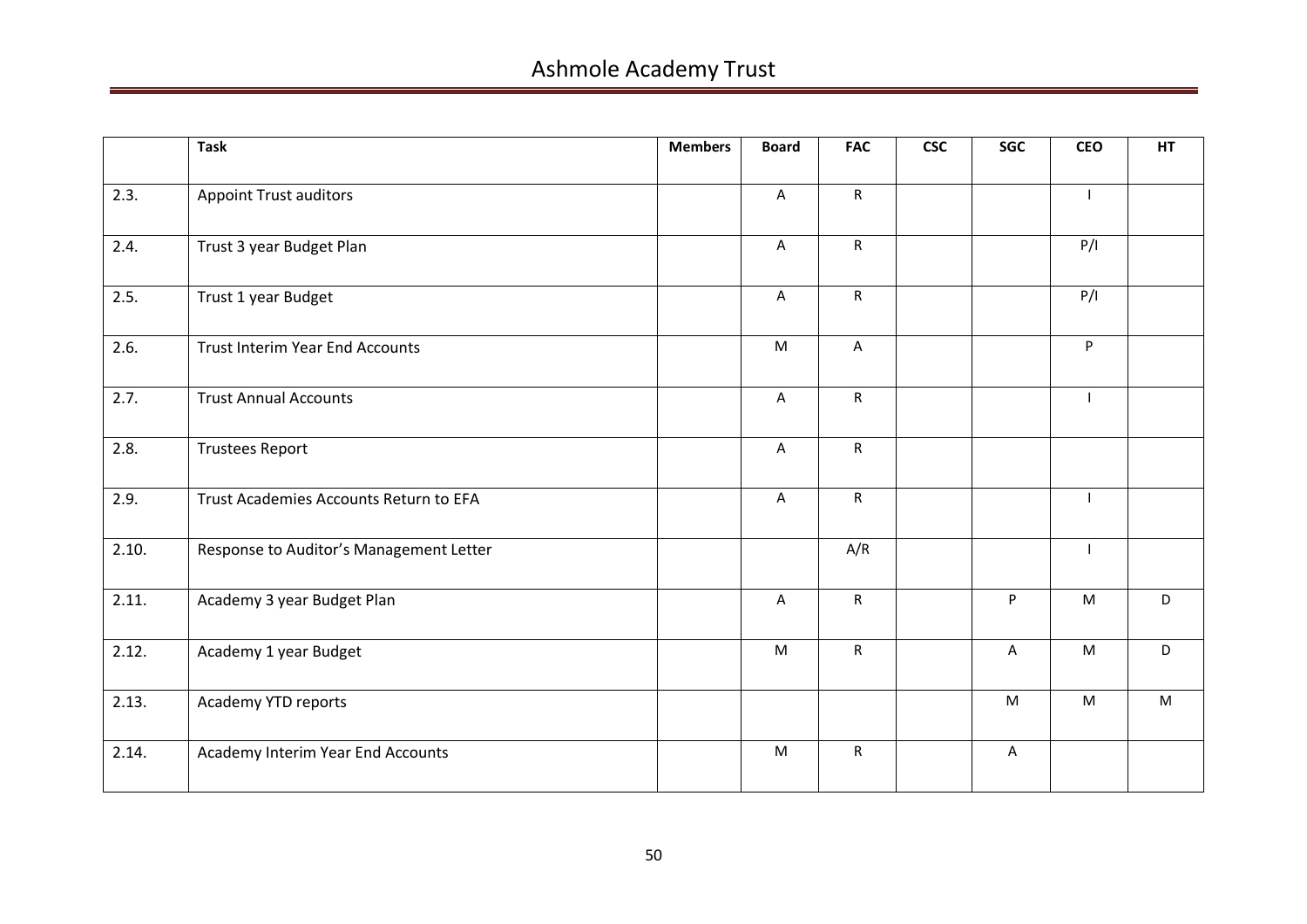|                | <b>Task</b>                                         | <b>Members</b> | <b>Board</b> | <b>FAC</b>   | <b>CSC</b> | <b>SGC</b>     | <b>CEO</b>     | <b>HT</b>    |
|----------------|-----------------------------------------------------|----------------|--------------|--------------|------------|----------------|----------------|--------------|
| 2.15.          | Academy Accounts Return to EFA                      |                | A            | $\mathsf{R}$ |            |                | $\blacksquare$ | $\mathsf{R}$ |
| $\overline{3}$ | Teaching & Learning/Standards/Academy Performance   |                |              |              |            |                |                |              |
| 3.1.           | <b>Trust Strategic Plan</b>                         |                | Α            |              | P          | $\mathsf C$    | P/I            | $\mathsf C$  |
| 3.2.           | <b>Academic Performance Targets</b>                 |                | Α            |              | R/C        | ${\sf R}$      | P/M            | D            |
| 3.3.           | Academy Performance Review e.g. Academy Action Plan |                | ${\sf M}$    |              | R/C        | A              | ${\sf M}$      | R/D          |
| 3.4.           | Academy 3 year plan                                 |                | A            |              | R/C        | P              | M              | R/D          |
| 3.5.           | Academy 1 Year Plan                                 |                | M            |              |            | A              | M              | R/D          |
| 3.6.           | <b>EYFS Policy</b>                                  |                | $\mathsf{A}$ |              |            | $\mathsf{R}$   | R/D            | R/I          |
| 3.7.           | <b>EYFS Plan &amp; Quality of Provision</b>         |                | A            |              |            | $\mathsf{R}$   | R/D            | R/I          |
| 3.8.           | <b>SEN Policy</b>                                   |                | M            |              |            | $\overline{A}$ | M              | P/I          |
| 3.9.           | SEN Plan & Quality of Provision                     |                | M            |              |            | A              | M              | P/I          |
| 3.10.          | Teaching & Learning Policy                          |                | ${\sf M}$    |              | R/C        | $\overline{A}$ | M              | P/I          |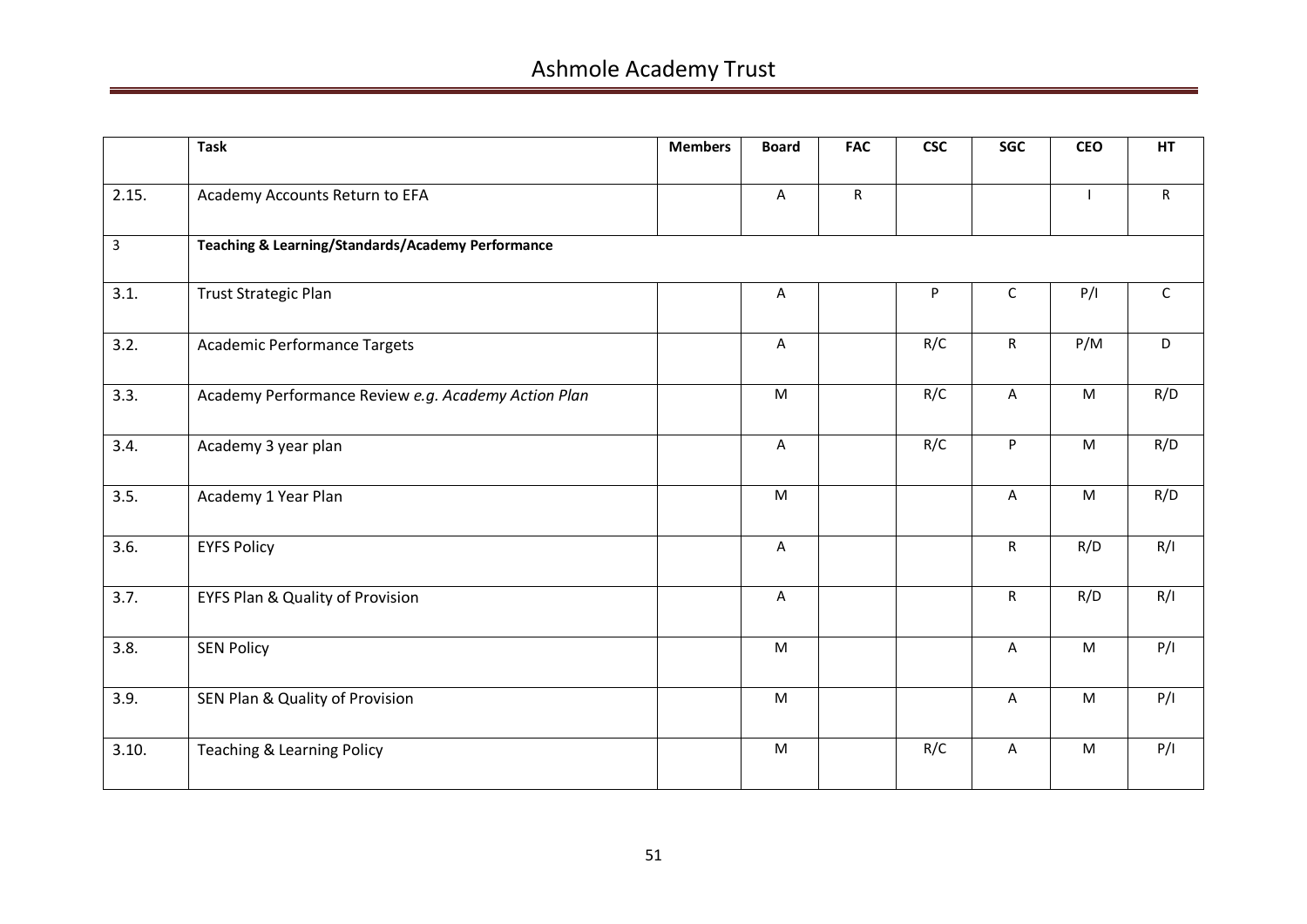|       | <b>Task</b>                                     | <b>Members</b> | <b>Board</b> | <b>FAC</b>  | <b>CSC</b>  | SGC | <b>CEO</b>  | HT  |
|-------|-------------------------------------------------|----------------|--------------|-------------|-------------|-----|-------------|-----|
| 3.11. | <b>Curriculum Policy</b>                        |                | M            |             | R/C         | A   | ${\sf M}$   | P/I |
| 3.12. | Sex Education policy                            |                | ${\sf M}$    |             |             | A   |             | P/I |
| 3.13. | <b>Religious Education policy</b>               | $\mathsf C$    | M            |             |             | A   |             | P/I |
| 4     | <b>Staffing</b>                                 |                |              |             |             |     |             |     |
| 4.1.  | Staff complement, structure and grades          |                | M            | $\mathsf C$ | $\mathsf C$ | A   | M/R         | R/I |
| 4.2.  | CEO/Exec Headteacher appointment                |                | $\mathsf A$  |             |             |     |             |     |
| 4.3.  | Trust leadership structure                      |                | A            |             |             |     |             |     |
| 4.4.  | Headteacher appointment                         |                | A            |             |             | P/C | P/I         |     |
| 4.5.  | Senior leadership appointments                  |                | $\mathsf C$  |             |             | A   | $\mathsf R$ | R/P |
| 4.6.  | Teaching and support staff appointments         |                |              |             |             | A   | R           | R/P |
| 4.7.  | Suspension of CEO/Exec Headteacher              |                | A            |             |             |     |             |     |
| 4.8.  | Return of CEO/Exec Headteacher after suspension |                | A            |             |             |     |             |     |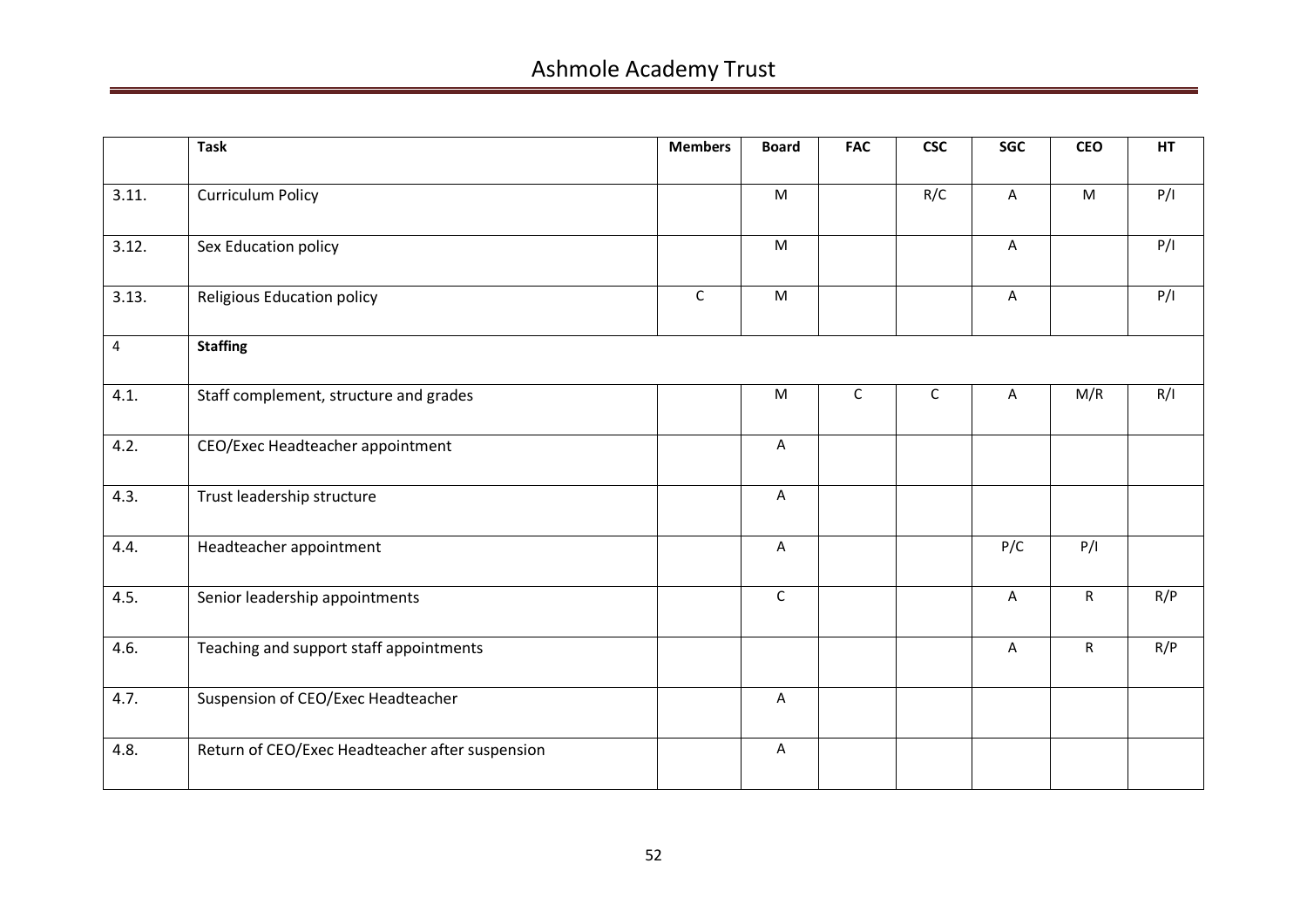|       | <b>Task</b>                                           | <b>Members</b> | <b>Board</b> | <b>FAC</b> | <b>CSC</b> | <b>SGC</b>  | <b>CEO</b> | <b>HT</b>    |
|-------|-------------------------------------------------------|----------------|--------------|------------|------------|-------------|------------|--------------|
| 4.9.  | Dismissal of CEO/Exec Headteacher                     |                | $\mathsf{A}$ |            |            |             |            |              |
| 4.10. | Suspension of Headteacher                             |                | $\mathsf{A}$ |            |            | P/R         |            |              |
| 4.11. | Return of Headteacher after suspension                |                | A            |            |            | P/R         |            |              |
| 4.12. | Dismissal of Headteacher                              |                | A            |            |            | P/R         |            |              |
| 4.13. | Suspension of teaching and support staff              |                | $\mathsf C$  |            |            | A           | ${\sf M}$  | R/P          |
| 4.14. | Return of teaching and support staff after suspension |                |              |            |            | A           | M          |              |
| 4.15. | Redundancy of staff                                   |                | A/C          |            |            | P/A         | C/M        | P/I          |
| 4.16. | Restructuring of staff                                |                | A/C          |            |            | P/A         | C/M        | P/I          |
| 5     | <b>Premises and Assets</b>                            |                |              |            |            |             |            |              |
| 5.1.  | <b>Asset Management Policy</b>                        |                | A            |            |            | $\mathsf C$ | M          | $\mathsf{R}$ |
| 5.2.  | <b>Health &amp; Safety Policy</b>                     |                | $\mathsf{C}$ |            |            | A           | ${\sf M}$  | $\mathsf{R}$ |
| 5.3.  | Commissioning of repairs or works up to £10,000       |                | $\mathsf C$  |            |            | A           | M          | $\mathsf{R}$ |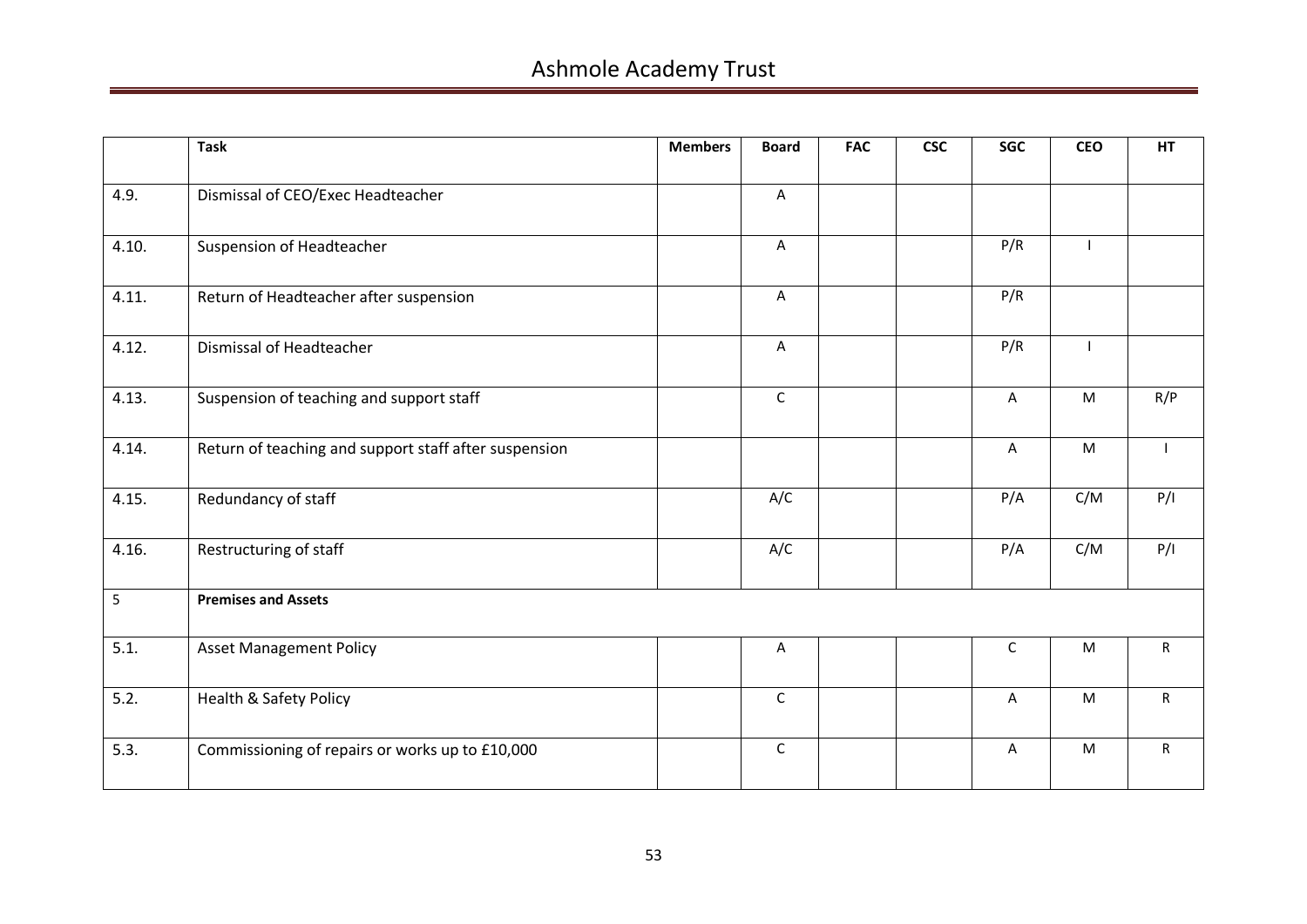|      | <b>Task</b>                                                        | <b>Members</b> | <b>Board</b> | <b>FAC</b>   | <b>CSC</b> | <b>SGC</b>     | <b>CEO</b>   | HT |
|------|--------------------------------------------------------------------|----------------|--------------|--------------|------------|----------------|--------------|----|
| 5.4. | Commissioning of repairs or works from £10,000 to £49,999          |                | A/C          |              |            | A              | P            | R. |
| 5.5. | Commissioning of repairs of works over £50,000                     |                | A            |              |            | R              | P            |    |
| 6    | <b>Policies &amp; Procedures</b>                                   |                |              |              |            |                |              |    |
| 6.1. | Pay & Remuneration Policy                                          |                | A            |              |            | C/R            | P            |    |
| 6.2. | Job Role Salary & Grading Policy                                   |                | $\mathsf{C}$ |              |            | $\overline{A}$ |              |    |
| 6.3. | Changes to Employee Terms & Conditions or Collective<br>Agreements |                | A            |              |            |                | $\mathsf{R}$ |    |
| 6.4. | Adoption of Transferring Policies and Collective Agreements        |                | A            |              |            |                |              |    |
| 6.5. | <b>Teachers Annual Pay Award</b>                                   |                | A            | $\mathsf{C}$ |            | P              | R            | P  |
| 6.6. | Support Staff Annual Pay Award                                     |                | A            | $\mathsf{C}$ |            | P              | $\mathsf{R}$ | P  |
| 6.7. | Individual Performance Pay Awards                                  |                | $\mathsf{C}$ | $\mathsf{C}$ |            | A              | $\mathsf{R}$ | P  |
| 6.8. | Performance Management & Appraisal Review Policy                   |                | A            | $\mathsf{C}$ |            | R              | P            |    |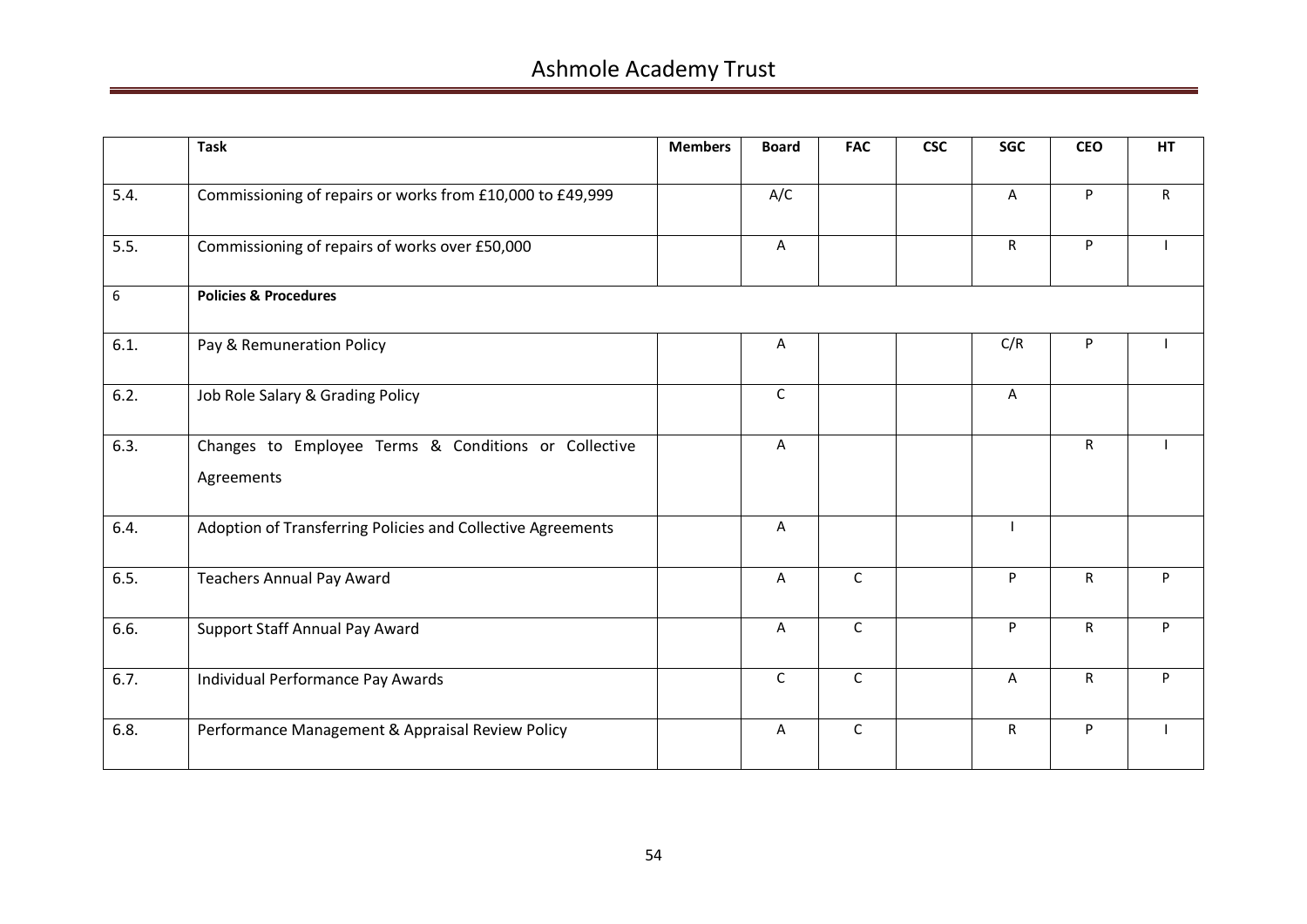|       | <b>Task</b>                           | <b>Members</b> | <b>Board</b> | <b>FAC</b> | <b>CSC</b>   | <b>SGC</b>                | <b>CEO</b>                                                                                                 | <b>HT</b>      |
|-------|---------------------------------------|----------------|--------------|------------|--------------|---------------------------|------------------------------------------------------------------------------------------------------------|----------------|
| 6.9.  | <b>Disciplinary Policy</b>            |                | $\mathsf{C}$ |            |              | $\overline{A}$            | M                                                                                                          | $\mathsf{R}$   |
| 6.10. | <b>Grievance Policy</b>               |                | $\mathsf C$  |            |              | $\mathsf{A}$              | M                                                                                                          | $\mathsf{R}$   |
| 6.11. | Capability Policy                     |                | $\mathsf{C}$ |            |              | $\overline{A}$            | M                                                                                                          | $\mathsf{R}$   |
| 6.12. | Whistle-blowing Policy                |                | $\mathsf C$  |            |              | $\boldsymbol{\mathsf{A}}$ | ${\sf M}$                                                                                                  | $\mathsf{R}$   |
| 6.13. | Re-structuring & Redundancy Policy    |                | $\mathsf C$  |            | $\mathsf C$  | $\boldsymbol{\mathsf{A}}$ | ${\sf M}$                                                                                                  | R              |
| 6.14. | Employee Health & Safety Policy       |                | $\mathsf C$  |            |              | $\overline{A}$            | $\mathsf{M}% _{T}=\mathsf{M}_{T}\!\left( a,b\right) ,\ \mathsf{M}_{T}=\mathsf{M}_{T}\!\left( a,b\right) ,$ | $\mathsf{R}$   |
| 6.15. | Academy times, terms and holidays     |                | $\mathsf C$  |            | $\mathsf{C}$ | $\overline{A}$            | M                                                                                                          | $\mathsf{R}^-$ |
| 6.16. | Change of Academy Age Range           |                | $\mathsf{A}$ |            |              | P                         | $\mathsf{M}% _{T}=\mathsf{M}_{T}\!\left( a,b\right) ,\ \mathsf{M}_{T}=\mathsf{M}_{T}\!\left( a,b\right) ,$ | R              |
| 6.17. | <b>Expansion of Academy PAN</b>       |                | $\mathsf A$  |            | $\mathsf{C}$ | P                         |                                                                                                            | P              |
| 6.18. | Extension of Academy provision (EYFS) |                | $\mathsf C$  |            |              | $\boldsymbol{\mathsf{A}}$ |                                                                                                            | R              |
| 6.19. | Child Welfare & Safeguarding Policy   |                | $\mathsf C$  |            |              | $\overline{\mathsf{A}}$   |                                                                                                            | $\mathsf{R}$   |
| 6.20. | Attendance Policy & Plan              |                | $\mathsf C$  |            |              | $\mathsf{A}$              |                                                                                                            | $\mathsf{R}$   |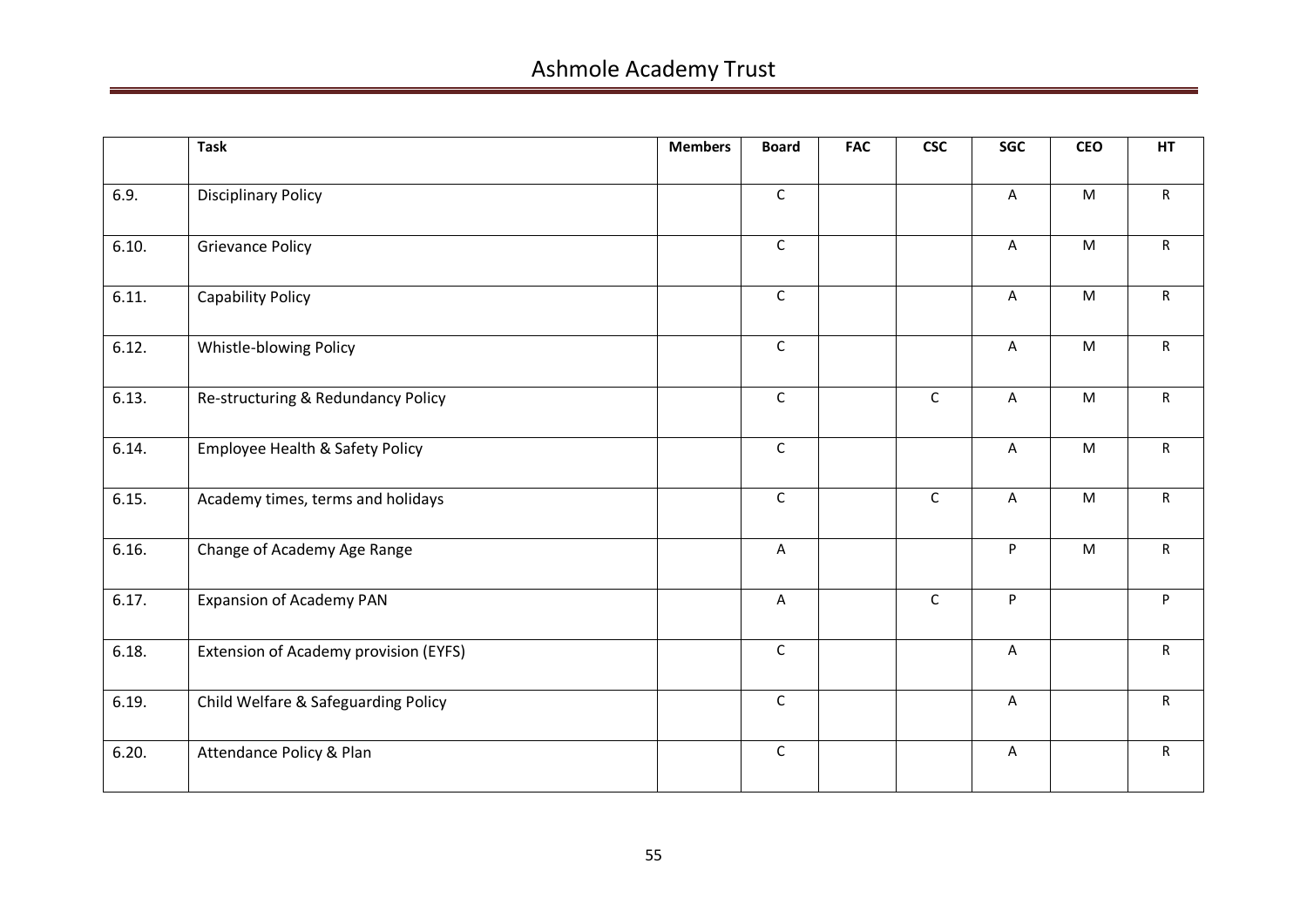|       | <b>Task</b>                                    | <b>Members</b> | <b>Board</b> | <b>FAC</b> | <b>CSC</b> | SGC         | <b>CEO</b> | <b>HT</b>    |
|-------|------------------------------------------------|----------------|--------------|------------|------------|-------------|------------|--------------|
| 6.21. | Pupil Behaviour & Exclusions Policy            |                | $\mathsf C$  |            |            | A           |            | $\mathsf{R}$ |
| 6.22. | Community & Religious Ethos & Values Policy    |                | $\mathsf C$  |            |            | A           |            | $\mathsf{R}$ |
| 6.23. | Short-term Exclusion                           |                |              |            |            | $\mathsf C$ |            | Α            |
| 6.24. | Return after short-term exclusion              |                |              |            |            | A           |            | $\mathsf{C}$ |
| 6.25. | <b>Permanent Exclusions</b>                    |                |              |            |            | $\mathsf C$ |            | A            |
| 6.26. | Appeals against Permanent Exclusion            |                |              |            |            | A           |            | $\mathsf{R}$ |
| 6.27. | <b>Complaints Policy</b>                       |                |              |            |            | A           |            | R            |
| 6.28. | <b>Complaints Appeals</b>                      |                |              |            |            | A           |            | $\mathsf{R}$ |
| 6.29. | <b>Admissions Policy</b>                       |                |              |            |            | A           |            | $\mathsf{R}$ |
| 6.30. | Allocation of places against Admissions Policy |                |              |            |            | A           |            | $\mathsf{R}$ |
| 6.31. | <b>Admissions Appeals</b>                      |                |              |            |            | A           |            | $\mathsf{R}$ |
| 6.32. | Academy prospectus                             |                |              |            |            | A           |            | $\mathsf{R}$ |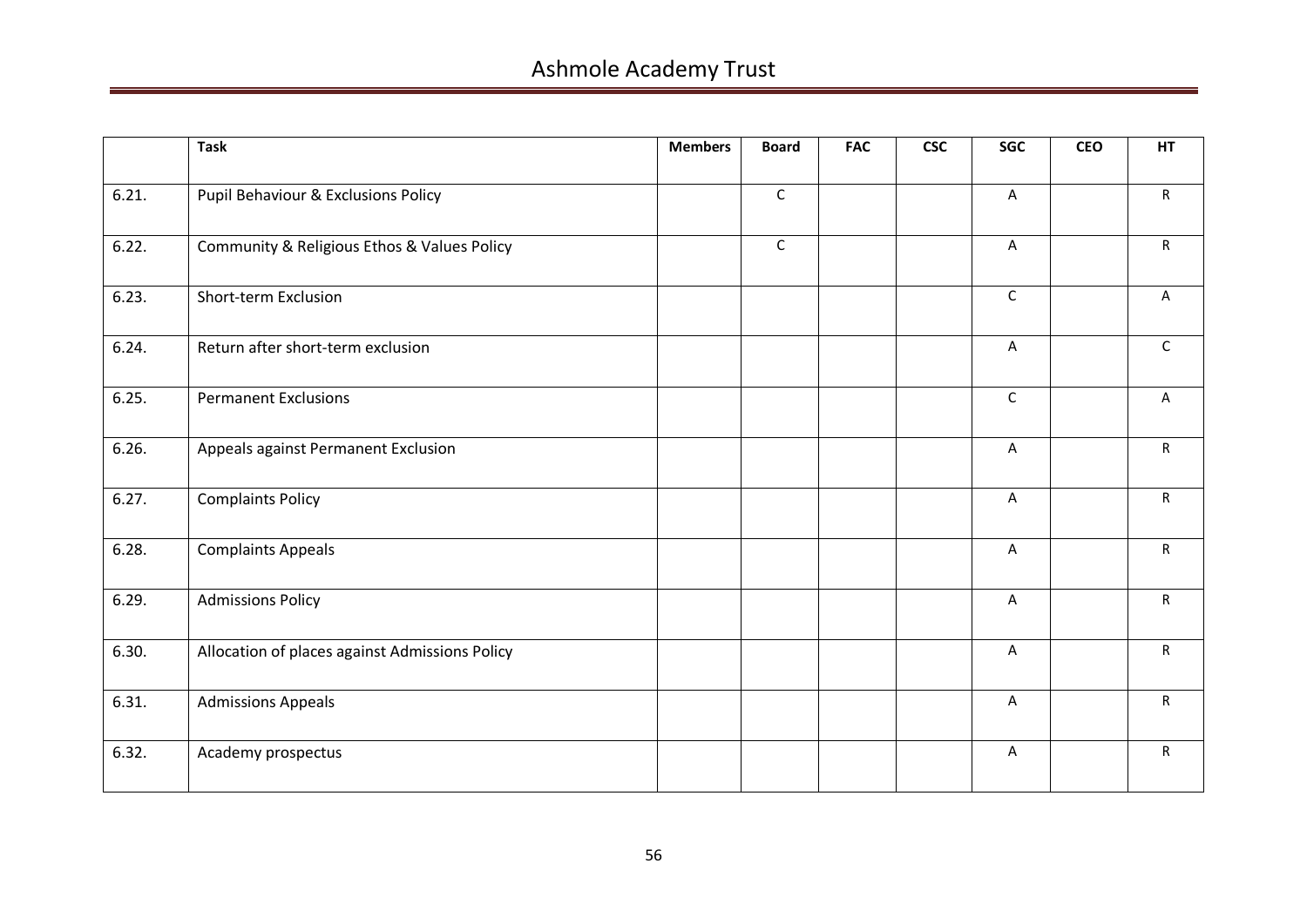|       | <b>Task</b>                 | <b>Members</b> | <b>Board</b> | <b>FAC</b> | <b>CSC</b> | SGC          | <b>CEO</b> | HT |
|-------|-----------------------------|----------------|--------------|------------|------------|--------------|------------|----|
|       |                             |                |              |            |            |              |            |    |
| 6.33. | Academy website             |                | $\mathsf{C}$ |            |            | A            |            | R  |
| 6.34. | Academy logo & branding     |                | $\mathsf{C}$ |            |            | $\mathsf{A}$ |            | R  |
| 6.35. | Academy uniform             |                |              |            |            | A            |            | R  |
| 6.36. | <b>Academy Trips Policy</b> |                |              |            |            | $\mathsf{A}$ |            | R  |
| 6.37. | Extended services on-site   |                |              |            |            | A            |            | R  |
| 6.38. | <b>Pupil Premium Policy</b> |                |              |            |            | $\mathsf{A}$ |            | R  |
| 6.39. | Pupil Premium Plan          |                |              |            |            | A            |            | R  |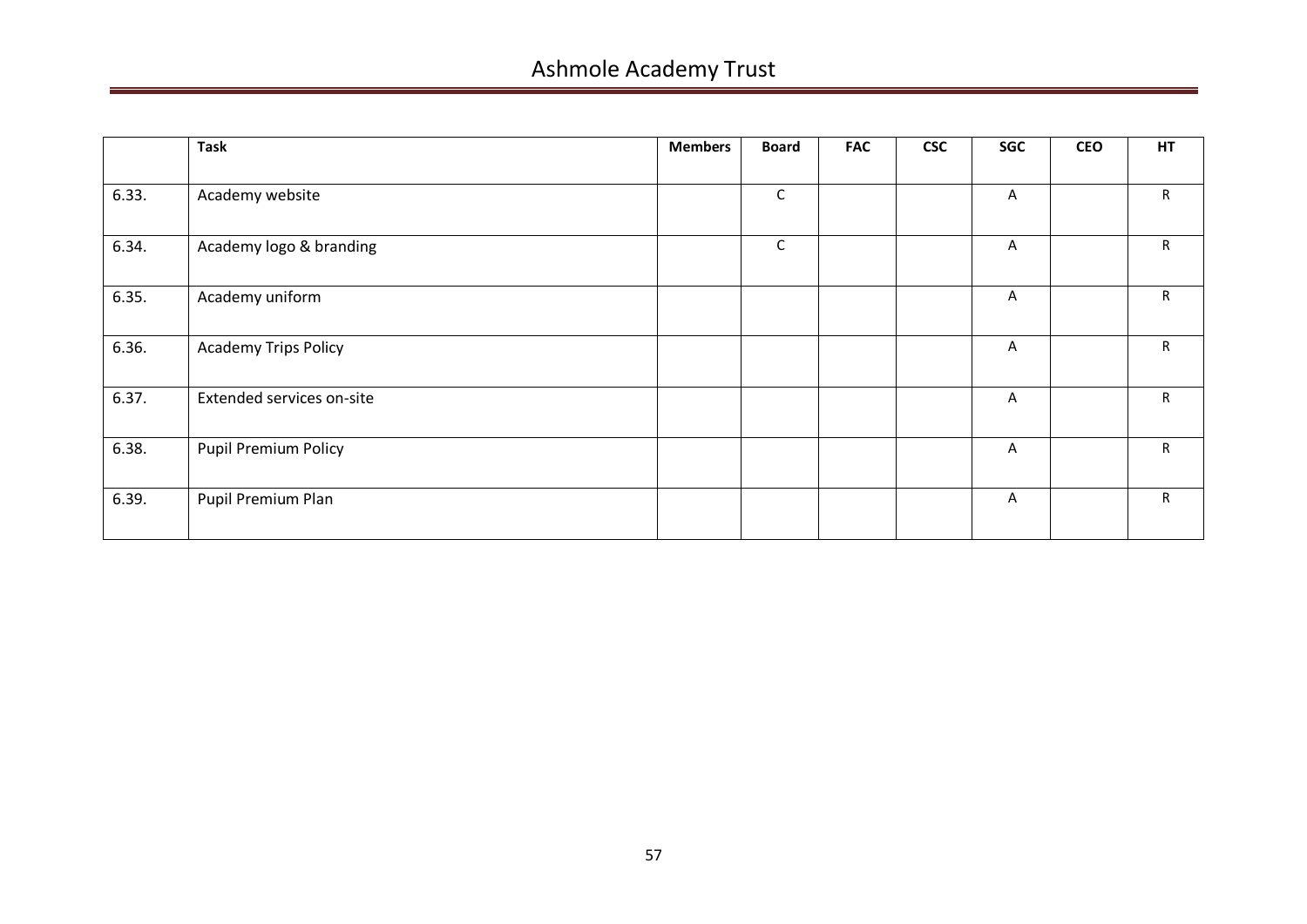## **RISK MANAGEMENT POLICY**

### **Principles**

The Trustees have overall responsibility and ultimate decision making authority for all the work of the Trust, including the establishing and maintaining of the Academies (which includes taking existing schools into the Trust). The Trustees have the power to direct change where required. The Trustees have delegated authority for the running of each of its Schools to a School Governing Committee, who in turn fulfils a governance and oversight role in the conduct of the Academy, further delegating authority to the Headteacher and senior leadership team who are responsible for the internal organisation, management and control of the Academy on a day to day basis. The responsibilities of the School Governing Committee are set out in the "Scheme of Delegation".

Risk management must prioritise and protect:

- $\Box$  The safeguarding of high quality and effective education of the young people in the Academies;
- $\Box$  The reputation and ethos of the Trust and the Academies;
- The common good in terms of the interests of the families in the communities served by the Academies and the pupils of the future;
- $\Box$  The Scheme of Delegation and the balance struck between central management and local responsibility.

#### **The responsibility of each School Governing Committee**

It is the responsibility of each School Governing Committee (the Governors) to implement, monitor and verify such policies and procedures to facilitate an annual statement of compliance on those risks identified by the Board. The Governors should take such steps needed to meet their legal obligations including the requirements of the Department for Education (or any successor body) as they relate to the operation of the Schools. The Governors should provide resources to mitigate identified risks and declare any non-compliance to the Trustees. The Governors should commission on a regular basis external verification of internal systems so as to ensure the systems fitness for purpose and compliance to current standards.

## **The responsibilities of the Trustees**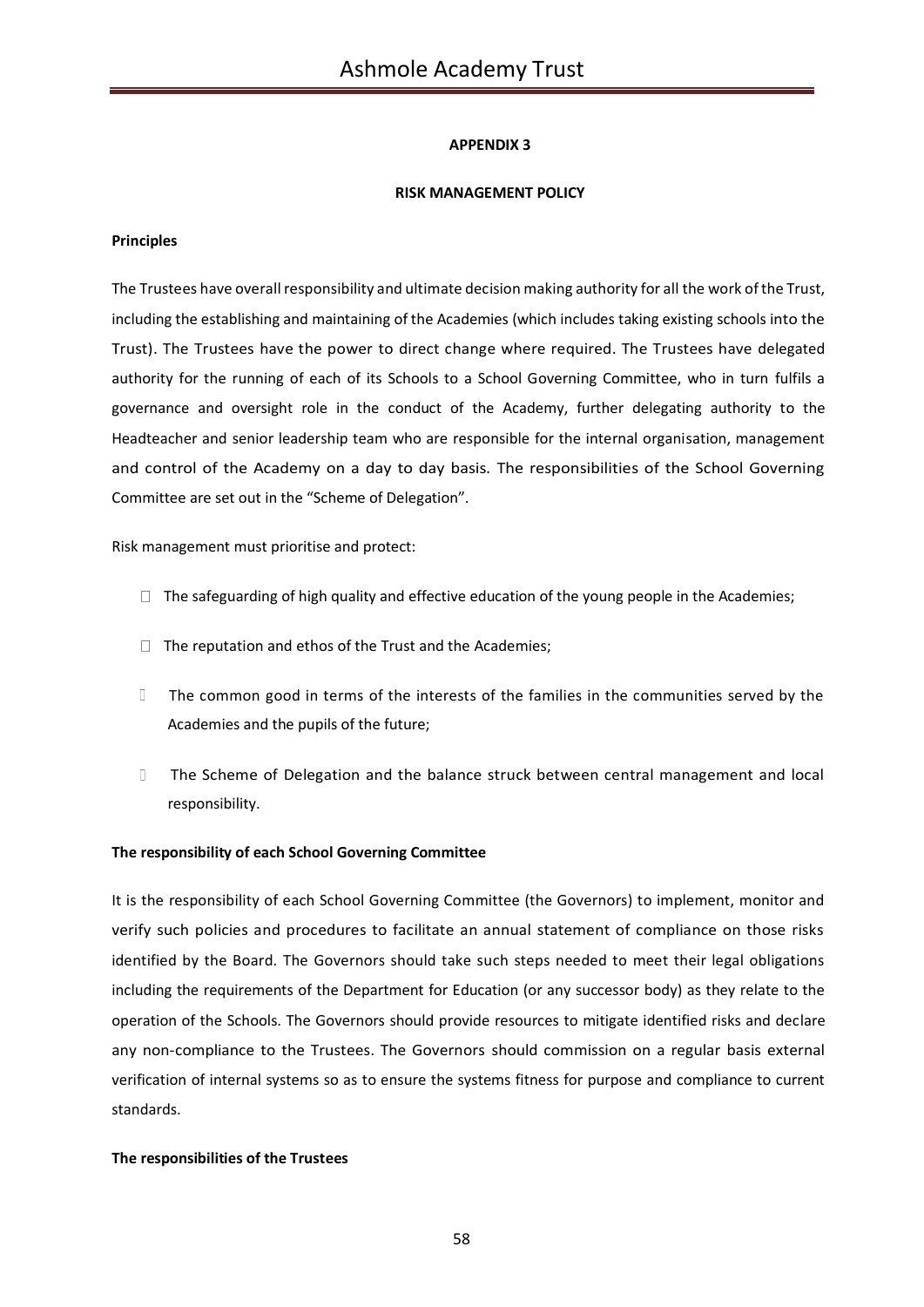It is the responsibility of the Trustees to identify those risks which arise from academy status and membership of a multi-academy trust and develop policies and procedures which mitigate these risks (taking account of the principles identified above).To mitigate financial risk the Trustees will require all Academies to use approved banking arrangements, audit arrangements, financial management systems, and premises insurance and building surveyors. Rigorous safeguarding policies are also a requirement for all Academies. Beyond these areas the Trustees should identify risks common to all Academies, set policy frameworks but seek not to impose specific control mechanisms for these risks as responsibility lies with the individual School Governing Committees. The Trustees should receive compliance reports from the School Governing Committees (and declarations of non-compliance) and develop systems to support (having regard to the principles of subsidiarity and solidarity) individual Academies to mitigate risk to the Trustees and the Trust generally.

## **Operation of the Risk Management Policy**

To assist the Trust Board in fulfilling its function, the Trustees may establish a "risk management committee" (or ensure this function is undertaken by the Audit Committee) made up of appointed Trustees, representatives of the School Governing Committee and the Head Teachers, and others as may be required. The terms of reference should identify that a minimum of two Trustees should serve on this committee, with one being present for the committee to be quorate. The risk management committee may be a function of the Audit Committee or work alongside it.

It is the duty of this committee to review the termly schedule of self-assessments made by individual School Governing Committees, consider how to support the Academies to mitigate identified risks and report to the Trust Board each term on the risks identified.

#### **The Nature of the Risks**

#### **The safeguarding of those involved in the enterprise**

The Trustees and School Governing Committees will be required to have safeguarding (including safer recruitment and e-safety) policies which comply with the requirements of the appropriate Safeguarding Board.

#### **The employment of those involved in the enterprise**

The Trustees and individual Academies should have a suite of legally compliant and common personnel policies, supported by advice and insurance.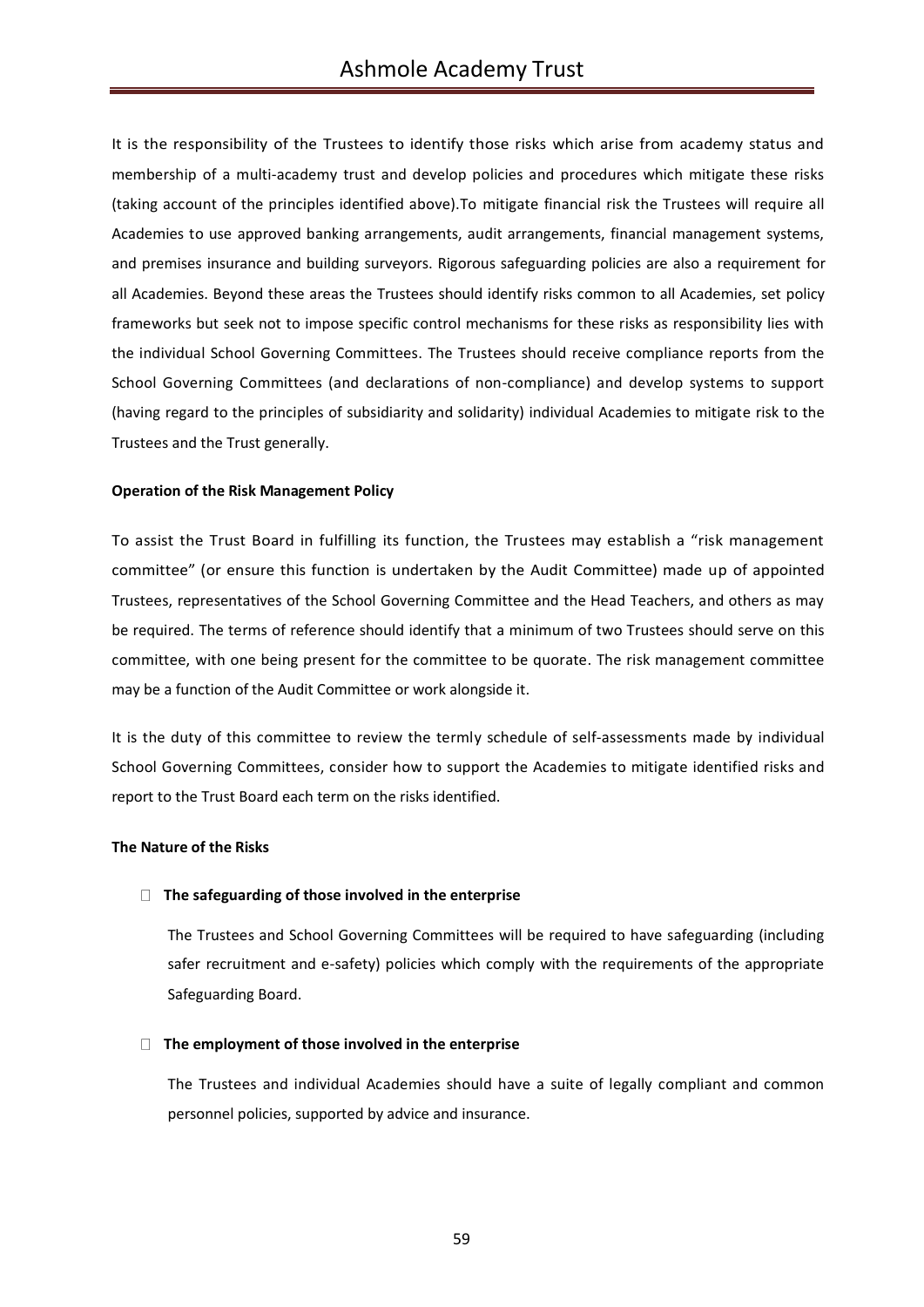# **The stewardship of the premises and site and the health, safety and welfare of those who use the site**

The Trustees reserve the right to direct individual Academies with regard to the insurances of Trust property (buildings, land and assets) and to approve and be kept informed of planned capital works. The Academy should develop comprehensive health, safety and welfare policies to include systems to monitor compliance with regulation and good practice and to externally assess these at a regular period.

#### **The vision and values of the Trust and the academic standards attained**

The Governors should report to the Trustees on any OFSTED or other inspections and reports. Equally the Trustees should be informed of trends and actual academic outcomes and other key indicators identified by OFSTED (or any successor body) in order that the Trustees may broker support and advice from within (or beyond) the Trust to minimise the possibility of the Secretary of State using his reserve powers in relation to one of the Academies for which the Trust is responsible.

## **The financial integrity of individual academies**

The Trustees reserve the right to direct the Academies to bank with a named bank and to direct the Academies to use the services of agreed auditors. The Trust Board reserves the right to have annual agreed budget plans, termly budget summaries and annual outturn statements reported to it. Academies will not be permitted to operate deficit budgets without specific approval from the Trust Board. The Governors will agree such policies as required to comply with DfE requirements on the operation of academies, including in relation to the procurement of goods and services. The Governors will appoint a suitably experienced "responsible officer" who will oversee the financial integrity of the Academy with a particular reference to levels of delegation and the avoidance of over-reliance upon key individuals.

## **The capacity of the Trust Board and the School Governing Committees to discharge their duties**

The Trust Board and individual School Governing Committees will be expected to make an annual self-assessment of the skills and experience they require and their capacity to fulfil those requirements. Plans to mitigate deficiencies should be passed to the relevant School Governing Committee and the Trust Board. All Trustees and Governors are required to hold an enhanced Criminal Records Bureau certificate and to make a declaration of interests at the beginning of each meeting. The Trust will operate a Conflicts of Interest policy. The Trust will ensure that good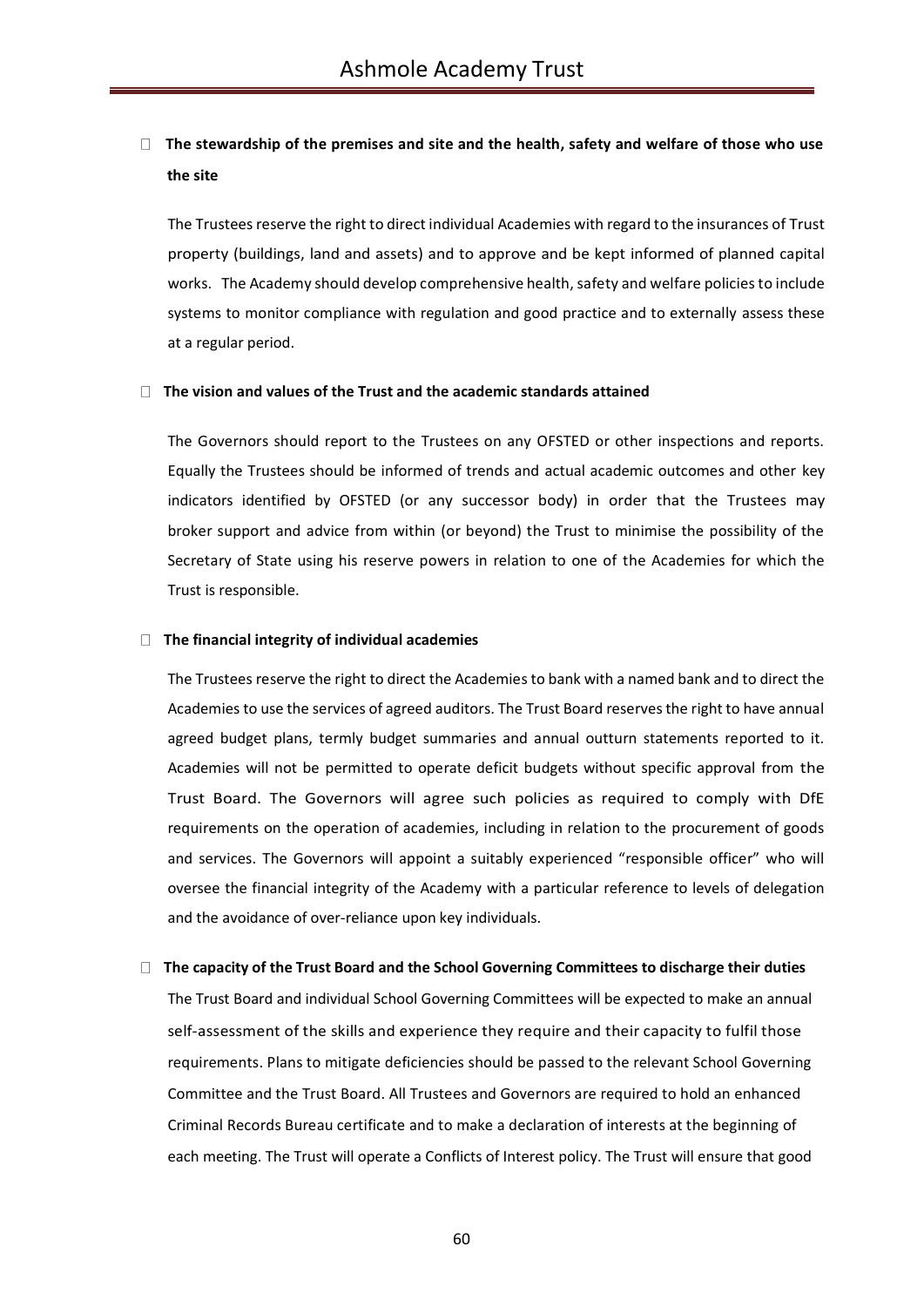quality legal advice is available to the Trust Board, the Academies and those responsible for running the Schools on a day to day basis.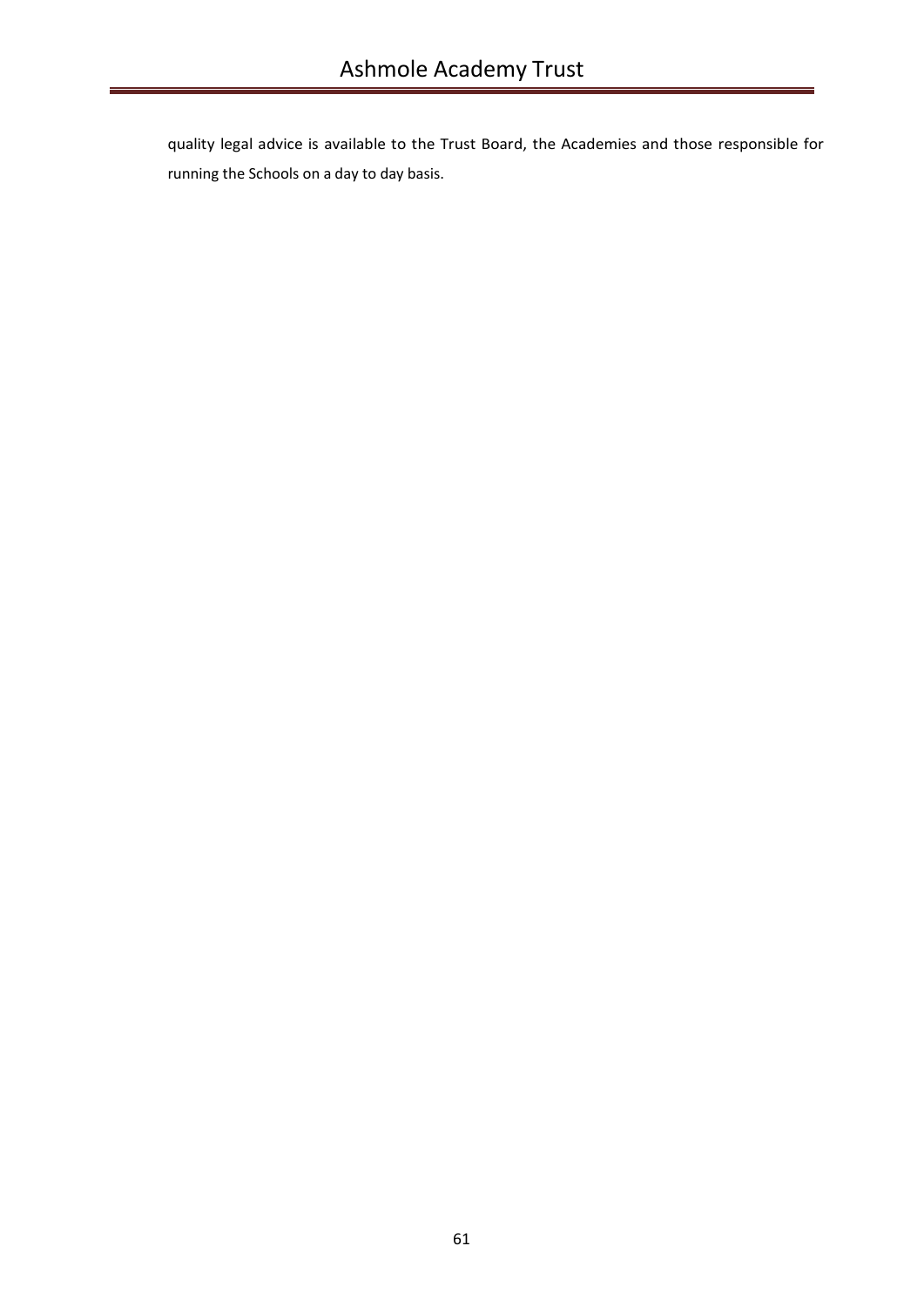# **TERMS OF REFERENCE FOR THE AUDIT COMMITTEE**

**1.** Advise and report to the Trustees in relation any organisational risks which might impede the development and implementation of a long term strategy for the success of the Trust. The Trustees shall consider any such advice given by the Audit Committee.

**2.** Support the Trustees in developing an organisational structure which reflects the Trust's values and enables the management systems, structures and processes to work effectively in line with legal requirements and to ensure sound financial management.

**3.** Support the Trustees in the formulation of financial and risk management policies for the Trust and the Academies for achieving the aims and objectives set out in the Trust's Development Plan or long term strategic vision.

**4.** Advise the Trustees on the adequacy and effectiveness of the Trust's systems of internal control and its arrangements for risk management, control and governance processes and securing economy, efficiency and effectiveness (value for money).

**5.** Regularly review the statement on internal control and make appropriate recommendation to the Trustees and when appropriate communicate messages and advice to the School Governing Committees, liaising as necessary with any responsible officer appointed by the School Governing Committee to be responsible for financial oversight and risk management of the Academy's activities.

**6.** Support (and challenge when necessary) the Chief Executive Officer to ensure he or she satisfies his or her duty as accounting officer to:

- $\square$  Ensuring value for money;
- $\Box$  Ensuring regularity and propriety;
- $\Box$  Ensuring prudent and economical administration;
- □ Avoiding waste and extravagance;
- $\square$  Ensuring the efficient and effective use of resources;
- $\Box$  Keeping proper accounts;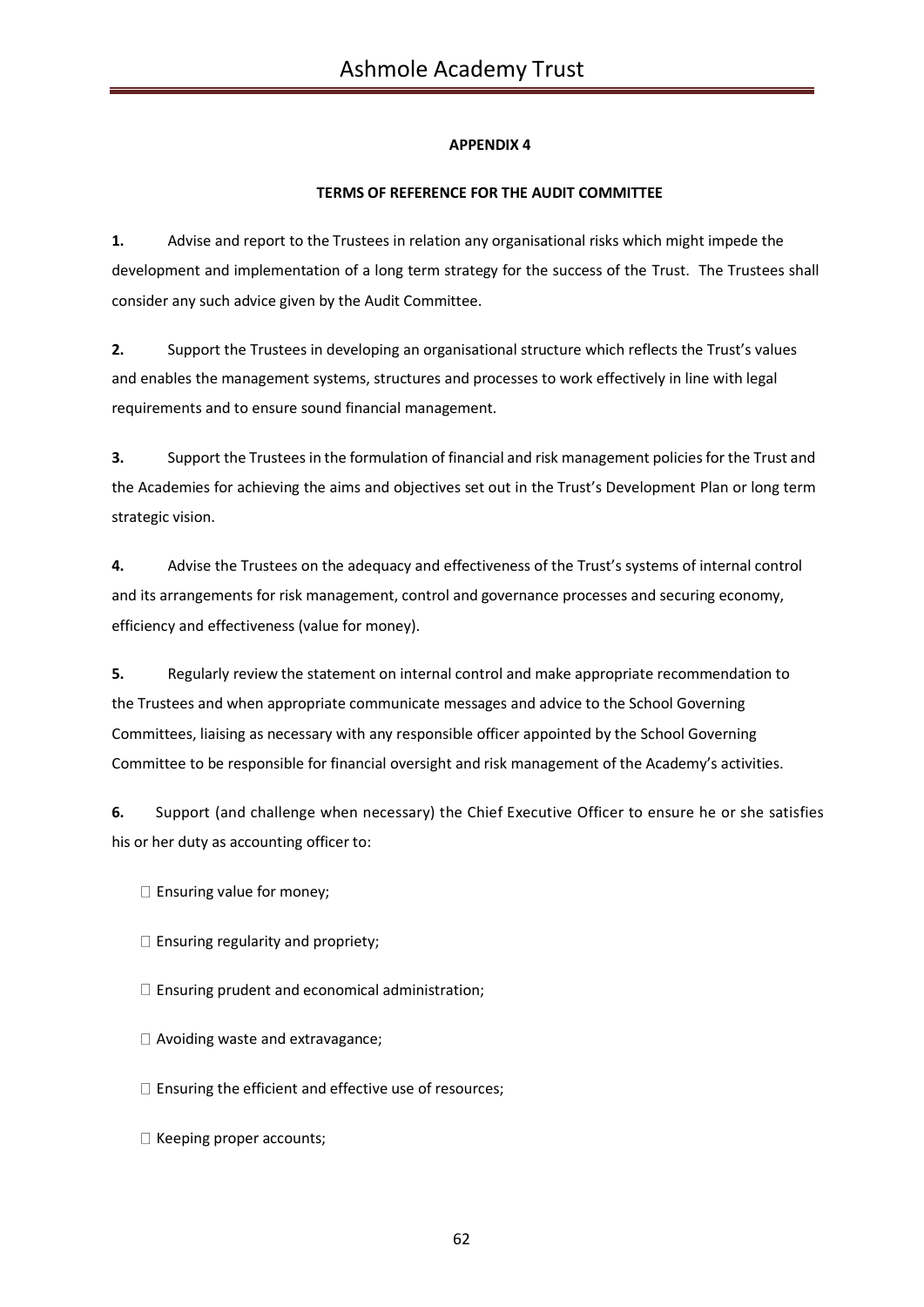**7.** Establish and implement a system of financial and risk reporting by the Academies to the Trustees and to oversee that reporting to ensure that such a system complies with the Trust's legal obligations.

**8.** Review any financial and risk report submitted by the Academies and advising the Trustees on any issues arising from it as well as making recommendations for future reports to sustain the integrity of the financial and risk management systems.

**9.** Advise on the formulation and implementation of a policy for the approval and signing of contracts, ensuring all contracts to be entered into by the Academy are appropriate, have been authorised (or are within delegated authority) and do not expose the Academy to undue risk.

**10.** Advise the Trustees on the appointment, reappointment, dismissal and remuneration of auditors (both external auditors and internal audit).

**11.** Monitor the effectiveness of auditors, including the use of auditor performance indicators.

**12.** Ensure effective coordination between auditors ensuring that a consistent method of audit is adopted across all Academies.

**13.** Ensure that additional services undertaken by auditors are compatible with the audit independence and objectivity.

**14.** Agree the work programme of internal audit including the checking of financial controls, systems, transactions and risks.

**15.** Consider the reports of the auditors and, when appropriate, advise the Trustees and the Academies of material control issues.

**16.** Monitor the implementation of agreed audit recommendations.

**17.** Advise on policies for the securing of the funds and assets of the Trust including by the prevention of loss through fraud and irregularity.

**18.** Ensure that all allegations of fraud and irregularity are appropriately investigated and control weaknesses addressed, working with the Trustees, the Chief Executive Officer and the principals of the Academies, as appropriate.

63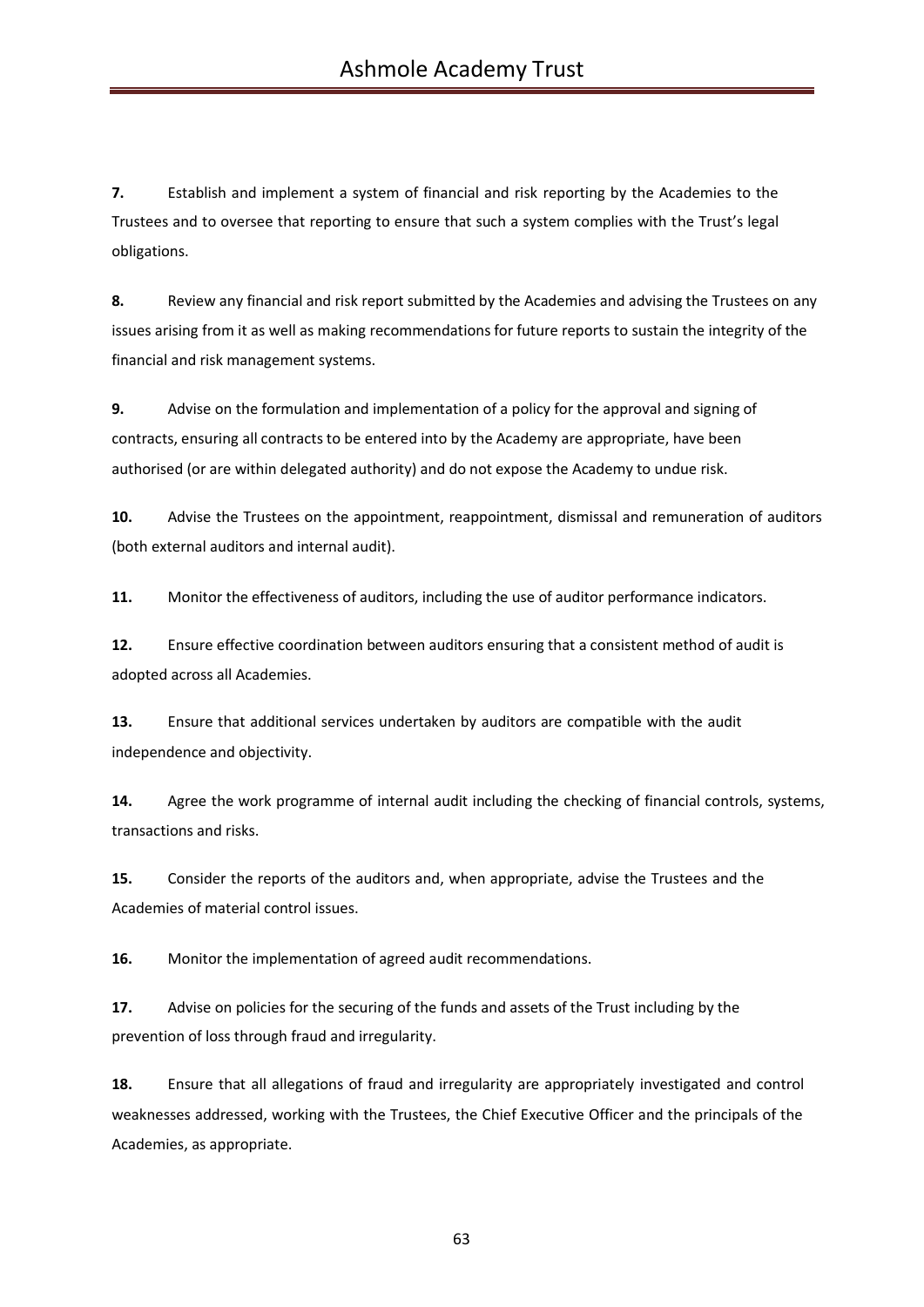**19.** Recommend the annual financial statements to the Trustees for approval.

The Audit Committee will meet once per annum.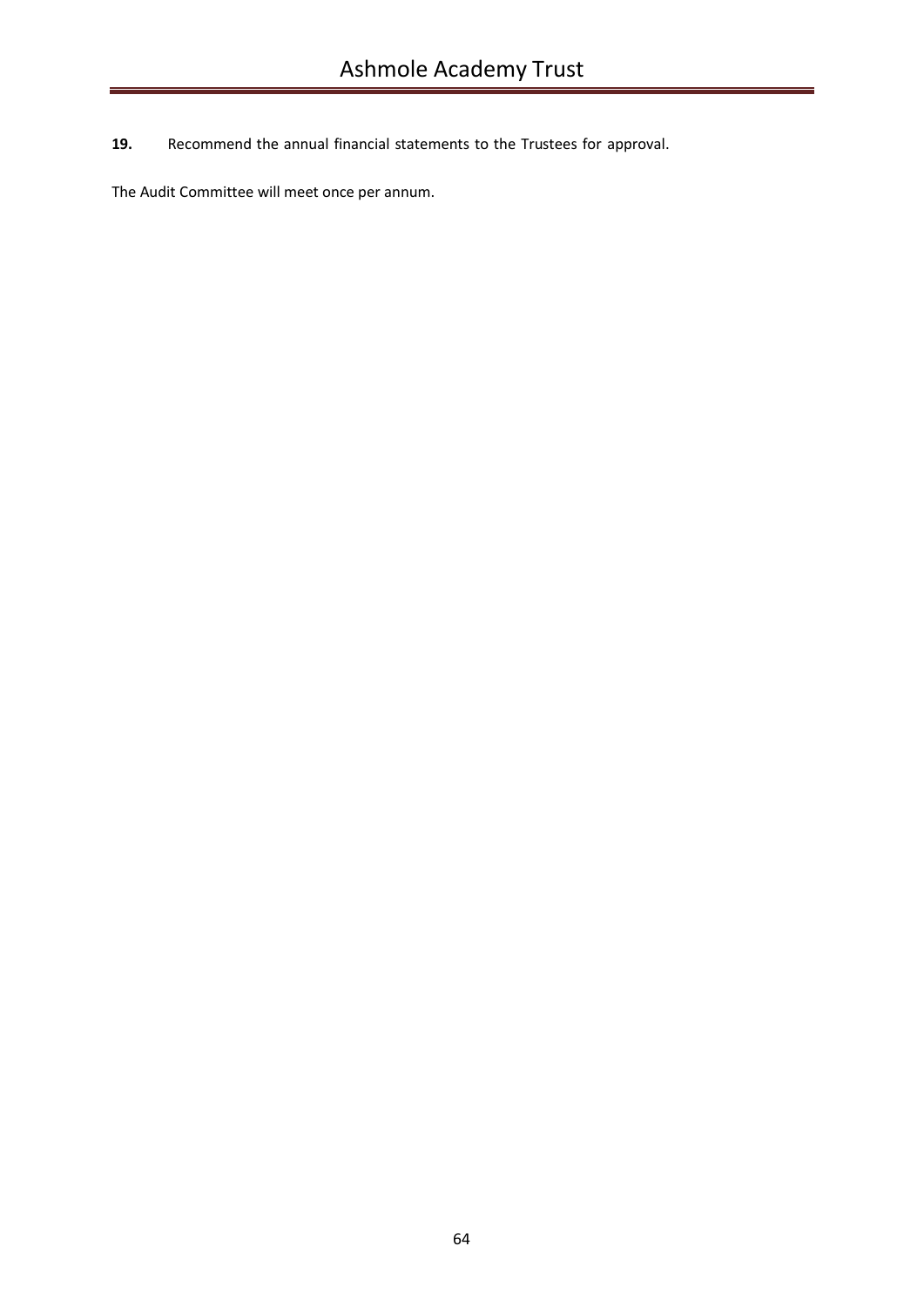## **TERMS OF REFERENCE FOR THE FINANCE AND GENERAL PURPOSE COMMITTEE**

- **1.** To ensure that the Trust Board is kept informed of all major financial issues concerning the Trust and its Academies, the overall Trust budget and those of the individual Academies, the management of funds against the budget, the benchmarking of financial performance and the heads of expenditure, the way funds are utilised (including value for money) and the way monies are secured.
- **2.** To receive proposals from the School Governing Committees for budget recommendations, and to recommend the annual budget for the Trust and the Academies to the Trust Board for approval.
- **3.** To receive reports from the Chief Executive Officer and the Finance Director regarding the Trust's finances. This will include reports on the monitoring of income against expenditure and proposals to revise forecasts for the year. The committee will work with the Trust and the Academies' management to make any recommendations to the Trust Board.
- **4.** To monitor the production, timeliness and accuracy of key financial statements in response to both statutory and local requirements.
- **5.** To support (recommending and advising) the Trust Board in developing and then implementing a reserves policy and to consider the impact of strain in individual Academy budgets.
- **6.** To support (recommending and advising) the Trust Board in developing and then implementing the Financial Regulations Manual and associated procurement policy.
- **7.** To review tenders for major contracts as specified in the Financial Regulations Manual. To approve or reject tender proposals or, where required, make recommendations to the Trust Board.
- **8.** To recommend any changes in the Financial Regulations Manual, where significant, to the Trust Board. To review the operations of the Trust and the Academies in relation to the procedures shown in the Financial Regulations Manual. To work with the Chief Executive Officer and Finance Director to resolve breaches and to improve procedures as appropriate.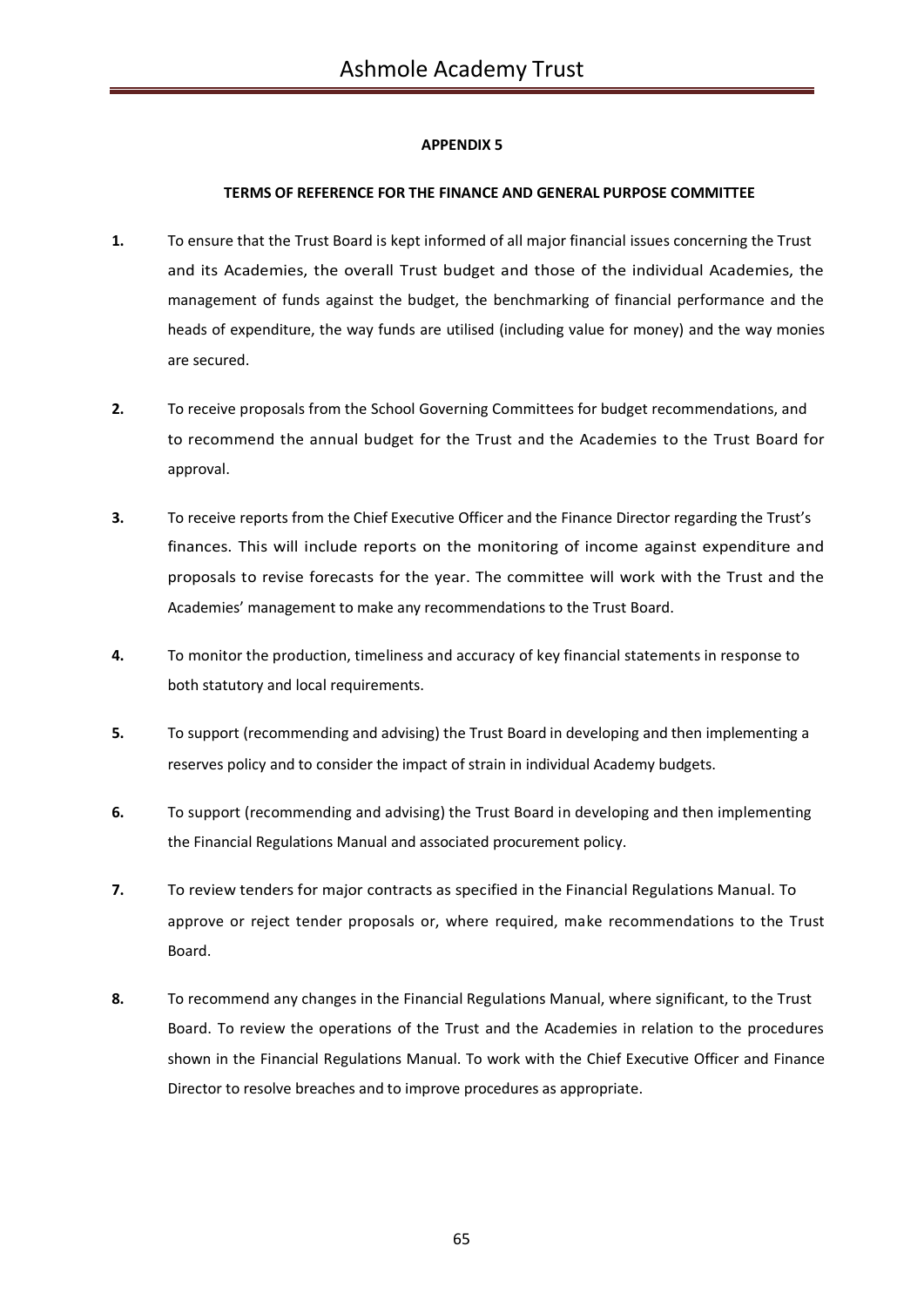**9.** To support the Audit Committee in monitoring key financial and accounting systems and reviewing any audits of these or the general finances of the Trust and make recommendations to the Trust Board and/or the School Governing Committees as appropriate.

The Finance and General Purposes Committee will meet once per term.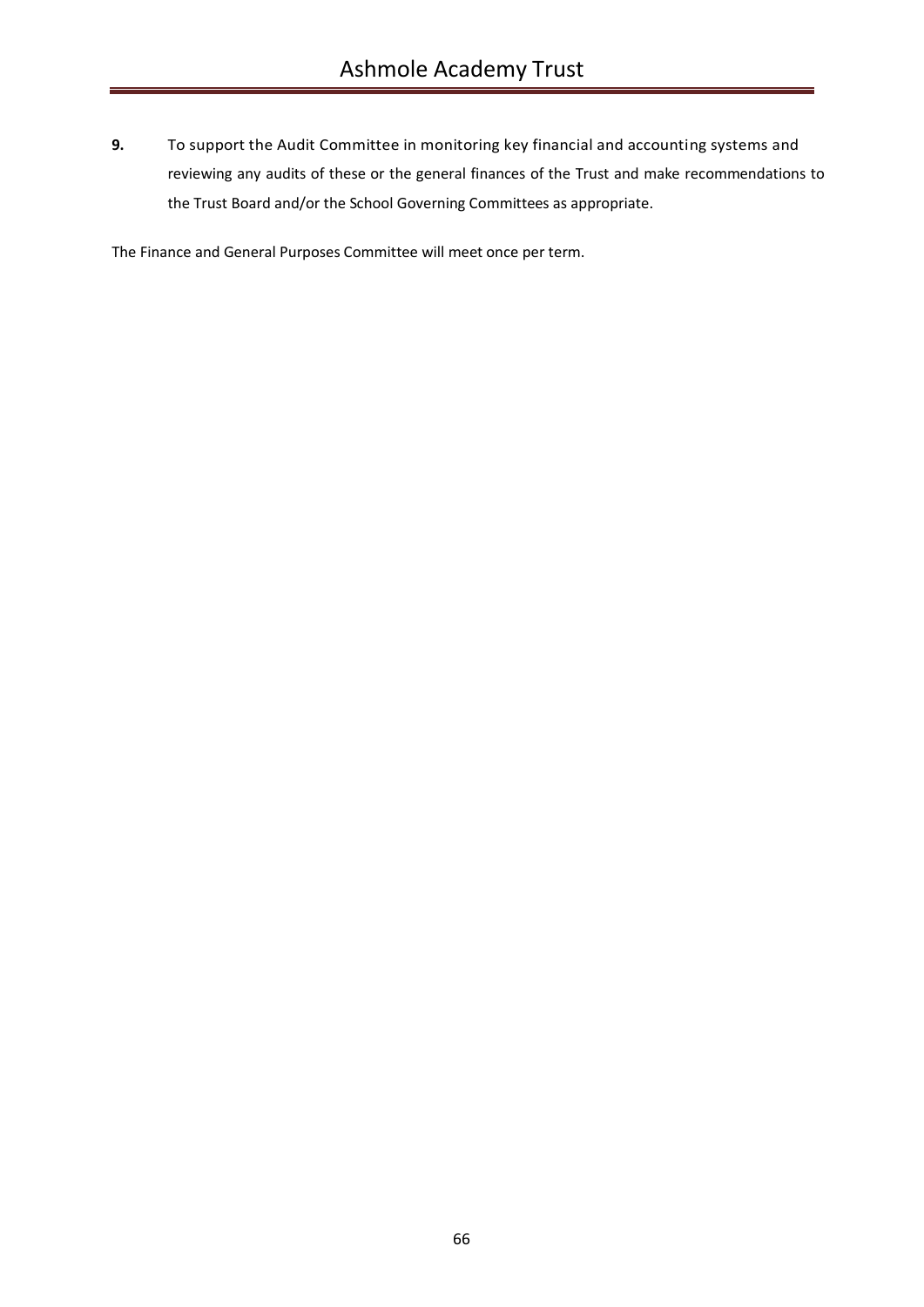## **CONFLICT OF INTEREST POLICY**

### **Why we have a Policy**

Trustees of a charity have a legal obligation to act in the best interests of the charity. For the purposes of charity law, the trustees are those people who are responsible for the general control and management of the administration of the charity. The Ashmole Academy Trust (the "Trust") is an "exempt" charity, the Principal Regulator being the Secretary of State for Education. The trustees of the Trust are the directors and the charity's governing document, the Articles of Association, explains what the trustees must do to avoid situations where there may be a potential conflict of interest.

Conflicts of interests may arise where an individual's personal or family interests and/or loyalties conflict with those of the Trust. Such conflicts may create problems; they can:

- $\Box$  inhibit free discussion;
- $\Box$  result in decisions or actions that are not in the interests of the Trust; and
- $\Box$  risk the impression that the Trust has acted improperly.

The aim of this policy is to protect both the organisation and the individuals involved from any appearance of impropriety.

This Policy operates without prejudice to any of the provisions in the Trust's Articles of Association relating to conflicts of interest.

#### **The Declaration of Interests**

We are asking trustees, governors of any local governing body of any academy and all staff to declare their interests, and any gifts or hospitality received in connection with their role in the Trust. A declaration of interests form is provided for this purpose, listing the types of interest you should declare. All interests, including gifts of a value over £50, must be notified to the Company Secretary and a Register of Interests will be maintained by the Trust.

To be effective, the declaration of interests needs to be updated at least annually and also when any changes occur.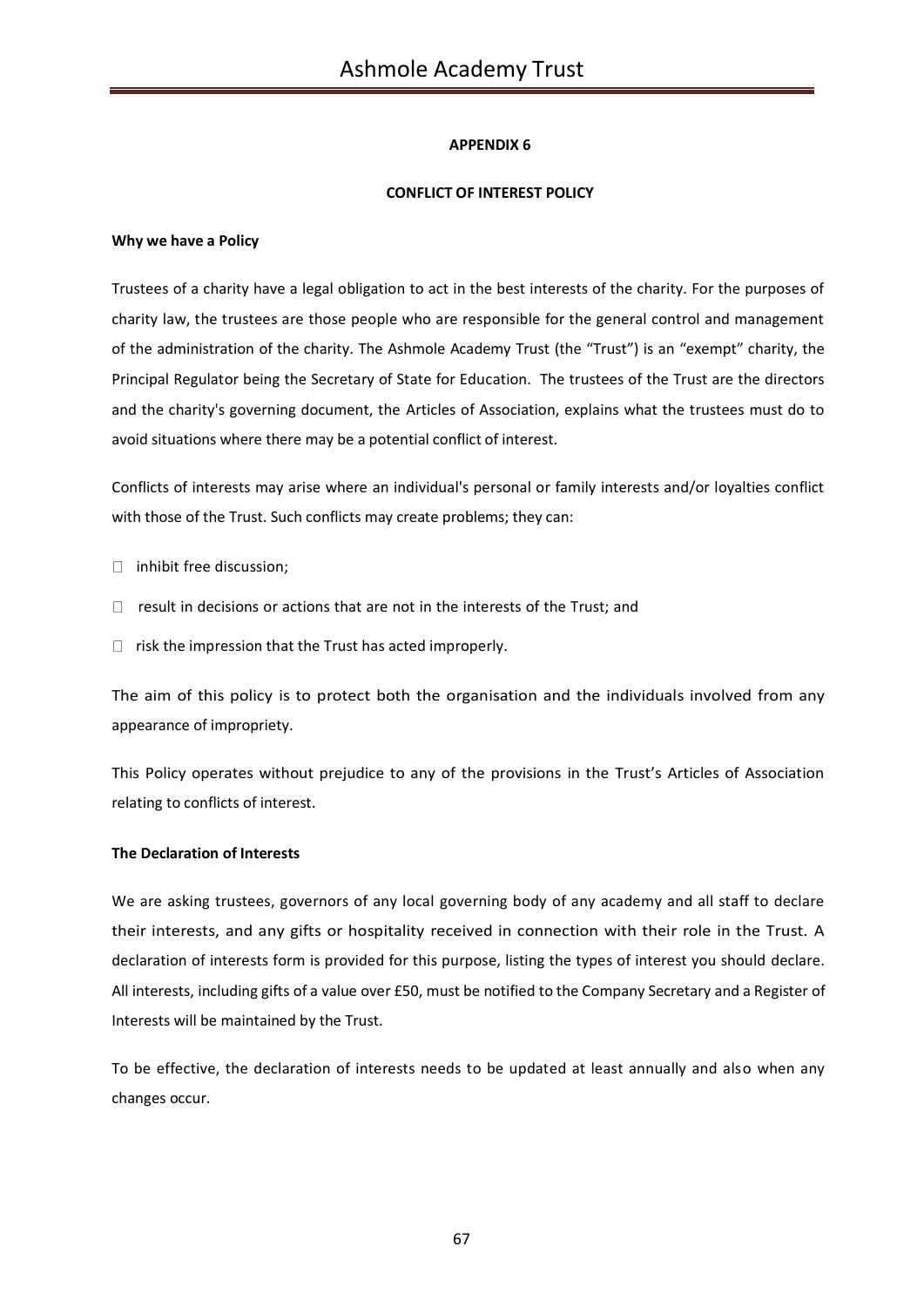If you are not sure what to declare, or whether/when your declaration needs to be updated, please err on the side of caution. If you would like to discuss this issue, please contact the Company Secretary or Chairman for confidential guidance.

## **Data Protection**

The information provided will be processed in accordance with data protection principles as set out in the Data Protection Act 1998. Data will be processed only to ensure that trustees, governors and all staff act in the best interests of the Trust. The information provided will not be used for any other purpose.

## **What to do if you face a Conflict of Interest**

If you have a direct or indirect interest in:

- a) a proposed transaction with the Trust; or
- b) any transaction or arrangement entered into by the Trust which has not previously been disclosed;

you must disclose the nature and extent of that interest, whether or not you receive any actual benefit as a consequence of the interest. You may have an indirect interest in a matter if a family member or friend has an interest in the matter.

As good practice, every trustee and governor should declare any private interest which he or she has in an item to be discussed at the beginning of every meeting, and certainly before any discussion of the item itself.

You should not be involved in decisions in which it is possible that a conflict will arise. You should declare your interest at the earliest opportunity and withdraw from any subsequent discussion.

If you fail to declare an interest that is known to the Company Secretary and/or Chairman (or the chair of the local governing body as the case may be), the Company Secretary or Chairman will declare that interest.

## **Decisions taken where a Trustee, Governor or Staff Member has an Interest**

In the event of the Trust Board having to decide upon a question in which a trustee, governor or member of staff has an interest because of a duty or loyalty (however indirect) that they owe to another organisation, they will do so by vote, with a simple majority required. The conflicted individual may be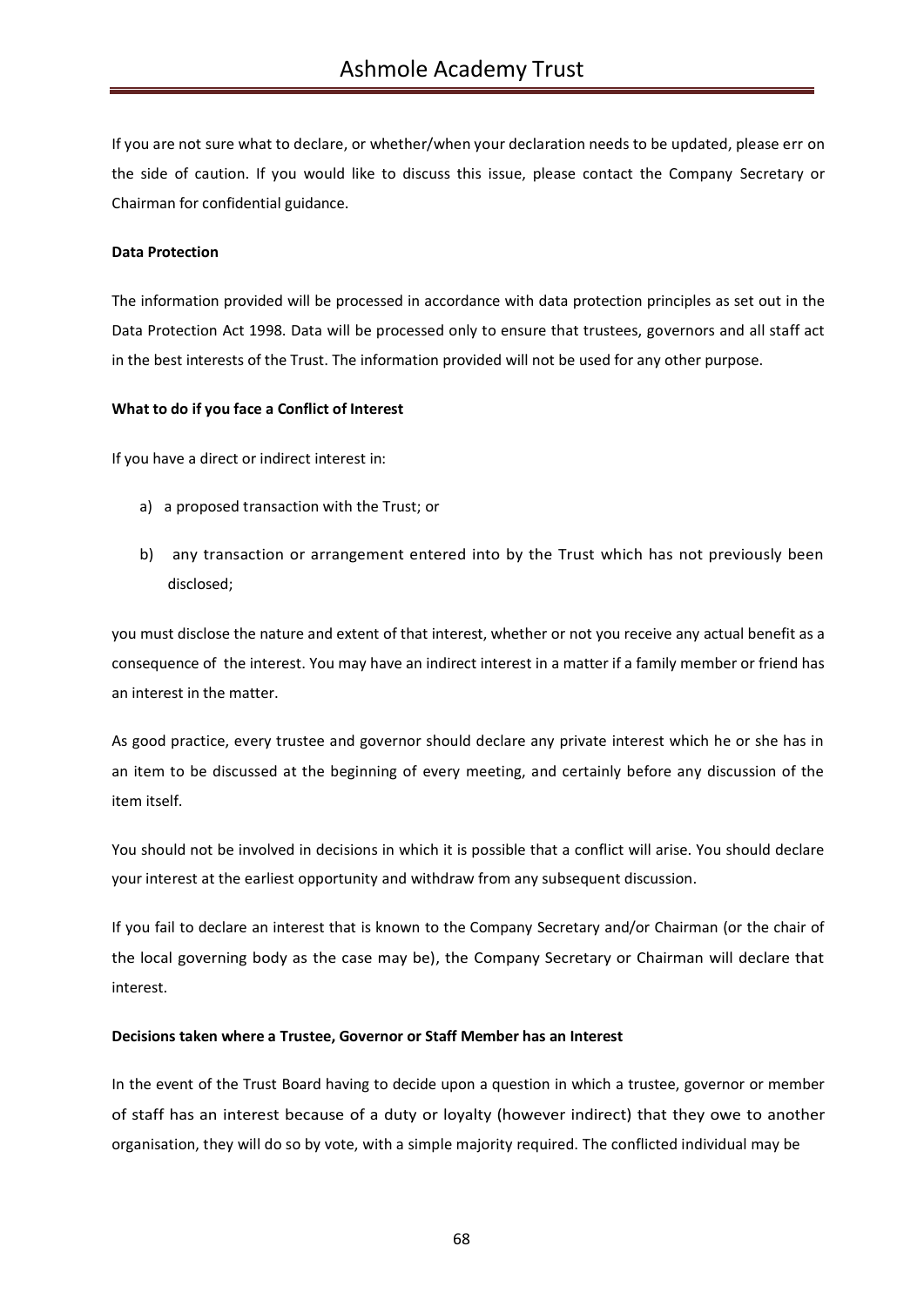present when the matter is discussed but must not take part in the discussion or vote on any matter relating to the discussion and a quorum must otherwise be present for the discussion and decision.

An individual will generally not have a conflict of interest or loyalty simply by virtue of the fact that he or she has been appointed or nominated to the Trust Board or to the School Governing Committee by a third party and the Trust has dealings with that third party, but if any undue influence is exerted by that third party or the individual has an interest in the matter for a reason other than mere appointment or nomination, then the circumstances will need to be reconsidered.

All decisions made where there has been a declared conflict of interest will be recorded by the Company Secretary and reported in the minutes of the meeting. The report will record:

 $\Box$  the nature and extent of the conflict;

- $\Box$  an outline of the discussion;
- $\Box$  the actions taken to manage the conflict.

Where a trustee benefits from the decision, this will be reported in the annual report and accounts in accordance with the current Charities SORP making reference also to any potential conflict situation recognised in this Conflicts of Interest policy.

All payments or benefits in kind to trustees will be reported in the Trust's accounts and annual report, with amounts for each trustee listed for the year in question.

Where a member of the Trust's staff are connected to a party involved in the supply of a service or product to the Trust, this information will also be fully disclosed in the annual report and accounts again making reference also to any potential conflict situation recognised in this Conflicts of Interest policy.

Independent external moderation will be used where conflicts cannot be resolved through the usual procedures.

## **Managing Contracts**

If you have a conflict of interest, you must not be involved in managing or monitoring a contract or transaction in which you have an interest. Monitoring arrangements for such contracts will include provisions for an independent challenge of bills and invoices, and termination of the contract if the relationship is unsatisfactory.

## **Notified Conflicts of Interest**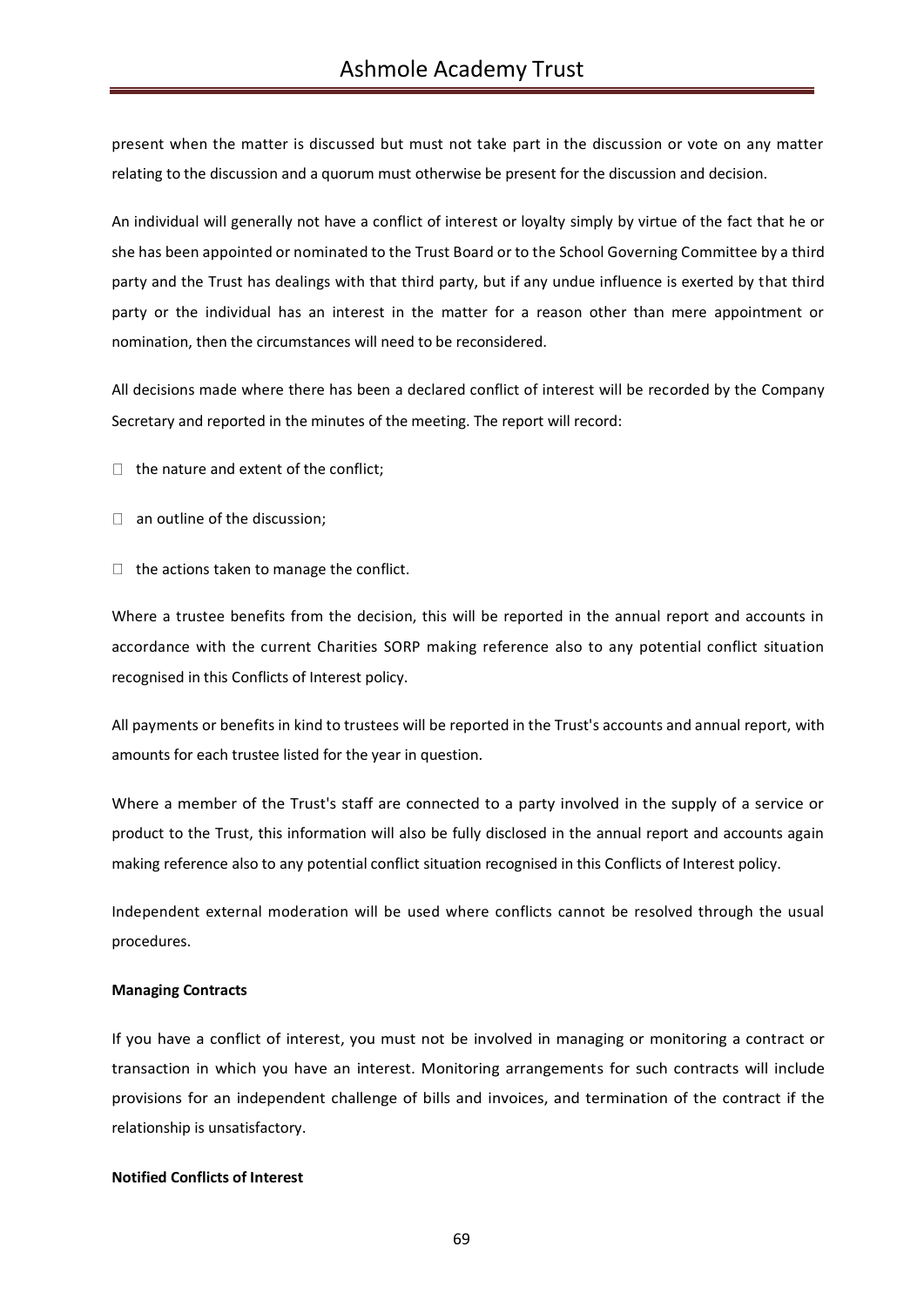Without prejudice to any of the obligations on individuals as expressed in this Policy, the Trustees have identified the following as matters where relevant individuals will have an interest in the matter and such interest has not been expressly authorised in the Articles of Association but is considered to be a matter which is in the best interest of the Trust and is authorised provided the principles of this policy are observed (particularly in relation to discussions, decisions and management of the matter where there is a genuine conflict):

The provision of services and the strategic support provided to and received from Eversley Primary School.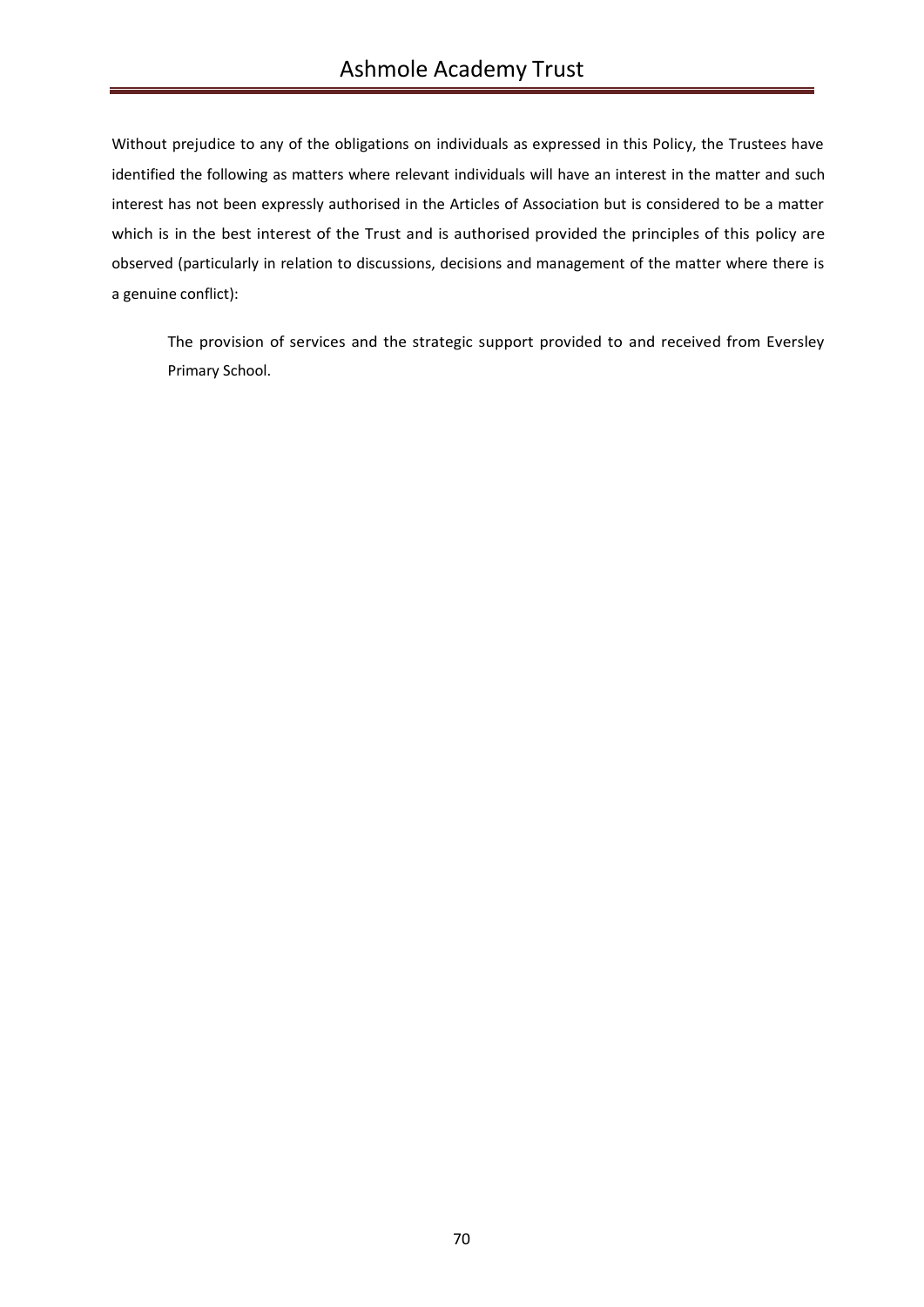- **1. TERMS OF REFERENCE FOR THE CURRICULUM & STANDARDS COMMITTEE** To oversee that the National Curriculum is implemented having regard to any priorities agreed by the Trust Board.
- **2.** To ensure that statutory requirements relating to key policies on academy aims, special needs, sex education, charging, religious education, collective worship, attendance and behaviour are implemented.
- **3.** To assist the Chief Executive Officer and the Head Teachers of the Academies as appropriate, in the formulation of statutory policies. Statutory policies must be ratified by the Trust Board.
- **4.** To annually review the performance of the Academies in matters such as examination results and attendance.
- **5.** To support the Trust Board with the development of a strategic plan for each Academy which identifies agreed priorities and targets for improvement, focusing specifically on both standards and resource planning.
- **6.** To set the statutory examination targets for the Academies and to oversee the outcome.
- **7.** To work with the Chief Executive Officer and the Academy's management in developing the awareness of the School Governing Committee of the Academy's curriculum through training and advice and to provide general guidance and advice to the Trust Board and School Governing Committees as appropriate.
- **8.** Assess the performance of the Academies as a group, developing a benchmarking tool which can be used to drive further improvements, advising the Trust Board on the effectiveness of this.
- **9.** Seek to identify areas where greater collaboration between the Academies can improve standards and outcomes.
- **10.** With the assistance of the Chief Executive Officer, carry out periodic reviews of the standards of teaching and learning in each of the Academies, reporting on best practice as well as areas of weakness and then facilitating the sharing of best practice and the development of a training programme which draws on the strengths of the Academies and secures additional resources which meet needs.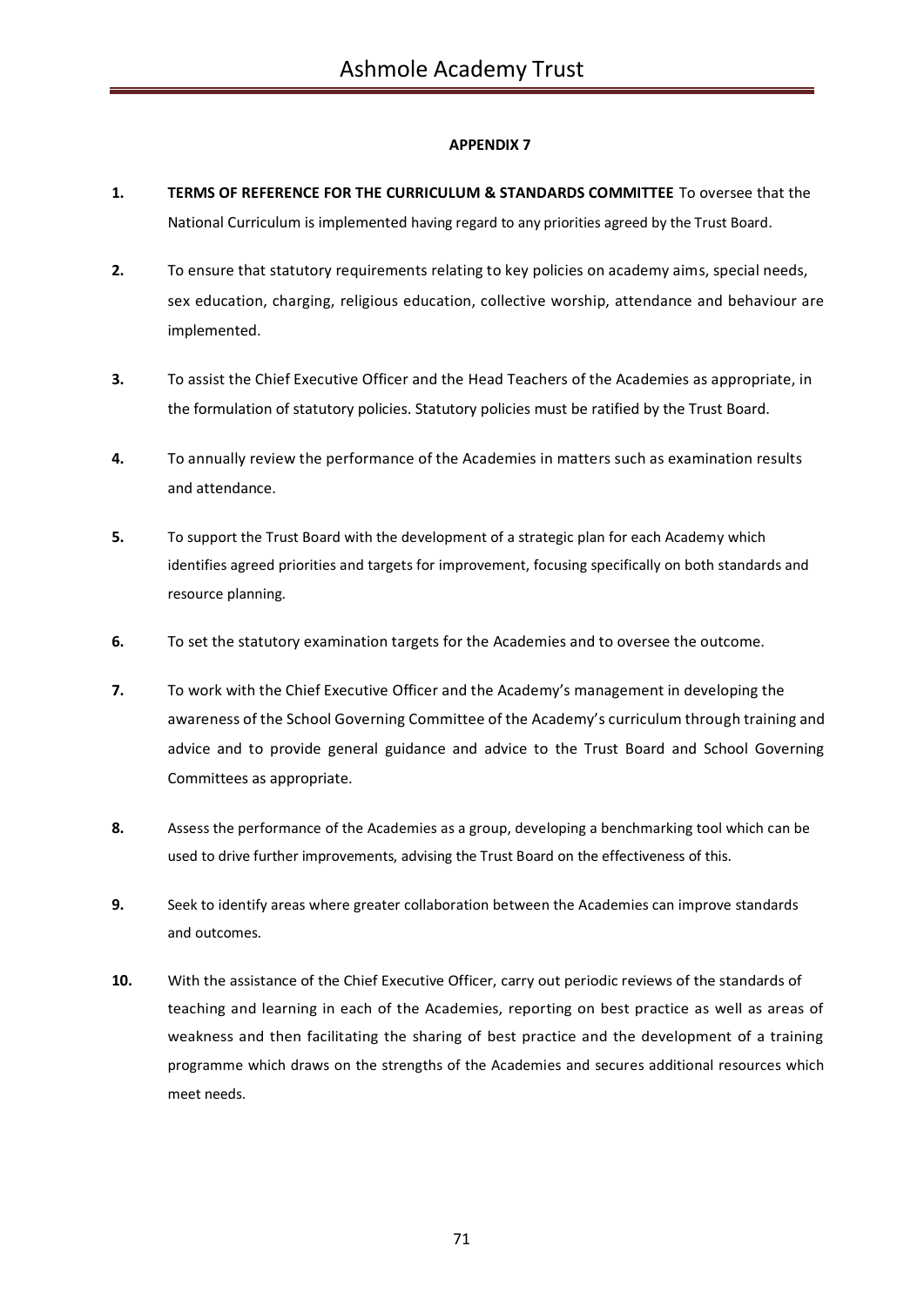## **TERMS OF REFERENCE FOR THE GOVERNANCE & HR COMMITTEE**

- **1.** To review and recommend to the Trust Board personnel procedures such as recruitment, redundancy, discipline, grievance, capability and pay policies.
- **2.** To review employment practices of the Trust, recommending to the Trust Board adoption of new practices where appropriate.
- **3.** To ensure that the employment and personnel functions of the Trust remain in line with legal requirements and the conduct of a good employer.
- **4.** To support the School Governing Committees in reviewing the staffing structure of the Academies, including pay incentives, working with the Chief Executive Officer and the Head Teachers and the appropriate management teams, ensuring that the Trust structure maintains high performing academies.
- **5.** To ensure there is a suitable and effective appeals procedures for HR matters.
- **6.** To work with the Chief Executive Officer in engaging with the trade unions and maintaining good industrial relations.
- **7.** To draft and keep under a review a policy statement on staff consultation for approval by the Trust Board and to undertake any formal consultations on personnel matters.
- **8.** To review and recommend for adoption the procedures for dealing with discipline and grievances and ensure that all staff are informed of them.
- **9.** To draft and review, in consultation with staff, criteria for redundancy for approval by the Trust Board.
- **10.** To draft criteria for the approval of the Trust Board about the use of discretionary elements of pay provisions and make recommendations about implementing them.
- **11.** To liaise with the Finance and General Purposes Committee to establish the annual and longer term salary budgets and other cost relating to personnel, e.g. training.
- **12.** To support the School Governing Committees in reviewing the staffing structure whenever a vacancy occurs and at least annually in relation to the Academy's management or action plan.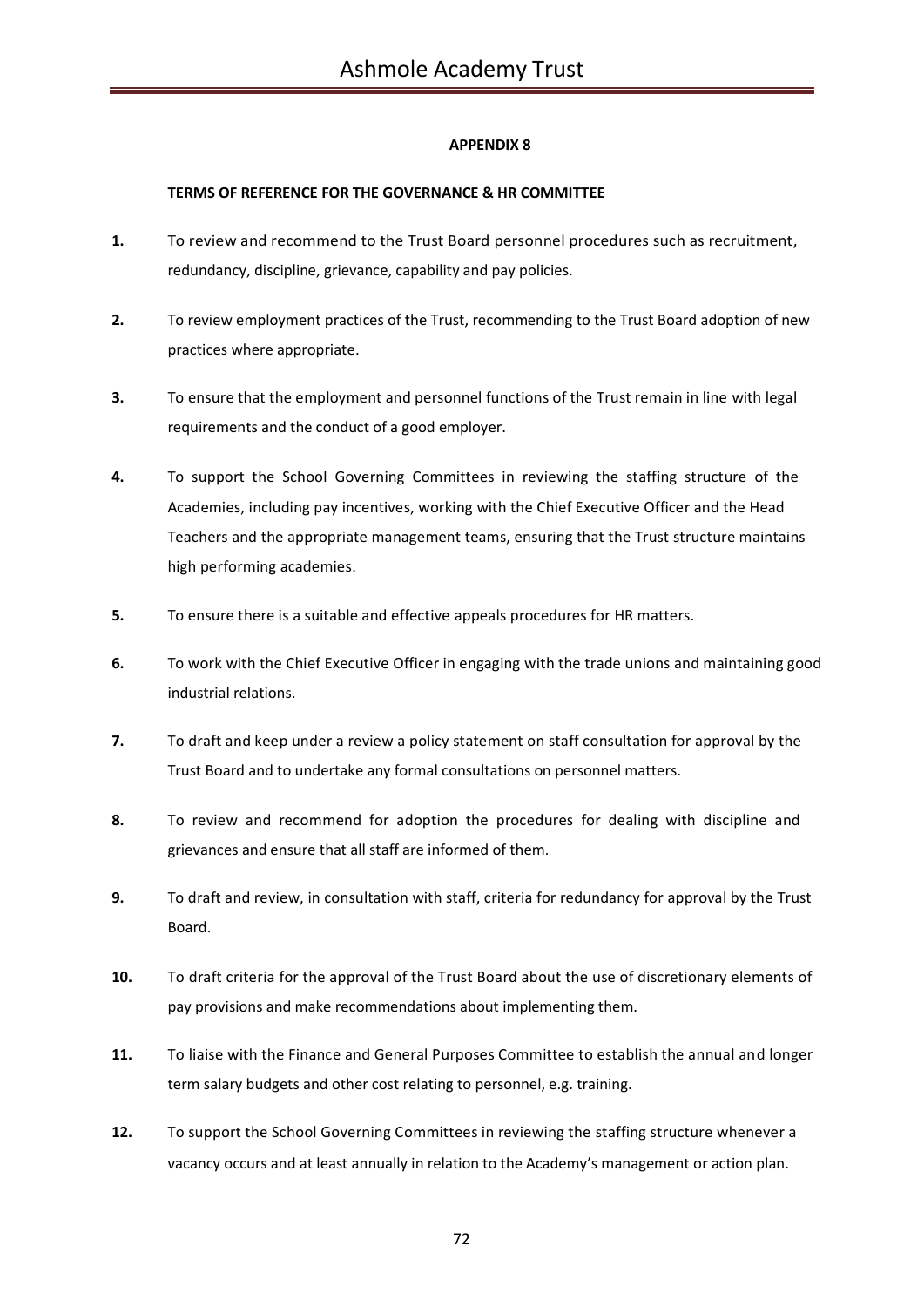- **13.** To monitor the effectiveness of the Scheme of Delegation and to consult with staff and the School Governing Committees where change is advisable or has been recommended by the Department for Education.
- **14.** To develop and implement a programme of Trustee and Governor training.
- **15.** To undertake a regular skills audit of both the Trust Board and each of the School Governing Committees and making appropriate recommendations to the Trust Board for appointments and removals where necessary.
- **16.** To vet all appointments to the School Governing Committees.
- **17.** To support the Chairs of the School Governing Committees to ensure they are working effectively.
- **18.** To develop and support the adoption of best practice in governance at all levels in the Trust.
- **19.** To advise the Trust Board on any intervention at School Governing Committee level where there has been a break down in governance.
- **20.** To advise and lead on the appointments of clerks to the Trust Board and the School Governing Committees and to support their training to ensure they are knowledgeable about the governance arrangements within the Trust.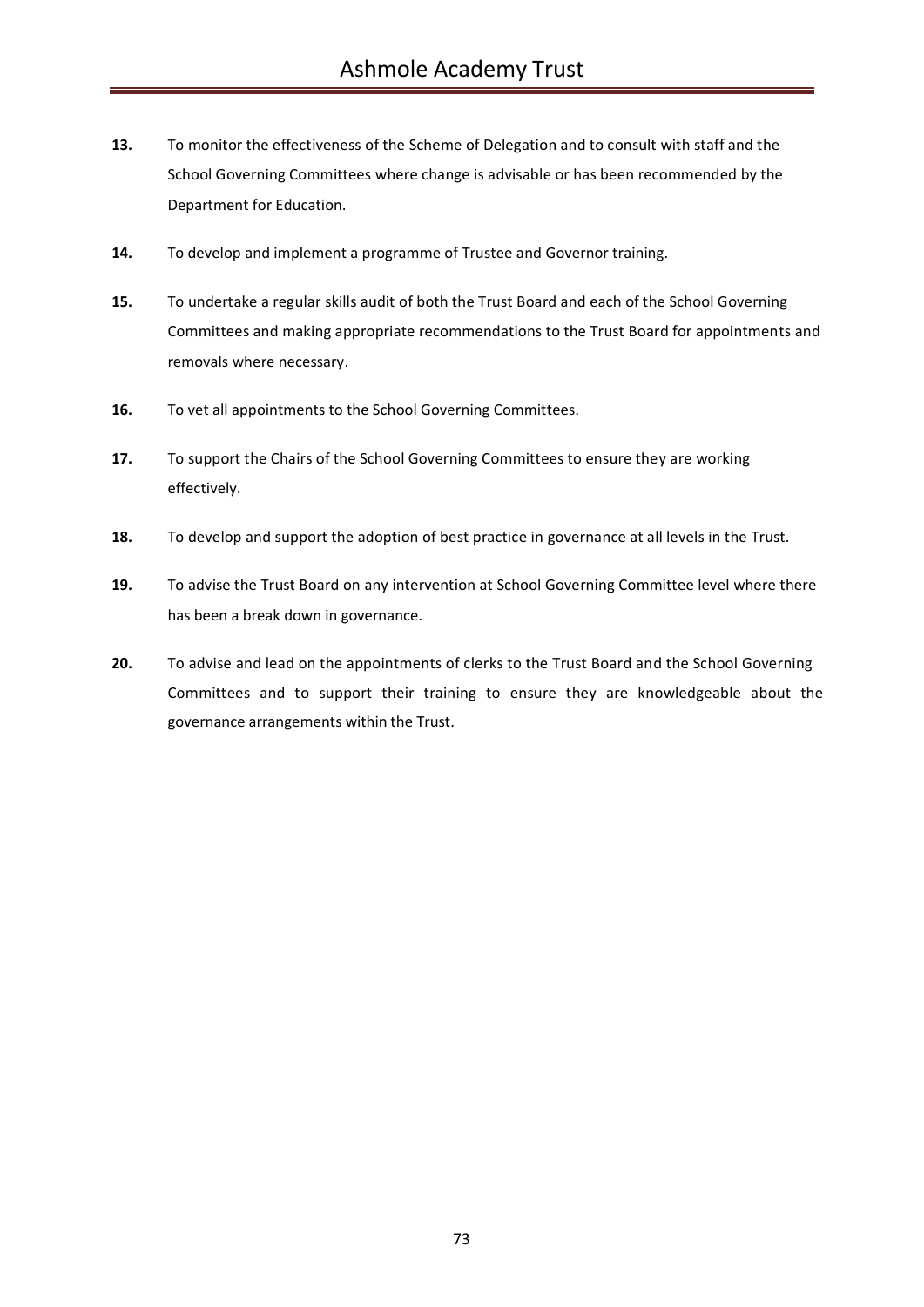## **APPENDIX 9**

### **TERMS OF REFERENCE FOR AN INTERVENTION BOARD**

**[NAME OF ACADEMY] (the "Academy")**

**EFFECTIVE DATE [ ] REVIEW DATE [ ]**

#### **PURPOSE**

The Intervention Board's primary role is to support the rapid turnaround of the Academy. The Intervention Board has been established by the Trust Board and may have been appointed before the School joined the Trust in order to support the conversion of the School. The Intervention Board shall meet at least twice a term, more if necessary.

The Intervention Board will ensure that the Strategic Plan for the Academy is being implemented and will advise on the development and review of the Plan, focussing on 4 key areas of action; leadership & governance, teaching & learning, facilities & resources and finance.

The Intervention Board will report to the Chief Executive Officer and to the Trust Board on progress, recommending further action as necessary.

#### **MEMBERSHIP**

Members of the Intervention Board have been drawn from the local community and have been appointed by the Trust Board, who will ensure the members have both the capacity and skills to work intensively within the Academy, providing support and challenge to the Academy's staff and building on existing links with the community. Board members must be able to demonstrate an understanding of the ethos and values of the Trust and a commitment to fulfilling the Trust's mission and objectives for the Academy, drawing on specialist skills where required. Whilst there is no limit on the numbers expected to serve on the Board, in most cases it is not anticipated that there will be more than 3, one of whom will be the Chief Executive Officer.

#### **REVIEW**

Operating with an Intervention Board is not intended to be a long term arrangement and a target date has been identified for the review of the arrangement. Any initial period will not be greater than 12 months.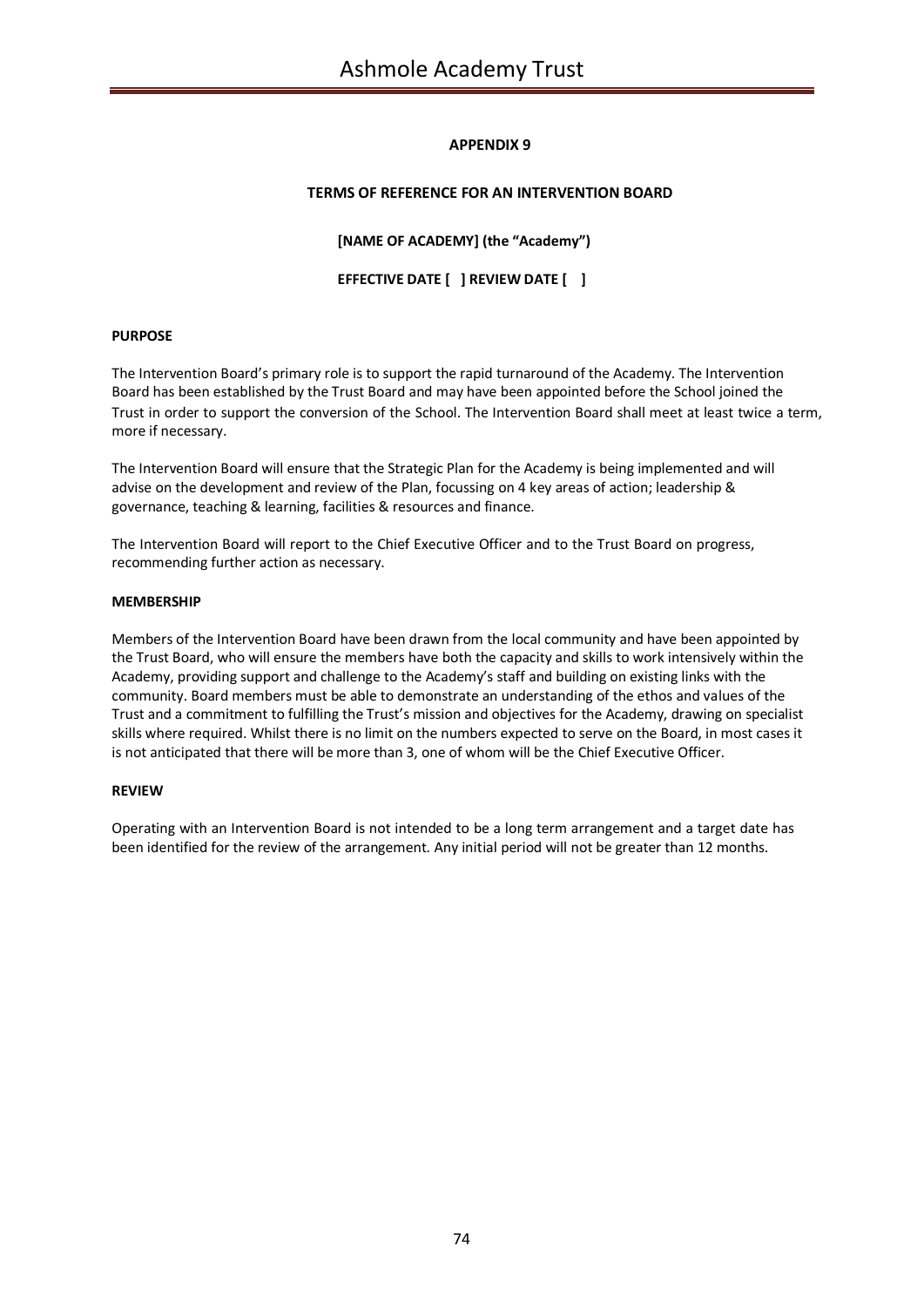| <b>Responsibility / Delegated Authority</b>                                                                                                                                                                                                                                                                     | Assessment |
|-----------------------------------------------------------------------------------------------------------------------------------------------------------------------------------------------------------------------------------------------------------------------------------------------------------------|------------|
| <b>Ethos and vision</b>                                                                                                                                                                                                                                                                                         |            |
| Support the actions of the Trust Board in developing and sustaining a clear educational vision, ethos and direction for the Trust and the Academy, which<br>promotes learning and the moral, social and cultural development of pupils.                                                                         |            |
| Assist with the communication of the Trust's vision within the Academy's community, reinforcing the Academy's identity as a school within the family of<br>schools run by the Trust.                                                                                                                            |            |
| Establish systems and procedures in the Academy which recognise and prioritise collaborative working within the Trust where possible.                                                                                                                                                                           |            |
| Support the Trust Board in the formulation of policies and practices which reinforce the Trust's overall vision and aims as well as recognise the uniqueness of<br>the Academy and the contribution it makes to the Trust and to the community.                                                                 |            |
| <b>Compliance and Leadership</b>                                                                                                                                                                                                                                                                                |            |
| Take the lead in the development of a strategic plan for the Academy which is consistent with the Trust's overall strategic objectives and identifies<br>appropriate priorities for the Academy, targets for improvement and specific actions to be taken.                                                      |            |
| Advise and report to the Chief Executive Officer on the implementation of the strategic plan, identifying any financial, educational and organisational threats<br>and weaknesses as well as opportunities for growth and improvement.                                                                          |            |
| Support both the Chief Executive Officer and the Trust Board, as well as the leadership team within the Academy, ensuring that there is sufficient challenge<br>and feedback so that continuous improvements can be made and preparing the leadership team for the transition to full delegated responsibility. |            |
| Have regard to the public sector equality duty in the performance of any duty.                                                                                                                                                                                                                                  |            |
| Act in accordance with the terms of the Trust's Master and Supplemental Funding Agreements, the Trust's Articles of Association and the current EFA<br>Academy Financial Handbook in the performance of any duty.                                                                                               |            |
| Ensure that at all times the Academy is meeting any legal requirements and duties.                                                                                                                                                                                                                              |            |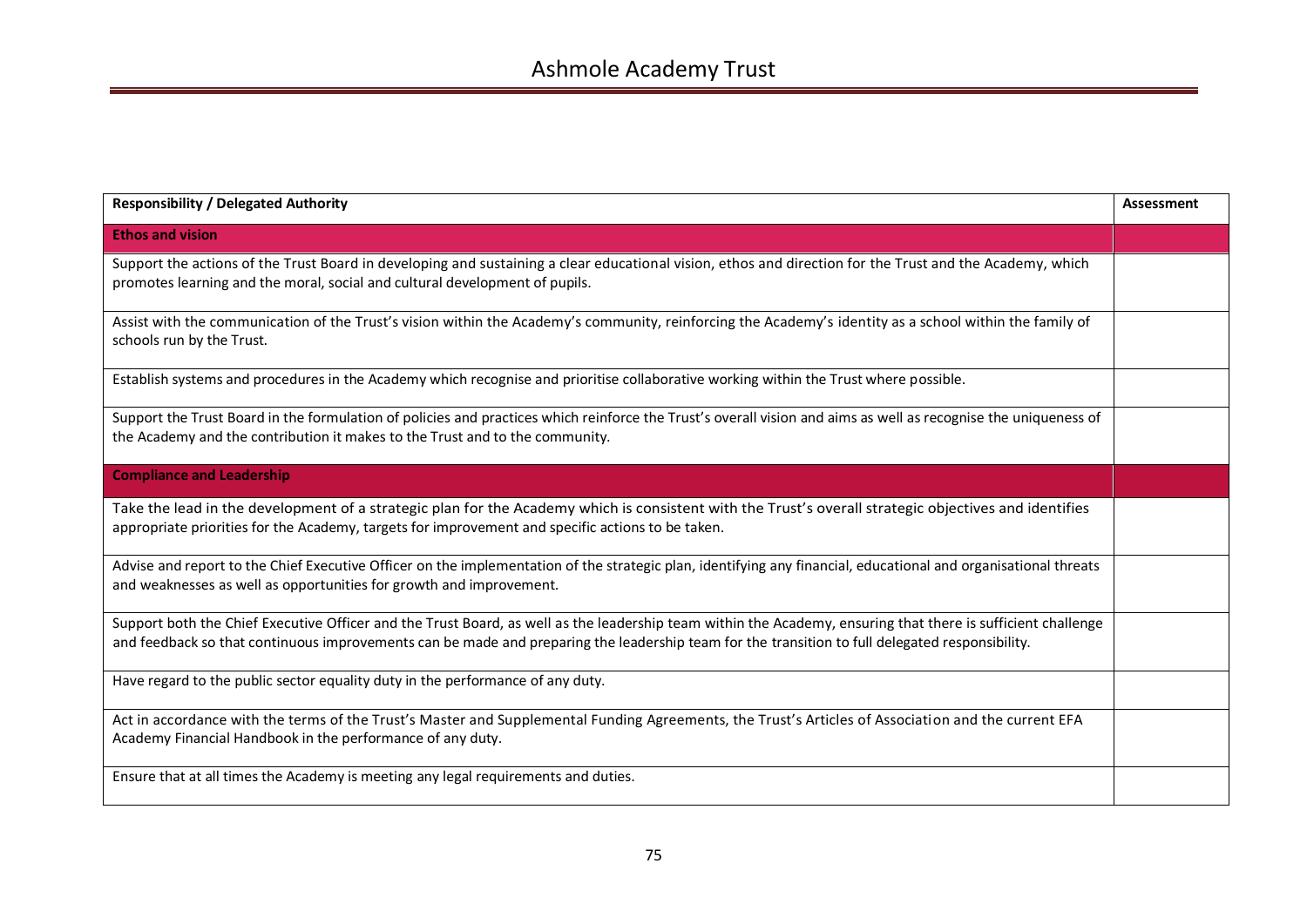| <b>Responsibility / Delegated Authority</b>                                                                                                                                                                                                                                                                                                                                                        | <b>Assessment</b> |
|----------------------------------------------------------------------------------------------------------------------------------------------------------------------------------------------------------------------------------------------------------------------------------------------------------------------------------------------------------------------------------------------------|-------------------|
| <b>Finance and Risk Management</b>                                                                                                                                                                                                                                                                                                                                                                 |                   |
| Ensure that at all times any funds delegated to the Academy or otherwise held on behalf of the Academy are safeguarded, having regard to the duty of the<br>Trustees as trustees of charitable assets and as recipients of public money.                                                                                                                                                           |                   |
| Monitor, review and control the budget, expenditure and income of the Academy, acknowledging any amounts to be set aside for central costs and reserves,<br>contributing to any discussions initiated either by the Trust Board or the Chief Executive Officer in relation to the budget of the Academy and the appropriate<br>use of all funds available to the Academy.                          |                   |
| Support and introduce the systems of financial and risk reporting in respect of the Academy to the Chief Executive Officer and the Trust Board, reporting as<br>required (including to any internal audit committee or to the external auditors) highlighting any specific risks which might jeopardise the fulfilment of the<br>strategic plan for the Academy.                                   |                   |
| Implement any Trust policy for the approval and signing of contracts, ensuring all contracts to be entered into by the Academy are appropriate, have been<br>authorised (or are within delegated authority) and do not expose either the Trust or the Academy to undue risk.                                                                                                                       |                   |
| <b>Curriculum and Standards</b>                                                                                                                                                                                                                                                                                                                                                                    |                   |
| Advise the Chief Executive Officer and the Trust Board on the development of a curriculum which meets the Academy's specific needs and has regard to:                                                                                                                                                                                                                                              |                   |
| $\Box$ any nationally recognised curriculum priorities and initiatives                                                                                                                                                                                                                                                                                                                             |                   |
| $\Box$ the obligation to provide religious education, sex education and physical education                                                                                                                                                                                                                                                                                                         |                   |
| $\square$ special educational needs                                                                                                                                                                                                                                                                                                                                                                |                   |
| $\Box$ national testing and attainment targets, and                                                                                                                                                                                                                                                                                                                                                |                   |
| $\Box$ any teaching objectives and priorities adopted by the Trust Board for all Academies.                                                                                                                                                                                                                                                                                                        |                   |
| Advise and report to the Chief Executive Officer and the Trust Board on the targets for relevant Key Stages in the Academy, supporting the leadership team in<br>the Academy on action to be taken to maximise attainment and pupil progress and advising on the transition by pupils from one key stage to the next<br>supporting the development of a personalised learning plan for each pupil. |                   |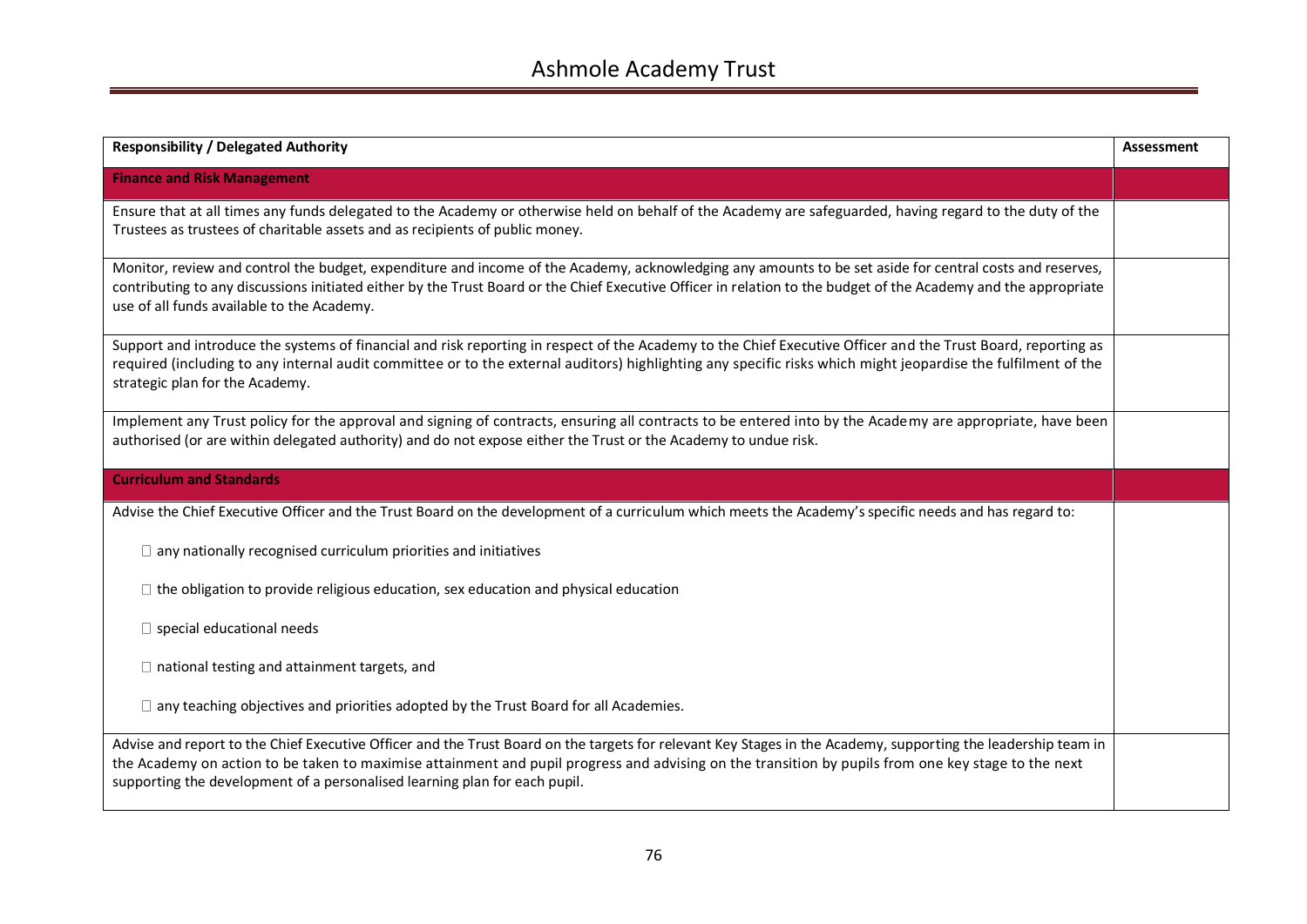| <b>Responsibility / Delegated Authority</b>                                                                                                                                                                                                                                                                                                                                                                                        | Assessment |
|------------------------------------------------------------------------------------------------------------------------------------------------------------------------------------------------------------------------------------------------------------------------------------------------------------------------------------------------------------------------------------------------------------------------------------|------------|
| Carry out regular reviews of the standards of teaching and learning in the Academy and agree with the leadership team specific actions to be taken to<br>address areas of weakness, facilitating the sharing of best practice and the development of a training programme for staff which draws on the strengths of<br>the Academy and secures additional resources which meet needs.                                              |            |
| <b>Pupil Behaviour and Attendance</b>                                                                                                                                                                                                                                                                                                                                                                                              |            |
| Formulate and implement a pupil behaviour policy in accordance with guidance produced by the Department for Education and as advised by the Chief<br>Executive Officer.                                                                                                                                                                                                                                                            |            |
| <b>Staff Recruitment</b>                                                                                                                                                                                                                                                                                                                                                                                                           |            |
| In conjunction with the Chief Executive Officer and the Trust Board (but having regard to the advice of the Academy's leadership team), develop a staffing<br>structure for the Academy, identifying the number of staff required to be employed at the Academy, the levels of the posts and the role responsibilities of all<br>staff employed and supporting, where appropriate, the sharing of resources between the Academies. |            |
| Ensure the implementation of the HR policies adopted by the Trust Board.                                                                                                                                                                                                                                                                                                                                                           |            |
| Having regard to any advice of the Chief Executive Officer and the Trust Board, appoint all staff to work in the Academy, establishing an appointments<br>committee in respect of the appointment of a Principal/Headteacher and such other key leadership appointments as advised by the Chief Executive Officer<br>and/or the Trust Board which includes the Chief Executive Officer.                                            |            |
| <b>Staff Appraisal and Performance Management</b>                                                                                                                                                                                                                                                                                                                                                                                  |            |
| Evaluate the standards of teaching and learning in the Academy and ensure that proper standards of professional performance are established and<br>maintained.                                                                                                                                                                                                                                                                     |            |
| Implement any pay policy and performance management policy for all teaching and non-teaching staff employed at the Academy put in place by the Trust<br>Board, ensuring all affected staff of the Academy are kept informed and consulted if necessary.                                                                                                                                                                            |            |
| Implement any written policy for the appraisal of all teaching and non-teaching staff who work in the Academy put in place by the Trust Board, having regard<br>to the objectives of the Academy's strategic plan and ensuring all staff of the Academy are kept informed and consulted if necessary.                                                                                                                              |            |
| Carry out the performance management and appraisal of the Principal/Headteacher, any deputies and other key leadership appointments in the Academy,<br>supporting the Academy's leadership team in the performance management of all other staff, advising the Chief Executive Officer of any areas of weakness                                                                                                                    |            |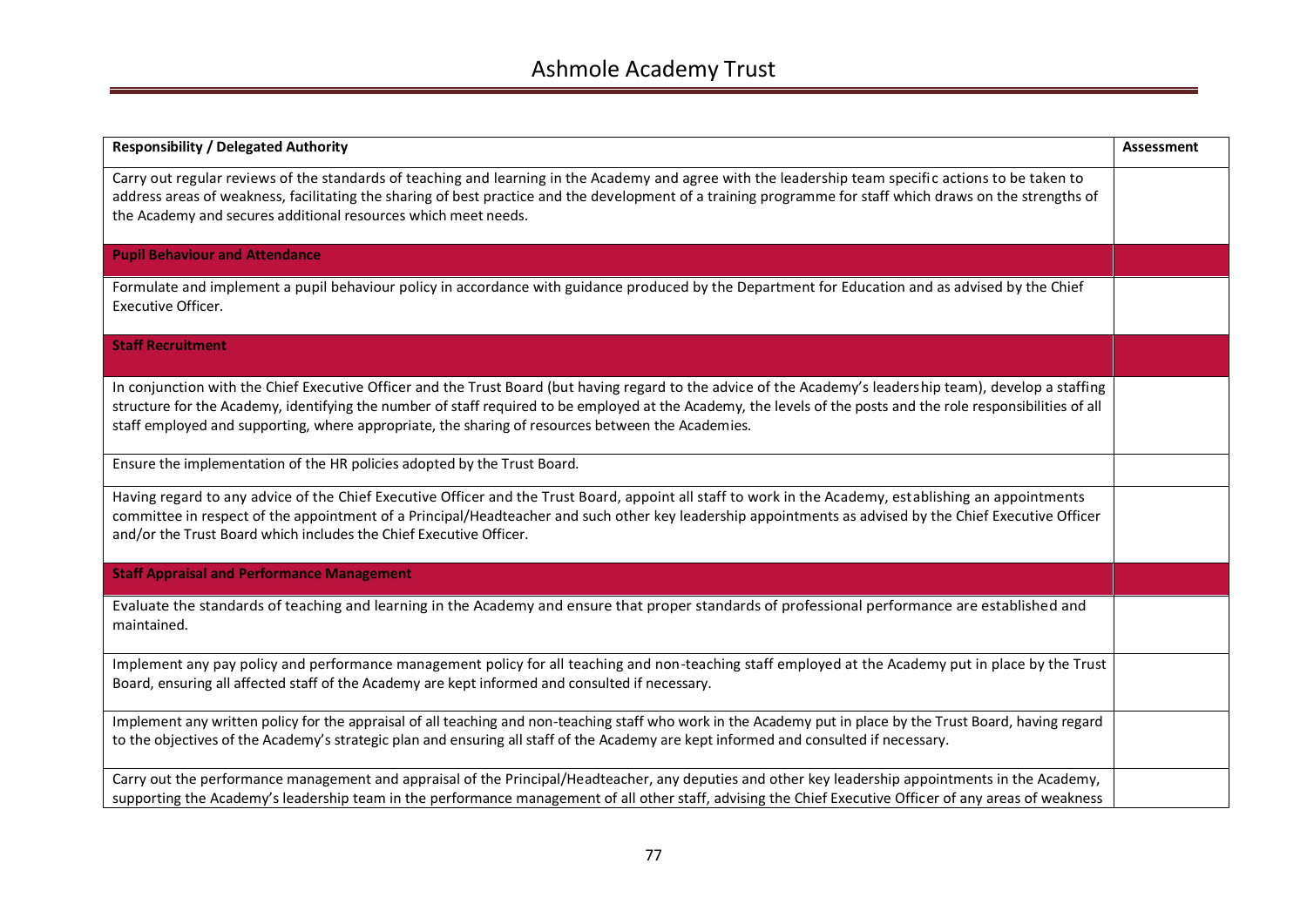| <b>Responsibility / Delegated Authority</b>                                                                                                                                                                                                                                                                                                                                                 | <b>Assessment</b> |
|---------------------------------------------------------------------------------------------------------------------------------------------------------------------------------------------------------------------------------------------------------------------------------------------------------------------------------------------------------------------------------------------|-------------------|
| or where additional support and/or training is required.                                                                                                                                                                                                                                                                                                                                    |                   |
| Advise the Chief Executive Officer on an appropriate programme for the training and professional development of all staff in the Academy, supporting and<br>working with any Trust programme for the development of Principals/Headteachers and other key leadership appointments.                                                                                                          |                   |
| Implement any written policy for staff disciplinary and grievance procedures put in place by the Trust Board and where appropriate advise on and support<br>the Academy's leadership team on the implementation of the same.                                                                                                                                                                |                   |
| Undertake any disciplinary or grievance procedure for the Principal/Headteacher and other members of the Academy's leadership team, reporting to the<br>Chief Executive Officer and noting any right of appeal to the Trust Board.                                                                                                                                                          |                   |
| Facilitate discussion with staff representative bodies, including the unions, at both Trust Board level and within the Academy.                                                                                                                                                                                                                                                             |                   |
| <b>Premises And Resources</b>                                                                                                                                                                                                                                                                                                                                                               |                   |
| Formulate, implement and keep under review a policy for health and safety at the Academy, having regard to any advice issued by the Chief Executive Officer<br>from time to time.                                                                                                                                                                                                           |                   |
| Provide such advice and information as may be required to enable the Trust Board to take out and review the level of insurance cover for the Academy and<br>at the request of the Trust Board undertake appropriate and regular risk assessments.                                                                                                                                           |                   |
| Advise and report to the Chief Executive Officer and the Trust Board on any estate management strategy for the premises and facilities used by the Academy,<br>identifying any planned maintenance and any need for substantial works to meet the strategic aims of the Academy, including considering the availability of<br>funding or the need to secure funding.                        |                   |
| No significant capital works will be undertaken or commissioned by the Intervention Board without the express written consent of the Chief Executive Officer<br>and the Trust Board.                                                                                                                                                                                                        |                   |
| Ensure any works to the premises are carried out by appropriately qualified workmen, notifying the Trust's insurers as appropriate.                                                                                                                                                                                                                                                         |                   |
| Ensure any use of premises or facilities for community or income generating purposes are carried out in compliance with any policy issued by the Trust Board<br>in relation to such matters (including any prepared on the advice of the Trust's accountants) and keeping a separate account of any income received so that<br>this can be identified separately in the Academy's accounts. |                   |